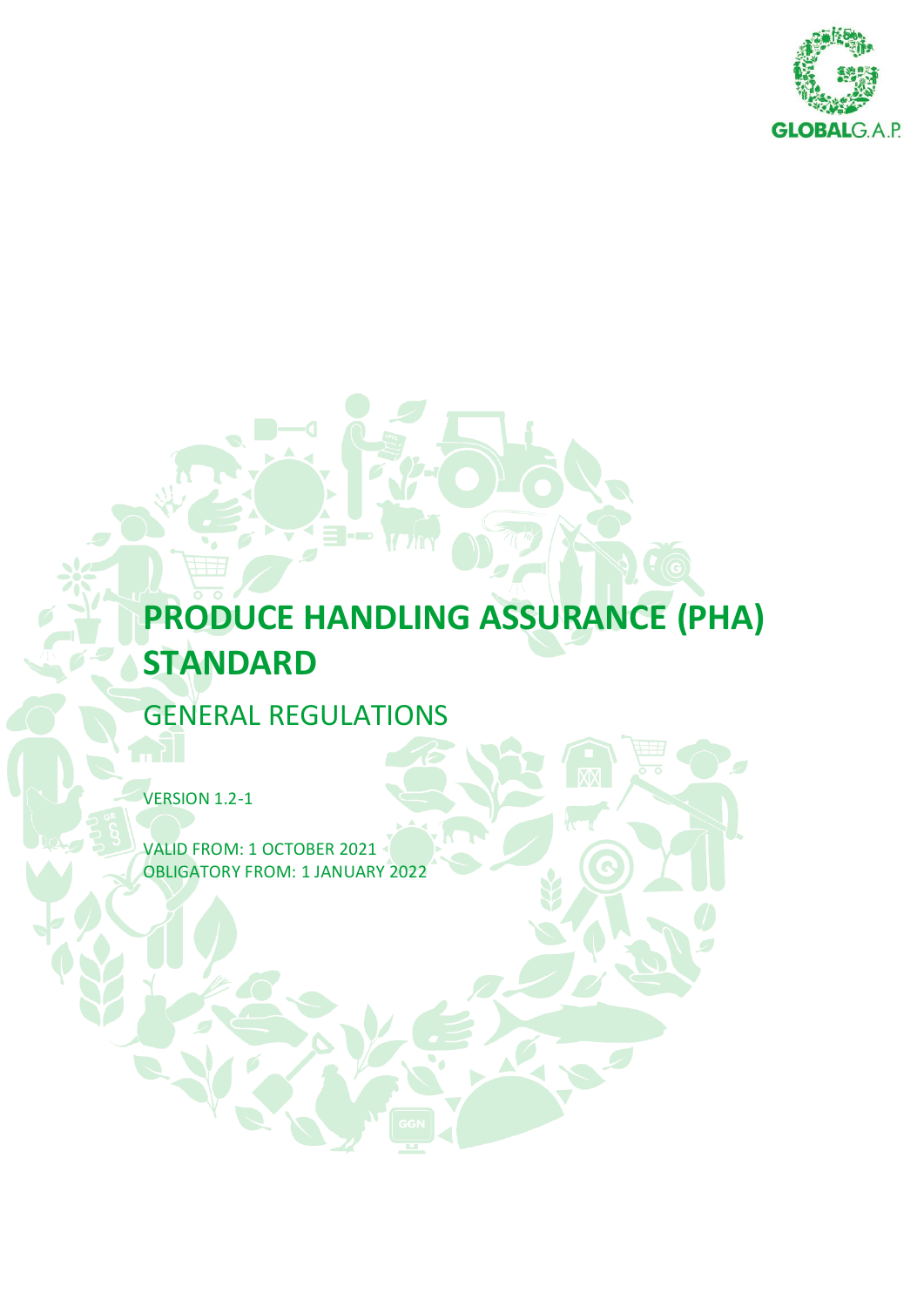

# **TABLE OF CONTENTS**

| 1              |                                                                                   |  |
|----------------|-----------------------------------------------------------------------------------|--|
| 2              |                                                                                   |  |
| 3              |                                                                                   |  |
| $\overline{4}$ |                                                                                   |  |
| 5              |                                                                                   |  |
| 6              |                                                                                   |  |
| $\overline{7}$ |                                                                                   |  |
| 8              |                                                                                   |  |
|                | ANNEX I.1 RULES FOR USE OF GLOBALG.A.P. TRADEMARK AND LOGO  15                    |  |
|                |                                                                                   |  |
|                |                                                                                   |  |
|                | GENERAL REGULATIONS PART II: QUALITY MANAGENENT SYSTEM RULES 25                   |  |
|                |                                                                                   |  |
|                | <b>GENERAL REGULATIONS PART III: CERTIFICATION BODY AND ACCREDITATION RULES25</b> |  |
| $\mathbf{1}$   |                                                                                   |  |
| 2              |                                                                                   |  |
| 3              |                                                                                   |  |
| $\overline{4}$ |                                                                                   |  |
| 5              |                                                                                   |  |
| 6              |                                                                                   |  |
| $\overline{7}$ |                                                                                   |  |
| 8              |                                                                                   |  |
| 9              |                                                                                   |  |
|                | ANNEX III.1: GLOBALG.A.P. CB INSPECTOR QUALIFICATIONS (OPTIONS 1 AND 3)36         |  |
|                |                                                                                   |  |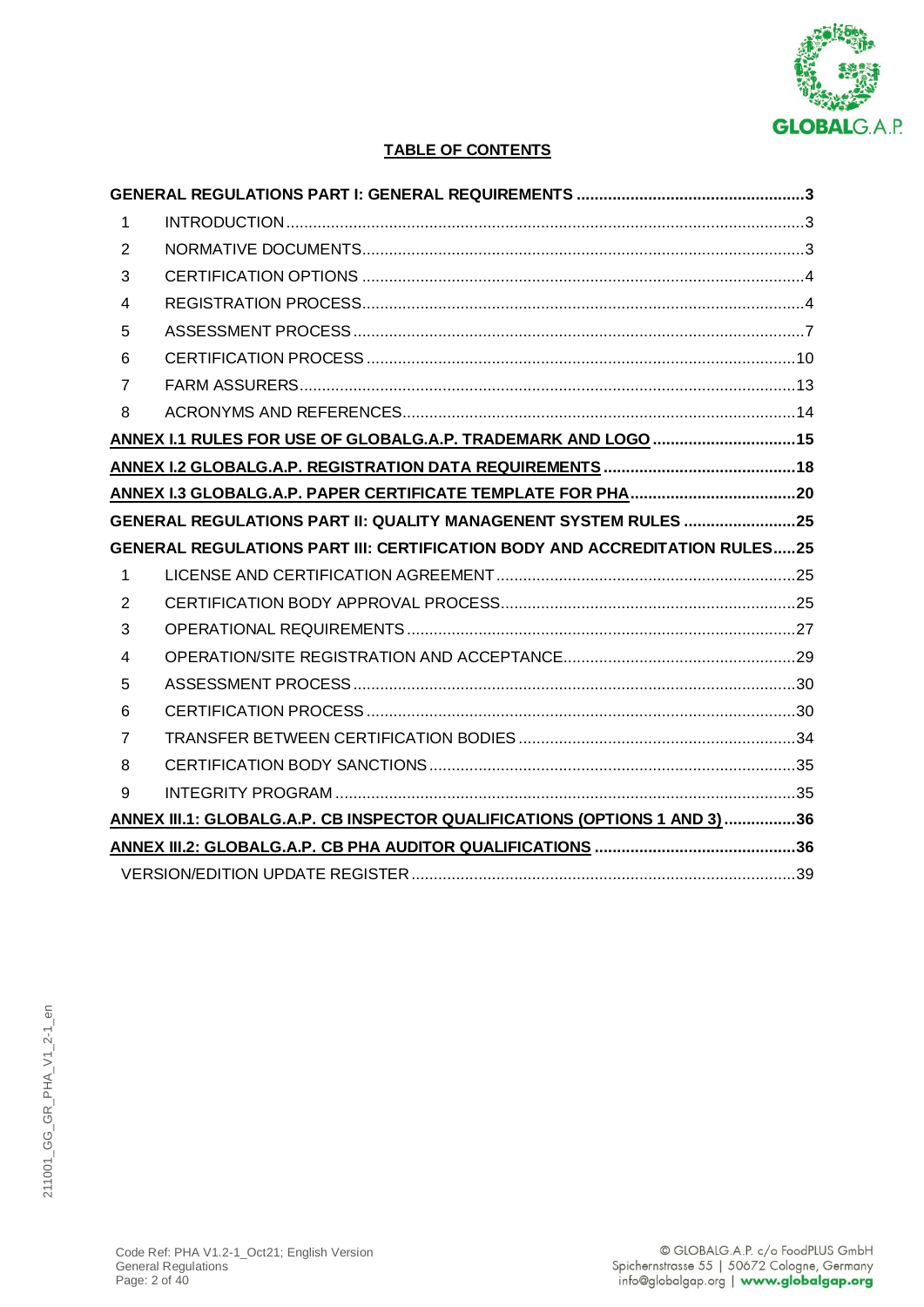

These Produce Handling Assurance General Regulations follow the requirements (numbering and structure) stipulated in the GLOBALG.A.P. General Regulations, Parts I and III which define the certification rules for GLOBALG.A.P. standards.

Part II is **not** applicable as it pertains to group and multisite with QMS certification.

Any relevant and necessary amendments are specified.

This document describes additional certification rules for any party seeking certification for handling, and/or storage, of raw agricultural commodities (crops) designated for human consumption against the GLOBALG.A.P. Produce Handling Assurance Standard.

### **GENERAL REGULATIONS PART I: GENERAL REQUIREMENTS**

### **1 INTRODUCTION**

The Produce Handling Assurance (PHA) Standard sets minimum requirements for the management of food safety of parties seeking certification. The standard sets current good manufacturing practices, hazard analysis and preventive controls, traceability and segregation, and assesses overall food safety management system practices. This includes supplier management, management of food safety related incidents, and additional requirements for the site, facilities, personnel, and production practices.

The term "shall" is used throughout this document to indicate those provisions which, reflecting the requirements of GLOBALG.A.P., are mandatory.

The structure of this standard reflects the best practices and recognized measures described in the Codex Alimentarius Principles of HACCP, which may be accessed at this link: [http://www.fao.org/3/y1579e/y1579e03.htm.](http://www.fao.org/3/y1579e/y1579e03.htm)

### **1.1 FSMA Claims**

The Produce Handling Assurance (PHA) Standard is designed to include requirements of the USA Food and Drug Administration's (FDA) Food Safety Modernization Act (FMSA) Produce Safety Rule (PSR, 21 C.F.R. Part 112) and Preventative Controls for Human Food Rule (PCHF, 21 C.F.R 110) as applicable in the covered handling facilities (as defined by the FSMA PSR and/or PCHF). The requirements of these two rules are adapted in the control points and compliance criteria, so that the user can make the necessary adjustments to implement the requirements of FSMA.

The PHA certificate can be provided to retailers and value-chain participants as evidence of an operation's efforts toward FSMA implementation. The PHA is not an assurance or guarantee of FSMA compliance, as legal compliance can only be determined by a regulatory authority, such as the United States Food and Drug Administration.

The audit carried out by the GLOBALG.A.P. certification body is not replacing the responsibilities of public compliance agencies to enforce legislation. Existence of legislation relevant to a specific Control Point and Compliance Criteria (CPCC) does not change the level of that control point to Major. The CPCC levels shall be kept as defined in the CPCC documents and checklists approved and published in the GLOBALG.A.P. website.

# **2 NORMATIVE DOCUMENTS**

- a) Not amended.
- b) Not amended.
- c) Not amended.
- d) GLOBALG.A.P. checklists for control points and compliance criteria. This document or a customized one with verbatim content is used for all audits and internal audits.
- e) Not amended.
- f) GLOBALG.A.P. General Regulations (GR; this document): Defines how the certification process works.
- g) Not applicable.
- h) Not amended.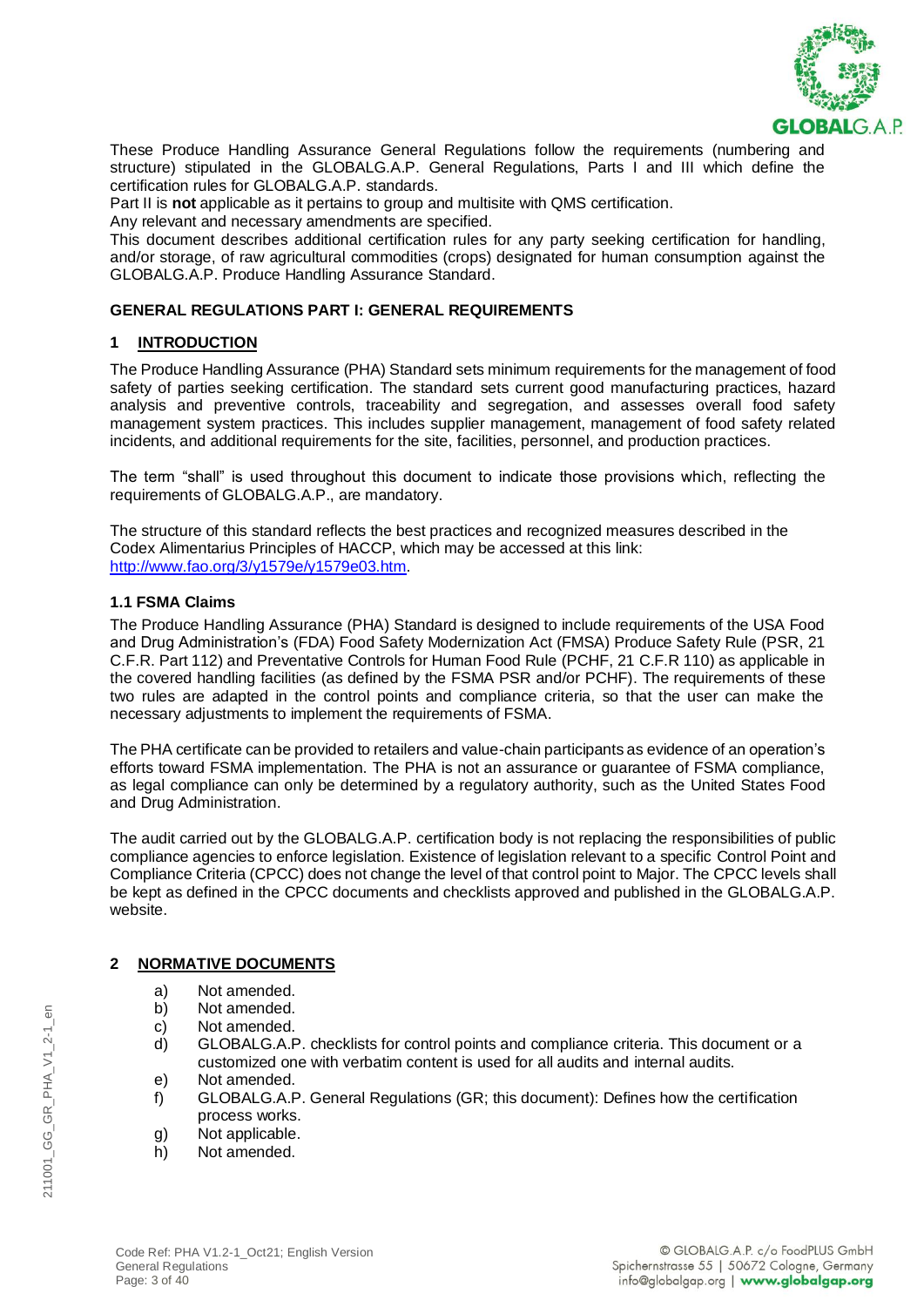

# **2.1 Document Control**

Not amended.

# **3 CERTIFICATION OPTIONS**

Any operation (company) that handles (see scope) crops covered by the GLOBALG.A.P. Product List may apply for GLOBALG.A.P. certification.

The legal entity (operation) responsible for packing, handling, or holding of crops can achieve GLOBALG.A.P. PHA certification only under Option 1 – individual certification.

### **3.1 Option 1 – Individual Operation**

- a) A legal entity (operation) applies for certification. The individual operation is the certificate holder once certified.
- b) In the case where a legal entity (operation) involves a central management and ownership of more than one (1) product handling site, where each site is its own legal entity, each site will be independently registered as an operation, audited, and receive its own certificate.

### **3.1.1 Option 1 – Multisite Operation without Implementation of a QMS**

- a) Where legal entity is a multisite operation, each site (sites are not separate legal entities) must be separately registered and audited. Only the operation shall receive a PHA-N and certificate. The sites shall be listed in the certificate annex of the operation.
- b) A minimum of one (1) site must meet the PHA certification requirements before the operation shall be awarded certification.
- c) Compliance calculations shall be made separately for each site. Sites registered and audited shall not be listed in or added to the certificate annex until the site complies with the certification requirements at the site level.

### **3.1.2 Option 1 – Multisite with implementation of a QMS**

Not applicable.

### **3.2 Option 2 – Group certification**

Not applicable.

### **3.3 Benchmarked Schemes**

Not applicable.

# **4 REGISTRATION PROCESS**

**4.1 Certification Bodies**

# Not amended.

### **4.2 Registration**

### **4.2.1 General**

- a) to c) Not Amended.
- d) Confidentiality, data use, and data release:
	- (i) During registration, applicants give written permission to GLOBALG.A.P. and the certification bodies to use the registration data for internal processes and sanctioning procedures.
	- (ii) All data in the GLOBALG.A.P. Database is available to GLOBALG.A.P. and the CB, which the operation is working with, and can be used for internal processes and sanctioning procedures.
	- (iii) The minimum and obligatory data release level, as well as additional information on confidentiality and data use, is defined by the 'GLOBALG.A.P. Data Access Rules' and available at [www.globalgap.org/documents.](file:///C:/Users/Rebecca/Desktop/PHA%20v1.1/www.globalgap.org/documents)
	- (iv) If an applicant (operation) does not agree to the minimum release, the applicant is not in agreement with the 'GLOBALG.A.P. Sublicense and Certification Agreement' and cannot be certified.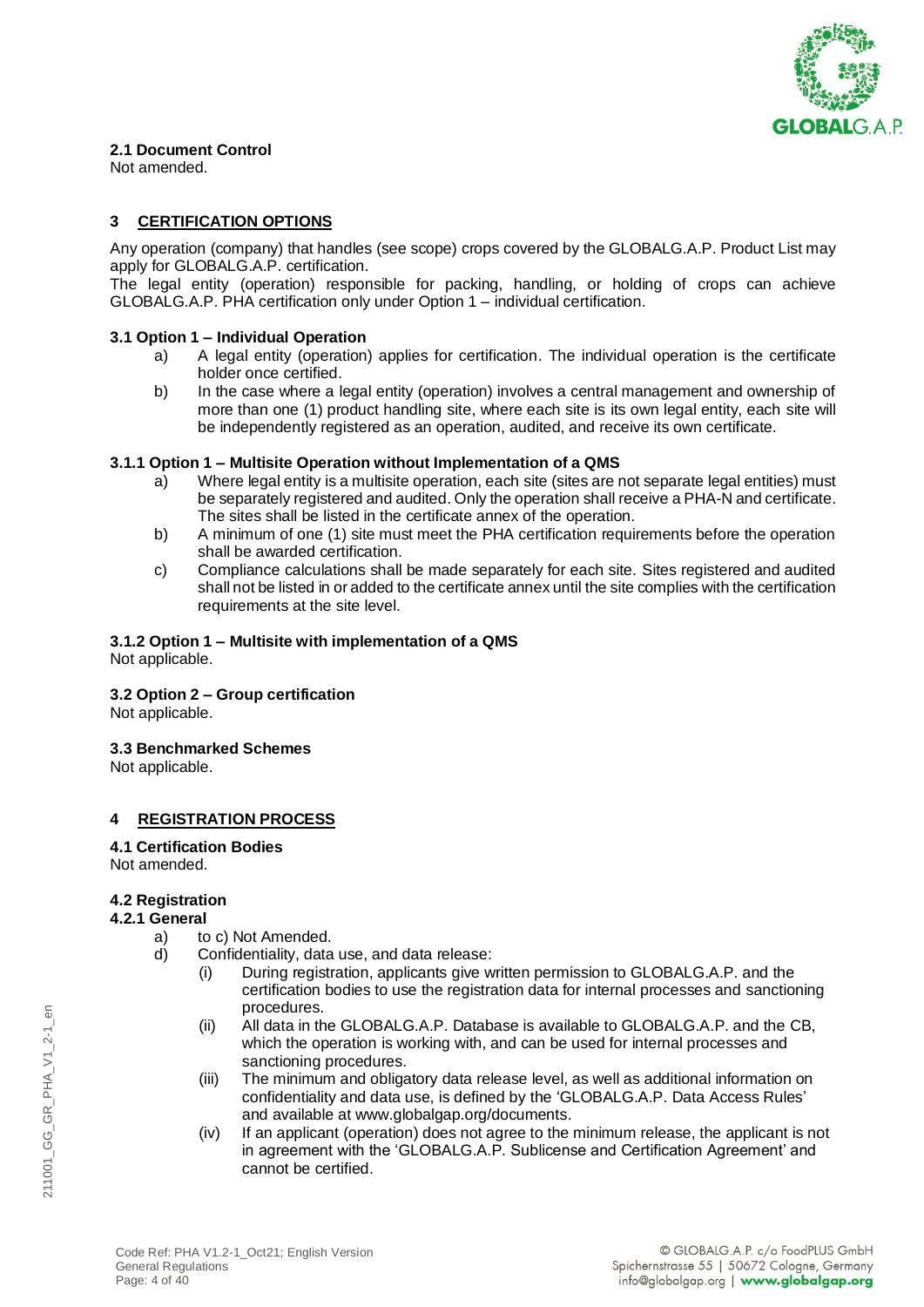

- (v) No data other than that stated in point (iii) can be released by GLOBALG.A.P. or CBs to any other party without written consent of the applicant.
- (vi) Not applicable.
- e) The service contract between the CB and operation may be valid for up to 4 years, with subsequent renewal for periods of up to 4 years.
- f) An applicant:
	- (i) May not register the sites of a multisite operation with different CBs, where sites are not separate legal entities.
	- (ii) to (vi) Not applicable.
- g) For the registration to be completed, the applicant shall satisfy *all* the following conditions:
	- (vii) Submit to the CB the relevant application that shall include all the necessary information.
	- (viii) Sign acceptance of the 'GLOBALG.A.P. Sublicense and Certification Agreement' in its latest version (available on the GLOBALG.A.P. website) with the CB, *or* the applicant shall explicitly acknowledge the receipt and the inclusion of the 'GLOBALG.A.P. Sublicense and Certification Agreement' with signature on the service contract/agreement with the CB and the CB shall hand over a copy of the 'GLOBALG.A.P. Sublicense and Certification Agreement' to the operation.
	- (ix) Be assigned a PHA-N, if they don't already have a GGN or a Global Location Number (GLN).
	- (x) Agree in writing to pay the GLOBALG.A.P. fees, as explained in the Annex I.4 'GLOBALG.A.P. PHA Operation Fees'.
- h) to i) Not amended.
- j) to k) Not applicable.<br>I) An operation is defin
- An operation is defined as the legal entity responsible for product handling. The operation may be one site or multiple sites where products are handled after harvest.
- m) A site is defined as a location where products are handled. This may be a different address from the operation and may have multiple facilities.
- n) A facility is defined as different buildings located at one site of the scope of the certificate (e.g. packing facility).
- o) A building is defined as a structure where handling, or activities related to handling, take place, (e.g. packing operations, equipment storage and shops, break rooms, etc.).

# **4.2.2 Registration with a new CB**

- a) If an operation or site that has already been registered changes CB or applies to a new CB, the operation shall communicate the PHA-N assigned by GLOBALG.A.P. to the new CB. Failure to do so will result in a surcharge of the registration fee of  $\epsilon$  250.
- b) Not amended.
- c) Not applicable.

# **4.3 Application and Certification Scope**

# **4.3.1 Standards covered by GLOBALG.A.P. Produce Handling Assurance (PHA) Regulations**

The **scope** of the Produce Handling Assurance (PHA) Standard covers pre-process production steps after the point of harvest for crops, including cooling, packing, re-packing, handling, and storage of crops for human consumption. Further guidance is presented in Table 1. The scope excludes any product significantly transformed from its original whole state and foods that are processed or altered. Primary agricultural products are those products, which are on the 'GLOBALG.A.P. [Product List'](http://www.globalgap.org/.content/.galleries/documents/GLOBALGAP_Product_List_en.pdf), as stated under the Fruit and Vegetables, Combinable Crops, or Hop section.

A company with or without its own crop production can apply for certification to the PHA.

- The scope is limited to facilities handling GLOBALG.A.P. certified product as follows:
	- 1) Open shed operations are certifiable worldwide.
	- 2) Closed produce handling facilities located within every country except Russia and Europe are certifiable (i.e., geographical Europe, excluding controlled territories, overseas territories/regions/municipalities).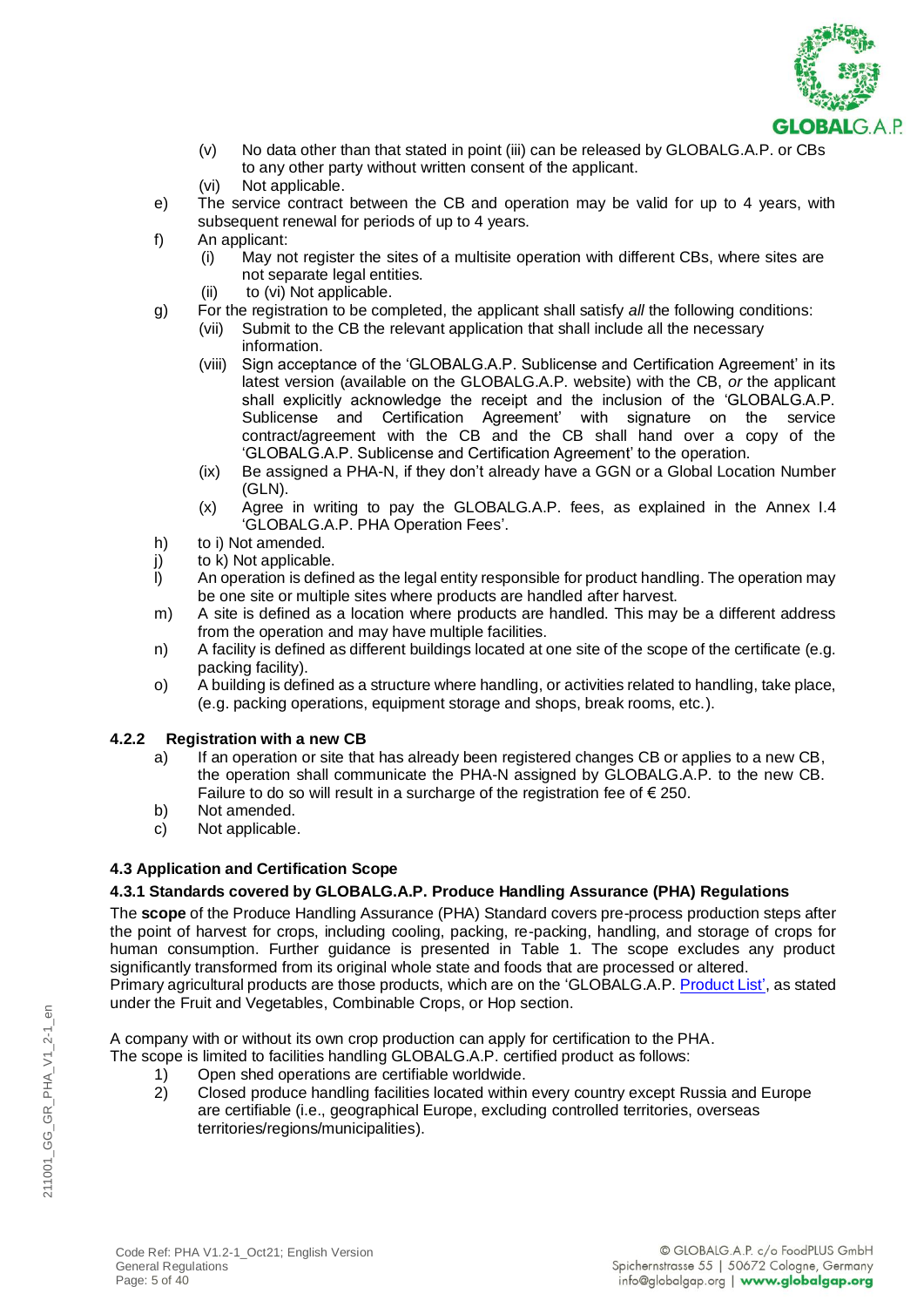

Open shed operations are defined as temporary or permanent facilities where simple manual produce handling operations are undertaken, typically on or near the farms. These facilities provide shelter from the rain and sun but have no walls. When the open shed has also closed parts for non-produce storage (e.g. packaging, cleaning material, tool storage, etc.), or has enclosures made of netting, it is still considered as open shed.

Open shed operations **exclude** the following: - Fully enclosed facilities (built walls)

Product from GLOBALG.A.P. certified and non-certified operations may be packed in these facilities only if an identifiable or traceable lot of GLOBALG.A.P. certified product is handled at least once, at any point during the validity of the certificate.

GLOBALG.A.P. PHA certified facilities may use the GLOBALG.A.P. certified claim only about the facility for sales, but not for the sold product. Packed product originating from GLOBALG.A.P. certified farming may carry the GGN of the primary producer(s) only where the operation obtains and maintains chain of custody (as per the Control Points and Compliance Criteria section 6) for already GLOBALG.A.P. certified product.

Where the operation has a GLOBALG.A.P. Integrated Farm Assurance certificate, and if the producer additionally chooses this Produce Handling Assurance Standard for the same product(s), the PHA Standard may replace the IFA produce handing control points where the control point is an intended requirement for post-harvest handling only. The justification in the IFA checklist for these control points that are covered by the PHA shall refer to the PHA audit results.

| <b>Operation Scope</b>  | Activities                                                                                                                                                                                                                                                                      | Examples                                                                                                                                                                                                                                            |  |
|-------------------------|---------------------------------------------------------------------------------------------------------------------------------------------------------------------------------------------------------------------------------------------------------------------------------|-----------------------------------------------------------------------------------------------------------------------------------------------------------------------------------------------------------------------------------------------------|--|
| Packing house           | Applies to the cleaning, rinsing,<br>fluming, washing, sorting, grading,<br>packing, drenching, waxing and<br>drying, re-packing, staging and<br>storing. Labeling and loading of<br>whole unprocessed fruits and<br>vegetables, nuts, for retail sale or<br>further processing | Includes all fruit and vegetable<br>varieties and nuts. As example,<br>washing, waxing, and packing of<br>apples shall be included,<br>however, slicing that alters the<br>state of the product, such as<br>sliced apples, shall not be<br>included |  |
| Pre-processing          | Applies to removing foliage,<br>husks, roots, or stems, e.g.<br>trimming, threshing, or natural<br>drying of fruit, vegetables, and<br>hulling or shelling of nuts.<br>Excludes processes that alter the<br>natural state of the product                                        | Applies to dehydrating grapes to<br>produce raisins and packaging<br>raisins, removing shell of<br>walnuts, washing, trimming and<br>bundling of asparagus, Brussels<br>sprouts; etc.<br>Excludes quick freeze or drying<br>via dehydrator          |  |
| Cooling/Cold<br>Storage | Applies to cooling and<br>hydrocooling                                                                                                                                                                                                                                          | Unprocessed raw agricultural<br>product stored at ambient or<br>cooled temperature on site                                                                                                                                                          |  |
| Storage/Distribution    | Applies to storage, staging,<br>loading, labeling                                                                                                                                                                                                                               | Packed and labeled unprocessed<br>produce                                                                                                                                                                                                           |  |

# **Table 1 Operation Scope of Activities of the PHA**

The GLOBALG.A.P. PHA Standard does **not** apply to the following operations:

- a) Importation operations (offices, e.g. brokerage companies)
- b) Operations that only trade produce
- c) Transport operations
- d) Operations in which only distribution or controlled atmosphere is occurring and where these activities are one step removed from the farming operation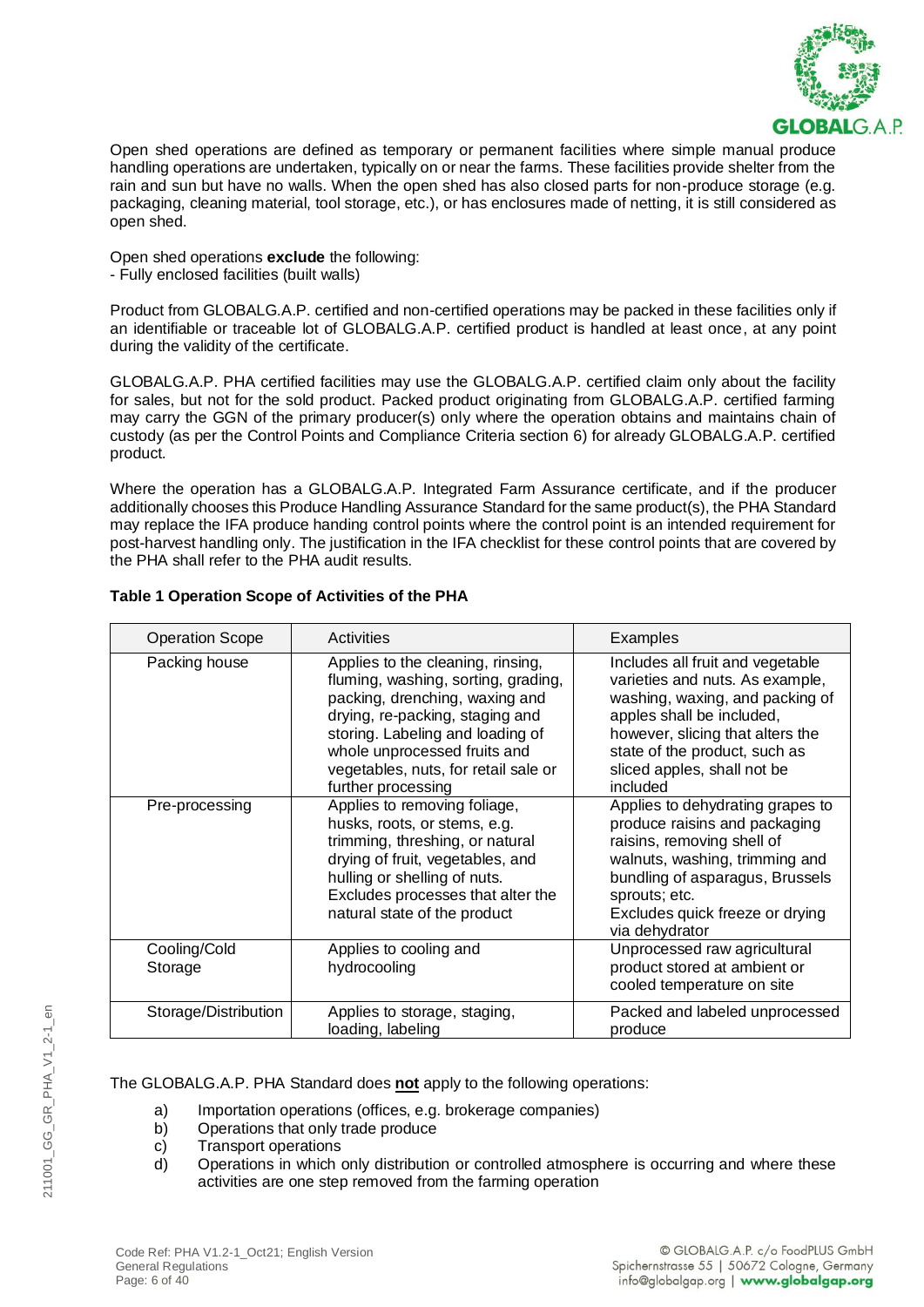

e) Operations in which only cooling and/or cold storage and/or distribution is occurring and where these sites handle non-fruit and vegetable food products, such as meats or dairy products

The GLOBALG.A.P. PHA Standard does **not** apply to processing activities of any kind including:

- a) Activities that significantly alter or transform the product from its harvested state, including but not limited to slicing, dicing, cutting, shredding, peeling, pasteurization, cooking, juicing, pressing, freezing, packing in modified atmosphere, vacuum packing, and any form of processing
- b) Addition of any ingredients, mixing, roasting, salting, pressing, milling, etc.
- c) Handling of ready-to-eat salad, any mixed or bagged salads (including leafy vegetables), prepackaged ready-to-eat food

### **4.3.2 Parallel Production (PP) and Parallel Ownership (PO)**

Parallel production and parallel ownership are not applicable.

### **5 ASSESSMENT PROCESS**

In order to achieve certification, a registered party shall perform an internal audit and receive an external audit by the chosen CB.

During the external audit, comments shall be supplied for all Major Musts and all non-compliant and not applicable Minor Must control points.

#### **5.1 Option 1 – Single Sites and Multisites**

- a) This section is applicable to applicants that are single legal entities (operation or company) with single production sites or multiple production sites that are not separate legal entities and operated without the implementation of a QMS.
	- (i) All facilities, including all premises, support buildings, loading and unloading bays, and external grounds where products are handled or administered must be included in the scope of certification. The CB may accept exemptions on a risk basis.
	- (ii) Where an operation seeks to exempt part of the site, facility, production process, or products handled for any reason, the request for exemption must be submitted to the CB in writing and shall be listed in the site description in the audit report. However, all parts of the premises and processes that are involved with the production and storage of products included in the scope of certification cannot be exempted.
	- (iii) If the operation elects to exempt sites, facilities, production processes, or products of the operation from the scope of certification, exempted sites, facilities, production processes, or products shall be listed on the report as excluded, but not included in the certificate and not promoted as being covered by the certification.
	- (iv) Instances where promotion of exempted sites, processes, or products are identified and substantiated (either by regular audit or by other means) shall result in immediate withdrawal of the GLOBALG.A.P. Produce Handling Assurance certification.
- b) Not amended.

### **5.1.1 Internal Audits**

- a) The internal audit shall:
	- (v) Cover all registered production sites, products, and activities under the certification scope to verify compliance with the requirements defined in the applicable control points.
	- (vi) Be carried out by or under the responsibility of the operation.
	- (vii) Be carried out before the initial audit and thereafter at least annually before announced subsequent audits against the complete checklist (Major and Minor Musts) of all relevant scope(s) registered products. The completed audit report shall always be available for review.
	- (viii) The internal audit shall contain comments of the evidences observed for all Major Musts, non-applicable, and non-compliant control points.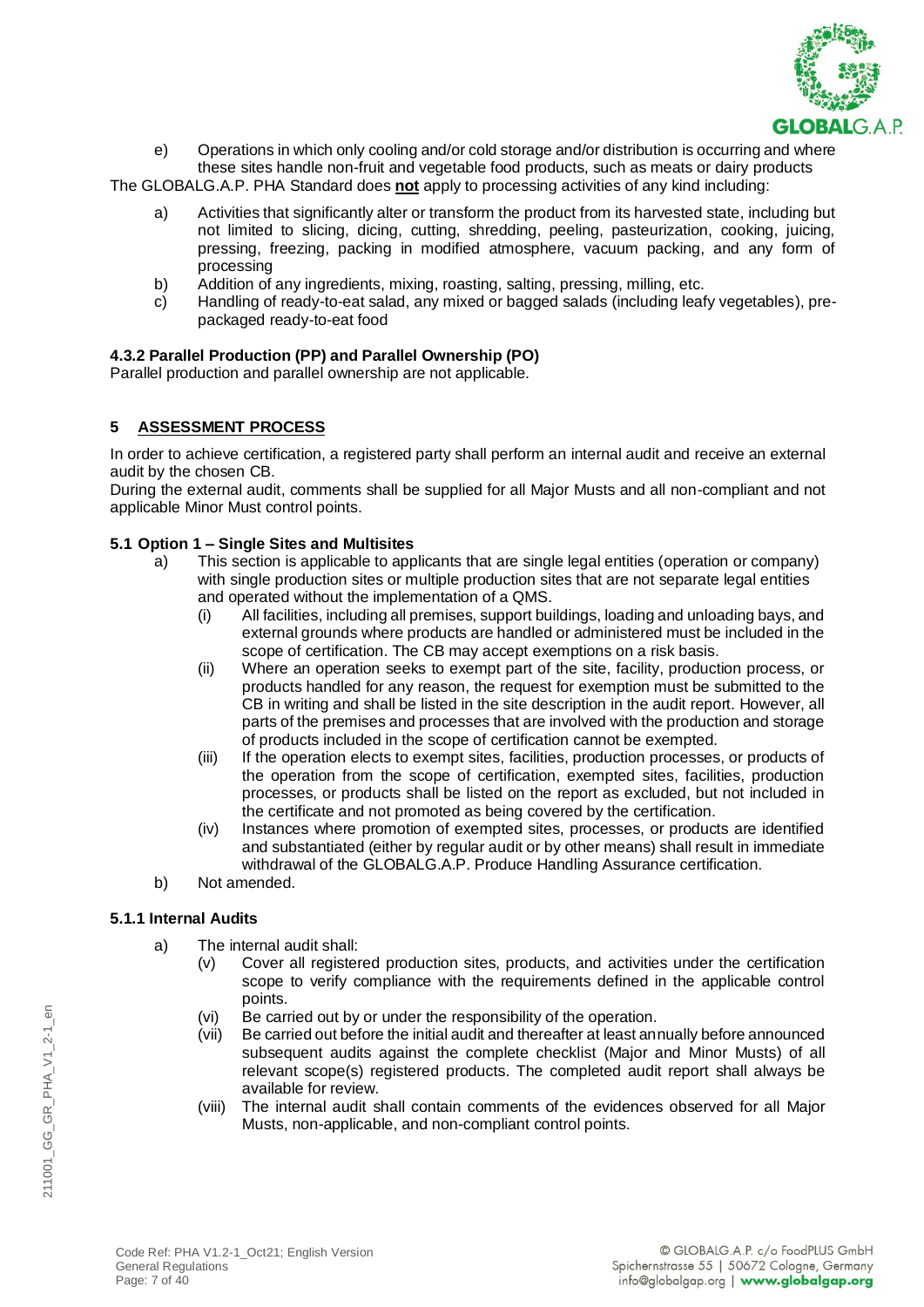

### **5.1.2 Certification Body Audits**

- a) These audits (announced and unannounced) shall be carried out by a CB auditor (see CB auditor requirements in General Regulations Part III)
	- (i) The CB shall audit the complete checklist (Major and Minor Musts).
	- (ii) The audit shall cover:
		- All accepted products and production lines
		- All registered production sites and facilities
		- Not applicable
		- Where relevant, the administrative sites

### **5.1.2.1 Announced Audits**

Each operation shall undergo one announced CB audit at the initial audit and thereafter once per annum.

The CB may divide announced audits (both initial and subsequent) into 2 modules, which shall be verified by the same auditor:

- (i) Off-site module: This consists of a desk review of documentation sent by the operation to the CB before the audit, including the internal audit, risk assessments, procedures required in several CPCCs, analysis program (frequency, parameters, locations), analysis reports, licenses, list of cleansers, sanitizers, plant protection products used, proof of lab accreditation, certificates or inspection reports of subcontracted activities, records, etc. The off-site module review has to be conducted no more than 4 weeks before the on-site module audit.
- (ii) On-site module: This consists of an on-site audit of the remaining content of the checklist, the production process on-site, and verification of the information assessed off-site.

The reason why two modules are used is to reduce the time spent on-site, although the overall duration of the audit is not reduced.

The CB decides if it will offer the off-site module to its clients. In case the CB offers the off-site module to its clients, the use is to be mutually agreed with each operation.

The operation has the right not to send certain requested documents to the CB if they are considered to be confidential. In this case the information will have to be present during the on-site audit.

(See also off-site module description in General Regulations Part III).

### **5.1.2.2 Unannounced Audit**

- (i) In subsequent years, a minimum of 10 % of all certified operations the CB has certified per scope under Option 1 without QMS, shall be audited unannounced.
- (ii) In the exceptional case where it is impossible for the certificate holder to accept the proposed date (due to medical or other justifiable reasons), the certificate holder will receive one more chance at an unannounced audit. The certificate holder shall receive a written warning if the first attempt has not been accepted. If the second unannounced audit attempt cannot take place for non-justifiable reasons, a suspension of all products will be issued.
- (iii) The CB shall conduct one unannounced audit of the operation within 3 years for each certified operation. The unannounced audit, which is a re-certification audit, shall occur during the validity of the certificate.
- (iv) The unannounced audit may be conducted in a 4-month period: i.e. 2 months before the expiry date of the certificate, or during the 2-month extension period of the certificate validity.
- (v) Unannounced audits shall not be conducted during the initial certification audit.
	- 1. The certification body shall determine the unannounced audit year.
	- 2. The unannounced audit shall not occur out of season or when the facility is not operating for legitimate business reasons.
	- 3. Where the operation transfers from one CB to another, the accepting CB keeps the unannounced cycle.

Example:

Year 1 -2018, certified with CB 1, announced audit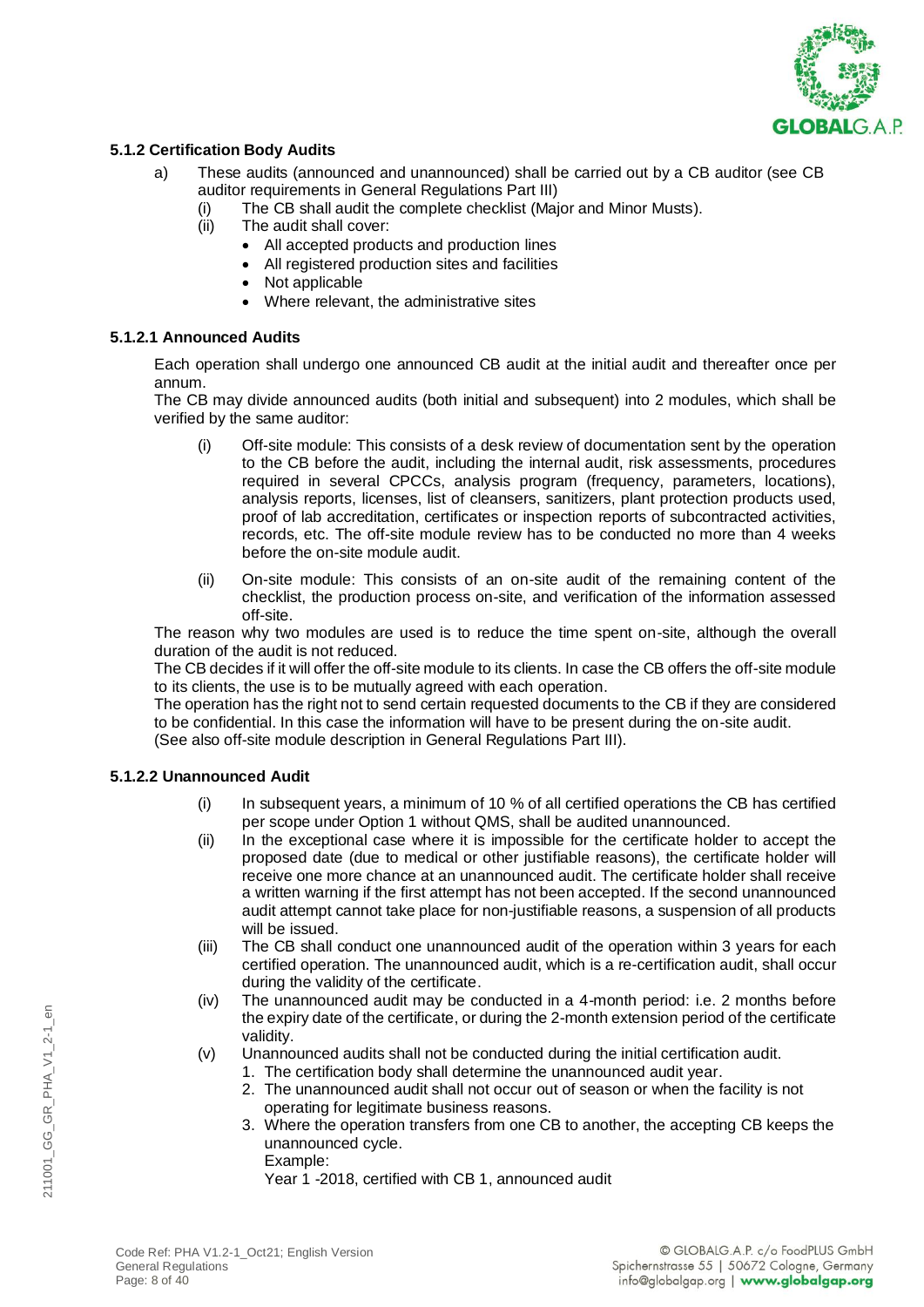

Year 2 -2019, re-certified with CB 1, announced audit

Year 3 -2020, switches CBs, CB 2 performs unannounced audit

- (vi) Where the CB cannot complete the full checklist during the unannounced audit, the CB cannot issue the PHA certificate and CB must schedule an additional audit to complete the full checklist before certification can be made.
- (vii) There is no warning or prior notice allowed for the audit dates. The operation may nominate, during registration, a maximum of 15 days where it is unavailable for an unannounced audit. The auditor must begin the production floor portion of the audit within 30 minutes of arrival at the site. Note: In the exceptional case where it is impossible for the operation to accept the

unannounced audit (due to medical or other justifiable reasons), the operation will receive one more chance. The operation shall receive a written warning if the first attempt has not been accepted. If the second attempt cannot take place because of non-justifiable reasons, a suspension of all products and sites will be issued.

# **5.2 Option 2 and Option 1 Multisite with QMS**

Not applicable.

# **5.3 Audit Timing**

### **5.3.1 Initial (First) Audit**

- a) This section is applicable to operations seeking GLOBALG.A.P. certification for the first time, and to operations who want to add a new scope or site to an already existing GLOBALG.A.P. certificate. When an operation changes from one CB to another it is not considered a first audit, but subsequent audit.
- b) The audit of a Produce Handling operation is linked to the registration (no audit can take place until the CB has accepted the operation's registration or re-registration, which must be completed on an annual basis).
- c) Each Produce Handling operation and site registered and accepted for certification must be completely assessed (all applicable control points must be verified) prior to issuing the certificate.
- d) The CB shall audit Produce Handling operations only when activities relevant to the product handling take place. The CB shall record which products and which processes were observed in production during the audit.
	- (i) Seasonal Production: where activity is conducted over six months or less; the audit shall be conducted when the site is in operation.

Where operations seek to include products from more than one season within their scope of certification, the site and CB shall agree to conduct the initial certification audit during the highest risk and/or highest volume production operation. Documentation and records for other seasonal production and/or activities shall be reviewed as part of the certification audit.

Example 1: A company packs potatoes and cabbage. The products are packed at different times of the year and on separate packing lines within the site. The CB shall audit the company during cabbage packing, provided all aspects of potato packing can be assessed prior to issuance of certificate.

Example 2: A company packs potatoes produced from owned farms in bulk bags. During the off-season, the facility packs tomatoes for other producers. The tomatoes are washed, packed, stored, and shipped. The activities performed are different and before it can be stated that the packed tomatoes come from a GLOBALG.A.P. certified packing house, both activities must be audited.

- (ii) Sites that have not yet been certified shall not be included in the certificate
- e) The CB shall decide whether adding a new product requires a new on-site audit based on the product attributes, handling scope, and activities related to the product.
- f) The applicant shall have records from the registration date onwards or for at least 3 months before the first audit takes place, whichever is longer, and the CB shall inspect them.
- g) The operation cannot claim that products handled at the site before the registration with GLOBALG.A.P. as being handled in a certified PHA operation.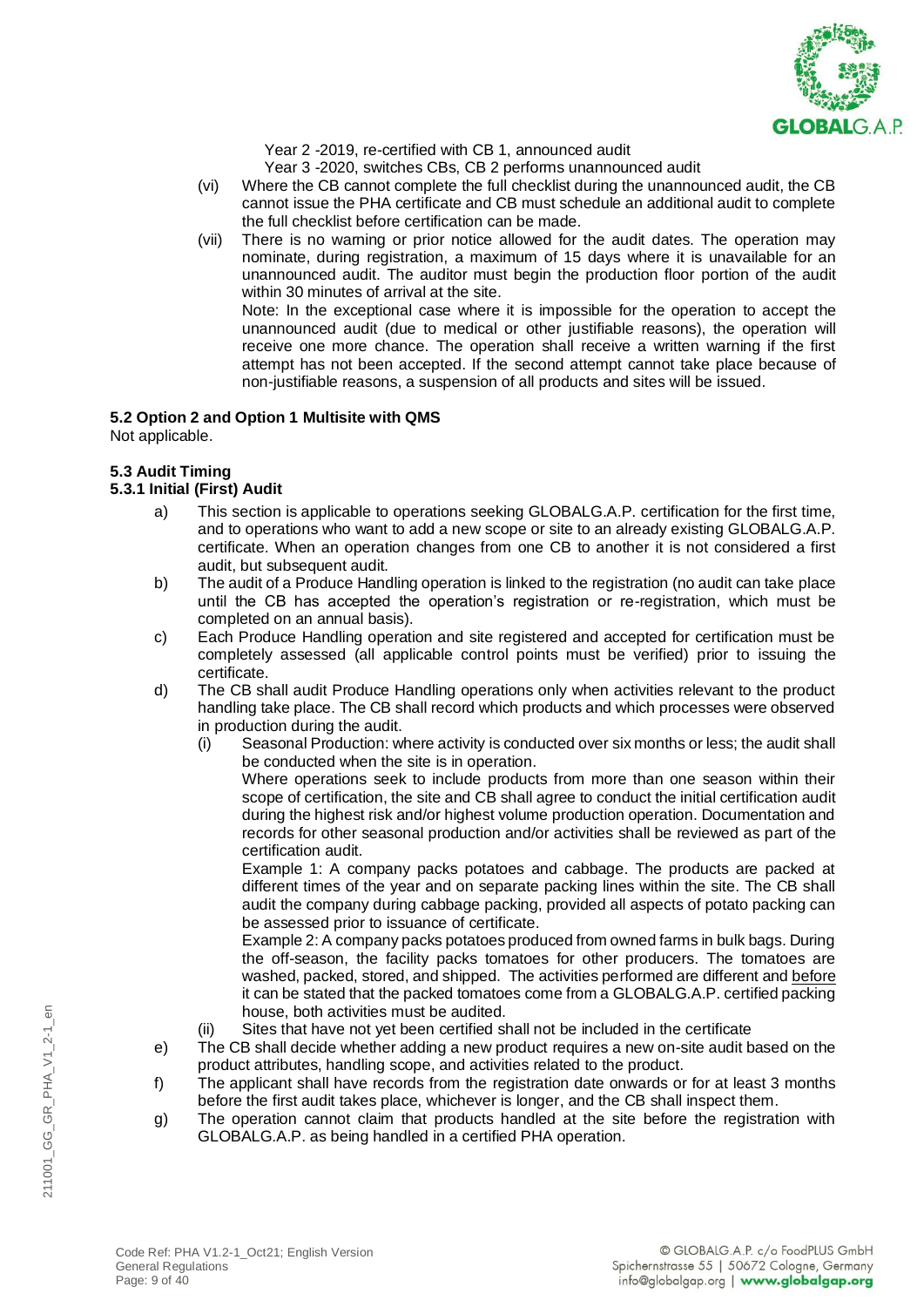

### **5.3.2 Subsequent Audits**

- a) Each production process for products and/or sites registered and accepted for certification shall be completely audited (all applicable control points shall be verified) annually prior to issuing the certificate. This also applies if the operations change CBs.
- b) The subsequent audit can be carried out at any time during an operation's 4-month recertification window (i.e., the anniversary date of the initial certification audit +/- 2 months).
- c) Not applicable.<br>d) The CB shall c
- The CB shall decide whether adding a new product needs new on-site audit based on the product attributes, handling scope, and activities related to the product.

### **5.4 Audit Duration**

### **5.4.1 Minimum Duration Guideline**

- a) The duration for the on-site audit is typically 3-6 hours including visual inspection of the facilities and food safety document review. The audit reporting is also considered and estimated at 1-3 hours. Total audit duration is generally between 4-9 hours. Therefore, audit duration shall never be less than 3 hours on-site.
- b) The duration shall reflect the complexity of the operation and the types of processes audited.
- c) Factors affecting the duration may include: The number of production lines, activities (e.g., storage, sorting, washing, etc) and/or commodities, as well as size of facilities and number of employees.
- d) Additional considerations may be justified by the CB.
- e) For open shed operations the total duration shall be a minimum of 3 hours with supporting CB justification for the simplest circumstances (one location, one or few crops, simple machinery, few workers, subsequent audit, documentation is well organized, etc.).
- f) In all cases, the CB shall allow sufficient time to identify food safety risks of the operation.

# **6 CERTIFICATION PROCESS**

### **6.1 Non-Compliance and Non-Conformance**

Not amended.

# **6.2 Requirements to Achieve and Maintain GLOBALG.A.P. PHA Certification**

The Control Points and Compliance Criteria document consists of two types of control points: Major Musts and Minor Musts. To obtain GLOBALG.A.P. PHA certification the following are required: **Major Musts:** 100% compliance with all applicable Major Must is compulsory. **Minor Musts:** 95% compliance with all applicable Minor Must control points is compulsory.

# **6.2.1 Minor Must Compliance Calculation**

a) For the sake of calculation, the following formula shall apply:

|  | (Total number<br><b>Minor Must</b><br>control points) | $\sim$ | (Not applicable)<br><b>Minor Must control</b><br>points scored) |  |  | x 5% |  | (Total Minor<br>Must control<br>point non-<br>compliance<br>allowed) |
|--|-------------------------------------------------------|--------|-----------------------------------------------------------------|--|--|------|--|----------------------------------------------------------------------|
|--|-------------------------------------------------------|--------|-----------------------------------------------------------------|--|--|------|--|----------------------------------------------------------------------|

e.g. {37 Minor Must CPCC – 2 N/A Minor Musts} x 5% = 1.8.

In this example the total number of Minor Must control point non-compliance allowed is 1.8, which shall be rounded down. Therefore, this facility may only have 1 Minor Must control points that are non-compliant.

35 applicable Minor Must control points – 1 non-compliant Minor Must control points = 34. This gives a compliance level of 97%, whereas if 1.8 were rounded up to 2 it would give a compliance level of 94%, which would be *non-compliant with the certification rule.*  NOTE: A score for example of 94.8% *cannot* be rounded up to 95% (the pass percentage)

b) In all cases, the calculation to show compliance (or non-compliance) shall be available after the audit.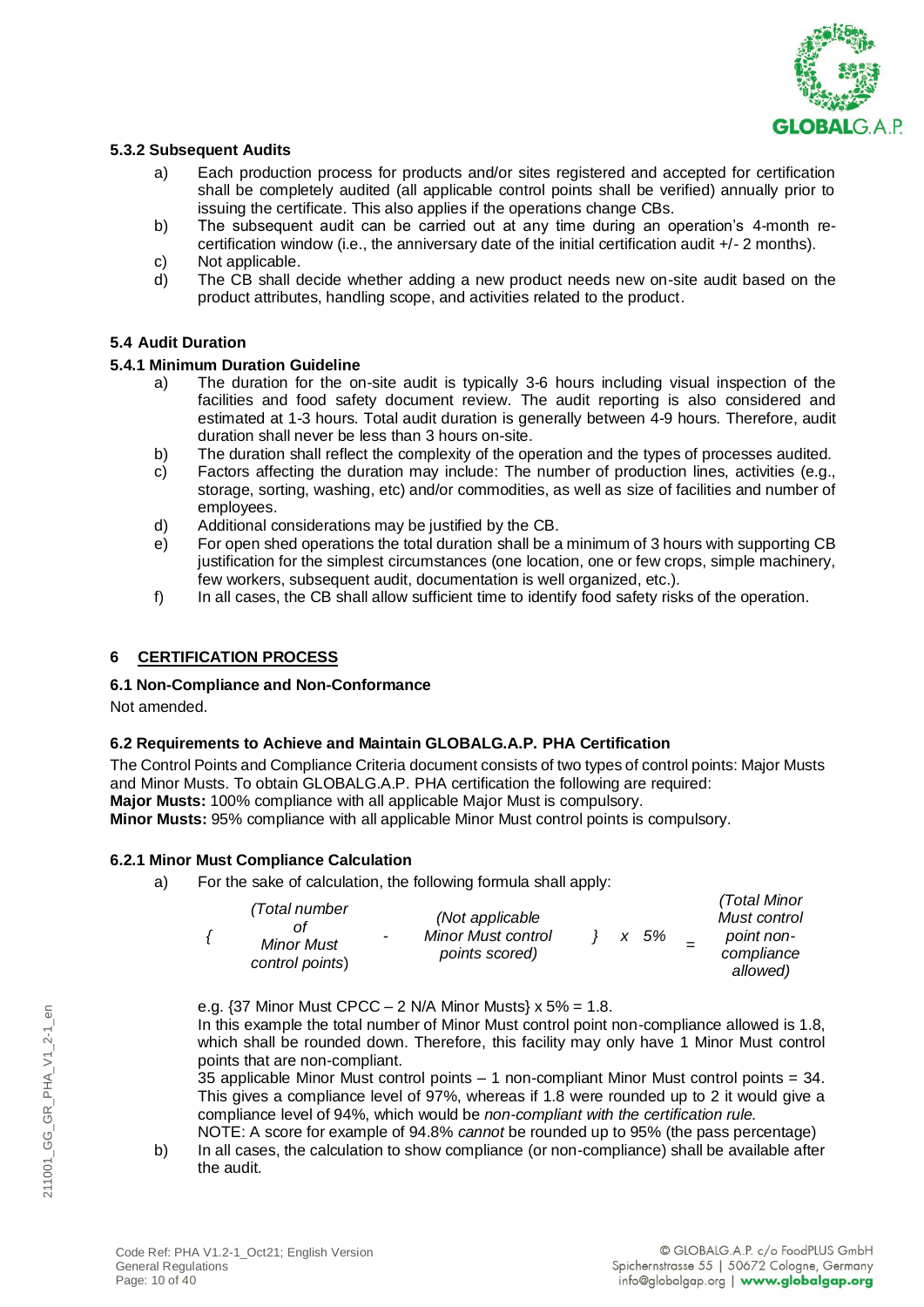

# **6.2.2 Applicable Control Points**

- a) The applicant shall ensure that each individual site and activities comply with the certification requirements. The compliance percentage shall be calculated accounting for all control points applicable to each facility and all activities within the site.
- b) In a multisite operation*,* the compliance level is calculated for each registered site in separate audit checklists as each site is audited separately.
- c) Not applicable.<br>d) Not applicable.
- Not applicable.

### **6.3 Certification Decision**

- a) Not amended.
- b) Not amended.
- c) Not applicable.
- d) The following documents shall be provided to the operation and uploaded in the GLOBALG.A.P. Database within 48 hours of the certification decision:
	- Completed PHA audit report (full report with checklist and completed justifications)
	- Corrective action report (or summary of non-conformity showing no Major Must NCs and 95 % or higher compliance with Minor Musts)
	- Certificate, where certification is granted

### **6.4 Sanctions**

- a) Not amended.
- b) If a clear link has been established between an operation and a public health outbreak by a reputable governmental regulatory authority, suspension of the certification shall be imposed, while a review of the operation's certification is performed.
- c) Operations cannot change CB until the non-conformance that led to the respective sanction is satisfactorily closed.
- d) ONLY the CB that has issued the sanction is entitled to lift it, provided there is sufficient and timely evidence of corrective action (either through a follow-up visit or other written or visual evidence).
- e) Not applicable.

### **6.4.1 Warning**

- a) Not amended.
- b) If a non-conformance is detected during the audit, the operation shall be served a warning when the audit is finalized. This is a provisional report that could be overridden by the CB certification authority.
- c) Initial audit:
	- (i) If the site does not comply with 100 % of Major Must and 95 % Minor Must control points within 28 days after an *initial* audit, the status "open non-conformance" is set in the GLOBALG.A.P. Database.
	- (ii) If the cause of the warning is not resolved within three (3) months, a complete re-audit shall be performed before a certificate can be issued.
- d) Subsequent audit:
	- (i) Not amended.
	- (ii) Not amended.

# **6.4.2 Operation or Site Suspension**

- a) If the cause of the warning is not resolved within the defined period (maximum of 28 days), a suspension shall be imposed by the CB immediately.
- b) CBs can lift operation or site suspensions issued by them.
- c) Not applicable.
- d) A suspension can be applied to one, several or all of the sites and/or activities covered by the certificate.
- e) Not applicable.
- f) When the suspension is applied, the CB shall set the period allowed for correction (not longer than 12 months).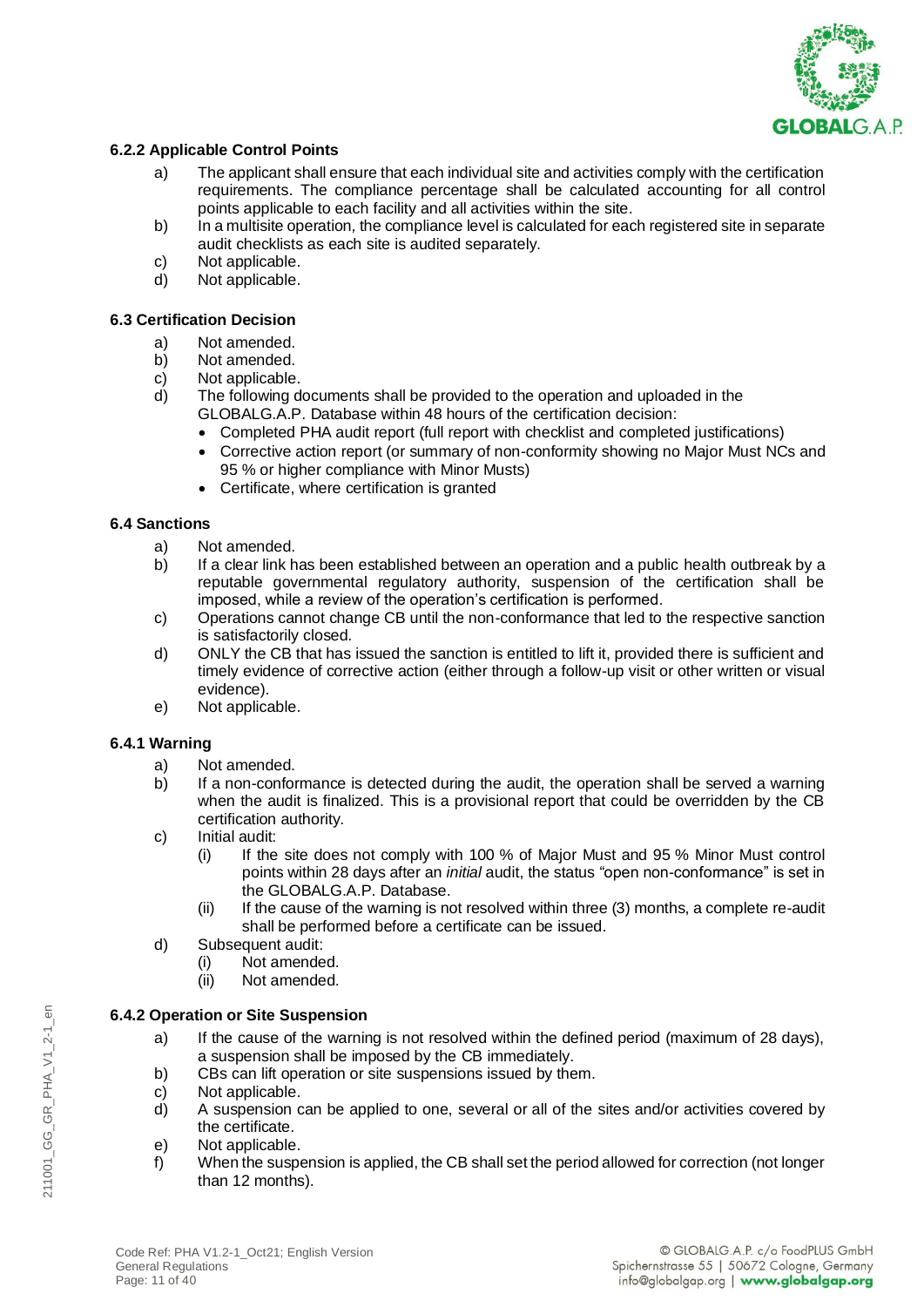

- g) During the period of suspension, the operation or site(s) suspended is prohibited from using the GLOBALG.A.P. logo/trademark, license/certificate or any other type of document that is in any way linked to GLOBALG.A.P. in relation to the suspension.
- h) If an operation or site notifies the CB that the non-conformance is resolved before the defined period, the respective sanction can be lifted, subject to satisfactory evidence and closing off.
- i) If the cause of the suspension is not resolved within the defined period, a cancellation is imposed.
- j) The suspension remains as long as the CB does not lift it or impose a cancellation.

### **6.4.2.1 Self-declared Product Suspension**

(i) to (v) Not applicable.

### **6.4.3 Cancellation**

- a) A cancellation of the contract shall be issued where:
	- (i) Not amended.
	- (ii) An operation cannot show evidence of implementation of effective corrective action before the suspension period set by the CB has elapsed.
- b) A cancellation of the contract results in the total prohibition (all activities, all sites) of the use of the GLOBALG.A.P. logo/trademark, license/certificate, or any device or document that may be linked to GLOBALG.A.P.
- c) Operations or sites that have received a cancellation shall not be accepted for GLOBALG.A.P. certification within 12 months of the date of cancellation.

### **6.5 Notification and Appeals**

- a) The operation or site shall either resolve the non-conformances communicated or appeal to the CB in writing against the non-conformances, explaining the reasons for the appeal.
- b) Not amended.

# **6.6 Sanctioning of Certification Bodies**

a) Not amended.

# **6.7 GLOBALG.A.P. Certificate and Certification Cycle**

- a) The GLOBALG.A.P. Certificate can only be issued to the applicant legal entity.
- b) Not applicable.
- c) A certificate is not transferable from one legal entity to another when production sites change legal entity. In this case, a complete audit, following the rules for subsequent audits, is required. The new legal entity shall receive a new PHA-N.
- d) Not amended.
- e) Not applicable.

# **6.7.1 Certificate Information**

- a) Not amended.
- b) Not amended.
- c) Not amended, the scope of certification shall be clearly defined in the certificate.
- d) Date of certification decision: Date when the CB makes the certification decision after all nonconformances are closed (e.g. 8 October 2018).
- e) Valid from:
	- (i) Initial certification: The initial date of validity is the date on which the CB makes the certification decision (e.g. 8 October 2018).
	- (ii) Subsequent certifications: The "valid from" date for subsequent certificates issued shall always revert to the "valid from" date in the original certificate (e.g. 8 October 2018, 8 October 2019, etc.), except when the certification decision is made after the expiration of the previous certificate. In this case the "valid from" date shall coincide with the date of certification decision. (e.g. previous certificate valid to date: 7 October 2019; Date of certification decision: 25 October 2019; Valid from date 25 October 2019; *Valid to date: 24 October 2020*).
	- (iii) Not applicable.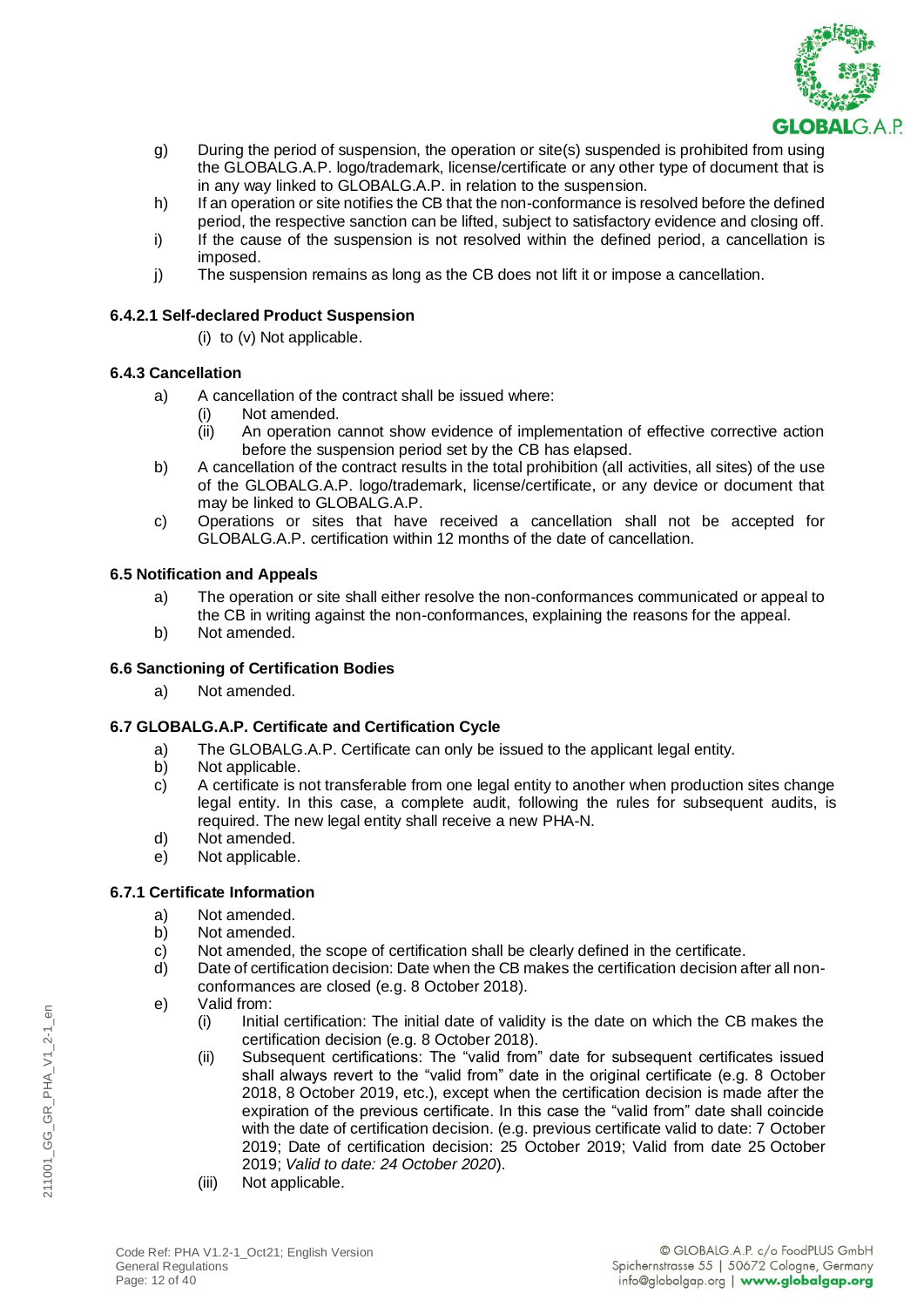

- f) Valid to:
	- (i) Not amended.
	- (ii) Subsequent certifications: The validity date for subsequent certificates issued shall always revert to the "valid to" date on the original certificate (e.g. 7 February 2019, 7 February 2020, etc.).
- g) Not applicable.
- h) Not applicable.

### **6.7.2 Extension of Certificate Validity**

- a) The validity may be extended beyond the 12 months (for a maximum period of 4 months) only if there is a valid reason, which shall be recorded. Reasons that are considered valid:
	- (i) The CB wants to schedule the on-site audit after the certificate has expired in order to observe a certain part of the production process, because it has not been seen in the previous audit, or because it is considered a high-risk process in terms of product safety.
	- (ii) Not amended.
	- (iii) The CB was not able to conduct the on-site audit and/or the site was not able to receive the CB audit due to circumstances beyond its control (force majeure) e.g. natural disaster, political instability in the region, epidemic or unavailability of the operation management due to medical reasons.
- b) Upon the request, the CB (which issued the extended certificate) re-accepts the site in the GLOBALG.A.P. Database for a full next cycle within the original validity period of the certificate.
- c) Not amended.
- d) The site shall be re-audited during that extension period.
- e) The site cannot change the CB in the cycle subsequent to the one for which the extension was granted.
- f) If a certificate that was not extended and not "re-accepted" expires and the subsequent audit (to be performed by the same CB) is going to take place in less than 12 months after the expiration date, a new certification cycle should start. The old cycle can be reinstated by setting the same "valid to" date as before. The cycle remains the same if the certificate was extended. However, the CB shall apply the rules for initial (first) audit if the certificate expired for more than 12 months.

### **6.7.3 Maintenance of GLOBALG.A.P. Certification**

- a) The registration of the operation, sites, facilities, proposed scope, activities, and products shall be confirmed with the CB *annually before* the expiry date, following all conditions already explained in sections 4.2 and 4.3.
- b) The auditor shall complete the entire checklist and the verification process annually.

# **7 FARM ASSURERS**

- a) The operations may use the services of consultants during implementation and maintenance of certification. These consultants may be GLOBALG.A.P. licensed Farm Assurers. The list of the individual trained consultants included in this network is available here: <http://www.farmassurer.org/>
- b) Not amended.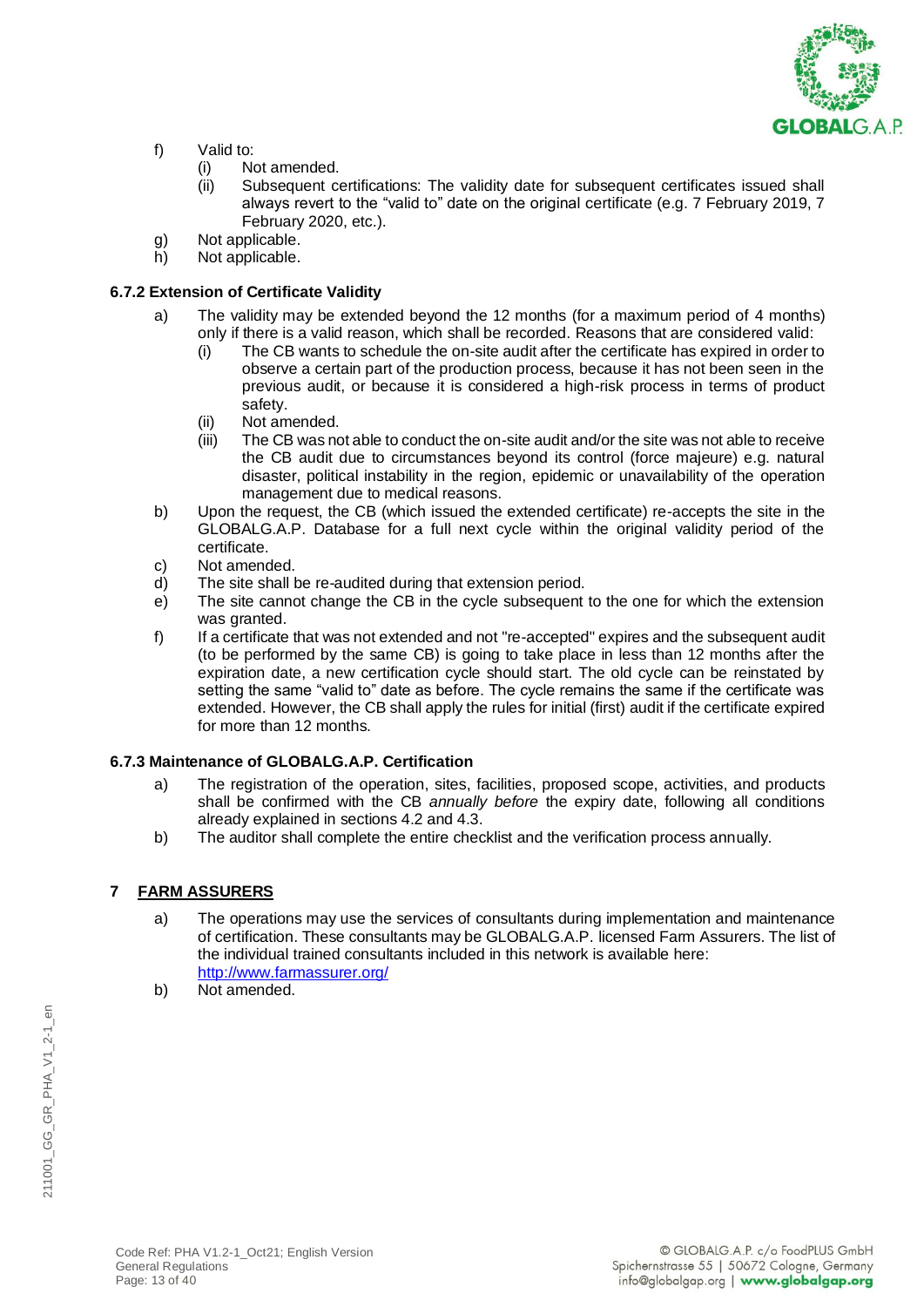

# **8 ACRONYMS AND REFERENCES**

### **8.1 Acronyms**

| AB          | Accreditation body                                            | CВ             | Certification body                             |
|-------------|---------------------------------------------------------------|----------------|------------------------------------------------|
| <b>CPCC</b> | Control points and compliance criteria                        | <b>FDA</b>     | United States' Food and Drug<br>Administration |
| <b>FSMA</b> | Food Safety Modernization Act                                 | FV             | Fruit and Vegetables                           |
| GAP         | <b>Good Agricultural Practices</b>                            | cGMP           | current Good Manufacturing<br>Practices        |
| <b>GLN</b>  | <b>Global Location Number</b>                                 | <b>IFA</b>     | Integrated Farm Assurance                      |
| <b>PCHF</b> | <b>Preventative Controls for Human</b><br>Foods Rule          | <b>PHA</b>     | Produce Handling Assurance                     |
| PHA-N       | GLOBALG.A.P. Number for PHA<br>standard registered operations | P <sub>O</sub> | Parallel ownership                             |
| <b>PP</b>   | Parallel production                                           | <b>PSR</b>     | <b>Produce Safety Rule</b>                     |
| QMS         | Quality management system                                     | QR Code        | Quick response code                            |

### **8.2 Reference Documents**

- a) e) Not amended.
- f) Food Safety Modernization Act
- g) Standards for the Growing, Harvesting, Packing, and Holding of Produce for Human Consumption (Produce Safety Rule)
- h) Current Good Manufacturing Practice, Hazard Analysis, and Risk-Based Preventive Controls for Human Food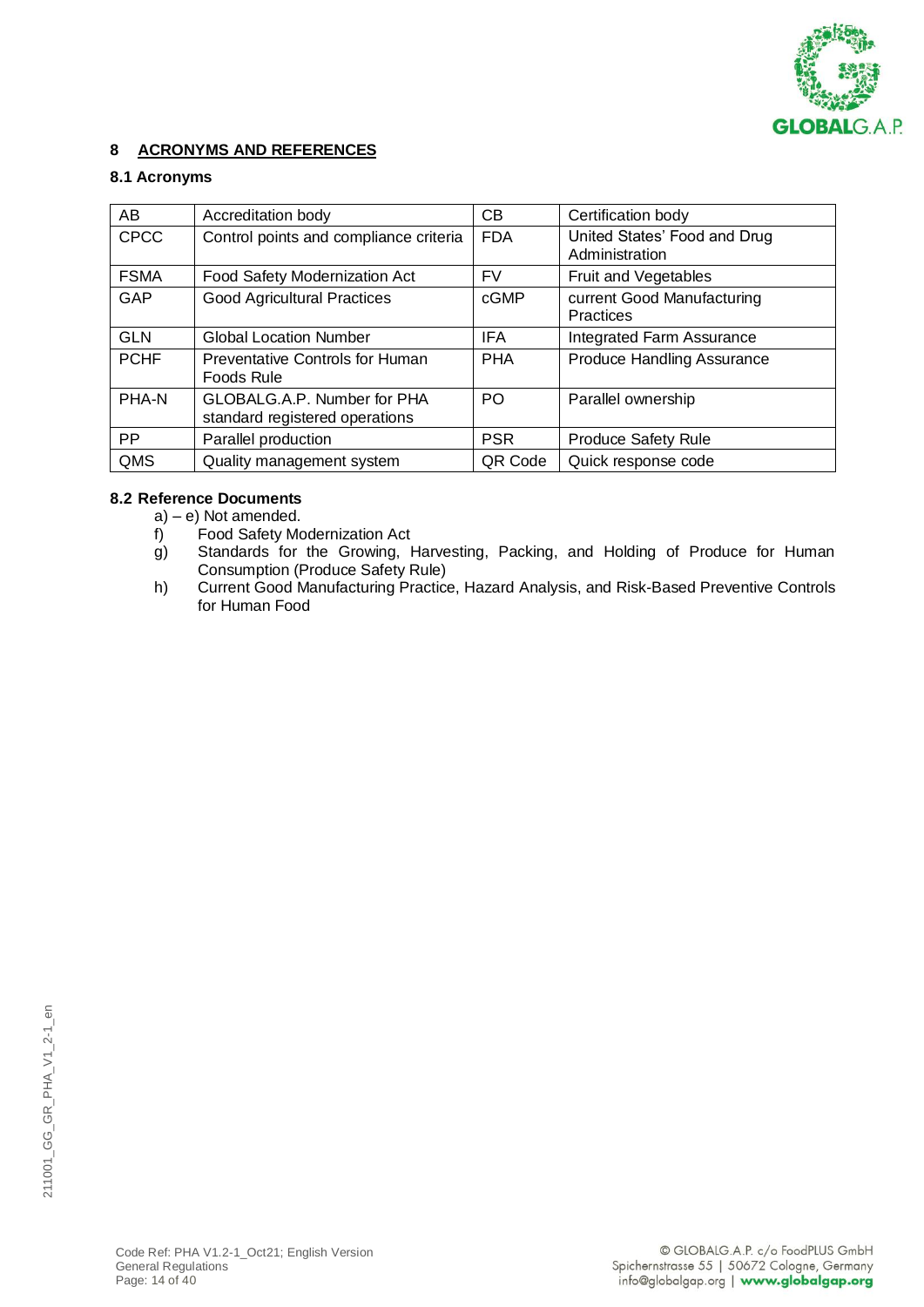

### **ANNEX I.1 RULES FOR USE OF GLOBALG.A.P. TRADEMARK AND LOGO**

GLOBALG.A.P. is the owner of the "GLOBALG.A.P." trademark, i.e. the word "GLOBALG.A.P.", the GLOBALG.A.P. logo and its "G"-shape logo, collectively the "GLOBALG.A.P. trademark".

The certification body is expected to verify the correct use of the GLOBALG.A.P. trademark by the operations at all times. Infringement of these rules could lead to sanctions.

Products originating from certified operations *shall not* be labeled, marked or described in a manner, which implies that they/it meets specific food safety criteria.

### **1. GLOBALG.A.P. TRADEMARK**

- (i) The certification granted entitles the operation/company to distribute and market their products under the trademark only to the extent that these products have been registered with the CB and are packed, handled and/or traded in a production site or location registered with the CB and are in full compliance with this standard.
- (ii) The operation shall only use the trademark in connection with products complying to the requirements of the GLOBALG.A.P. system. In cases where certified operations who have not signed up for voluntary GLOBALG.A.P. membership use the GLOBALG.A.P. logo and/or the "G"-shape logo, they shall combine the logo with their corresponding PHA-N.
- (iii) The GLOBALG.A.P. trademark shall never appear on the product, consumer packaging of products intended for human consumption or at the point of sale where it is in direct connection with single products.
- (iv) Operations may only use the GLOBALG.A.P. trademarks on pallets that contain only certified GLOBALG.A.P. products and that will *not* appear at the point of sale.
- (v) GLOBALG.A.P. certified operations may use the GLOBALG.A.P. trademark and PHA-N in business-to-business communication, and for traceability, segregation, or identification purposes on site at the production site.
- (vi) Retailers, operations and other organizations that signed up for voluntary GLOBALG.A.P. membership may use the trademark in promotional print-outs, websites, flyers, business cards, hardware, and electronic displays (shall not appear as a product label directly linked to certified products) and in business-to-business communication.
- (vii) GLOBALG.A.P. approved certification bodies can use the trademark in promotional material directly linked to their GLOBALG.A.P. certification activities in business-to-business communication and on GLOBALG.A.P. certificates they issue.
- (viii) The GLOBALG.A.P. trademark shall never be used on promotional items, apparel items, or accessories of any kind, bags of any kind, or personal care items.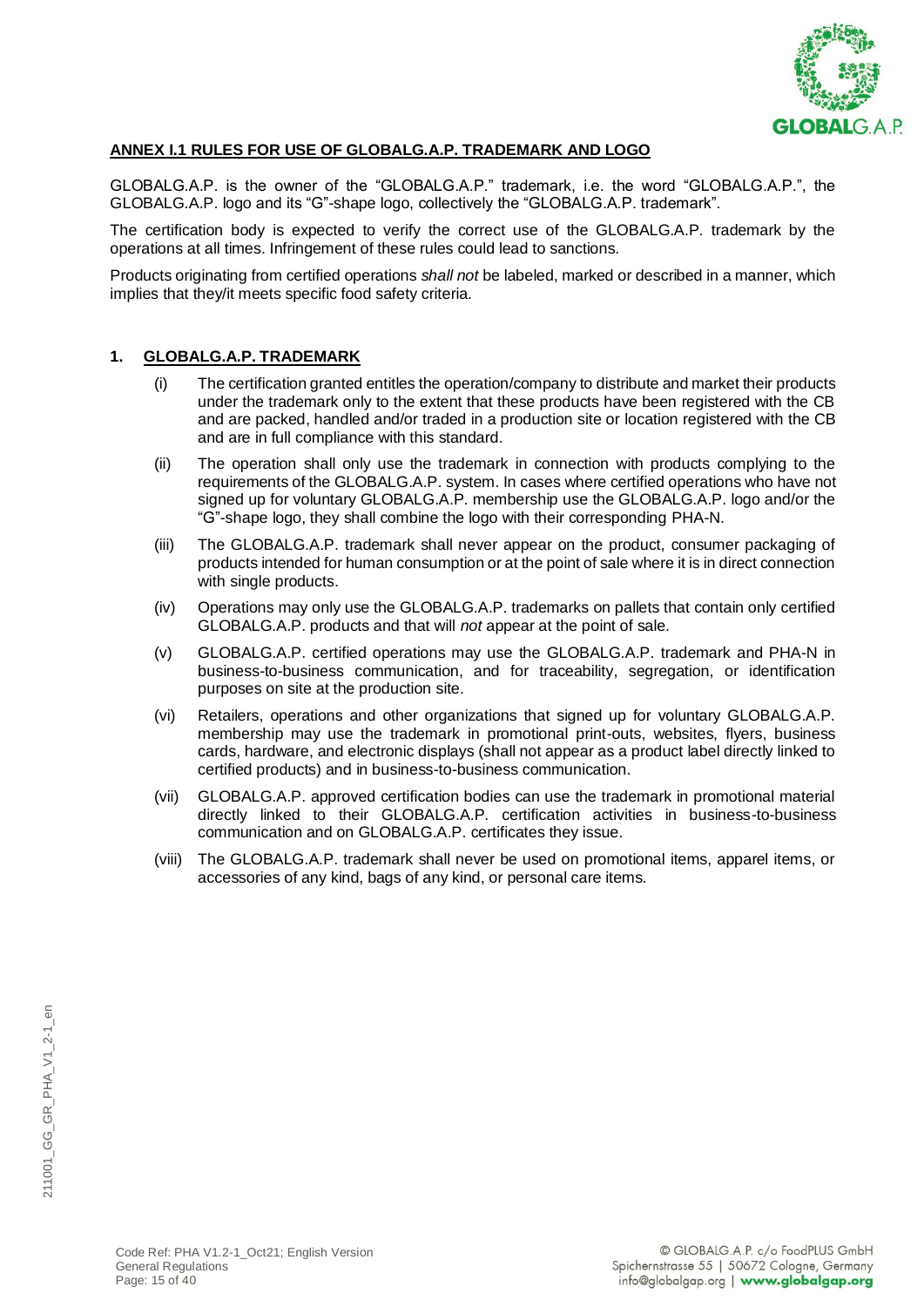

# **2. SPECIFICATIONS**

- (i) The operation shall only use the trademark in the manner provided by GLOBALG.A.P. and shall not alter, modify, or distort it in any way.
- (ii) The GLOBALG.A.P. logo shall always be obtained from the GLOBALG.A.P. Secretariat. This will ensure that it contains the exact corporate color and format, as below:



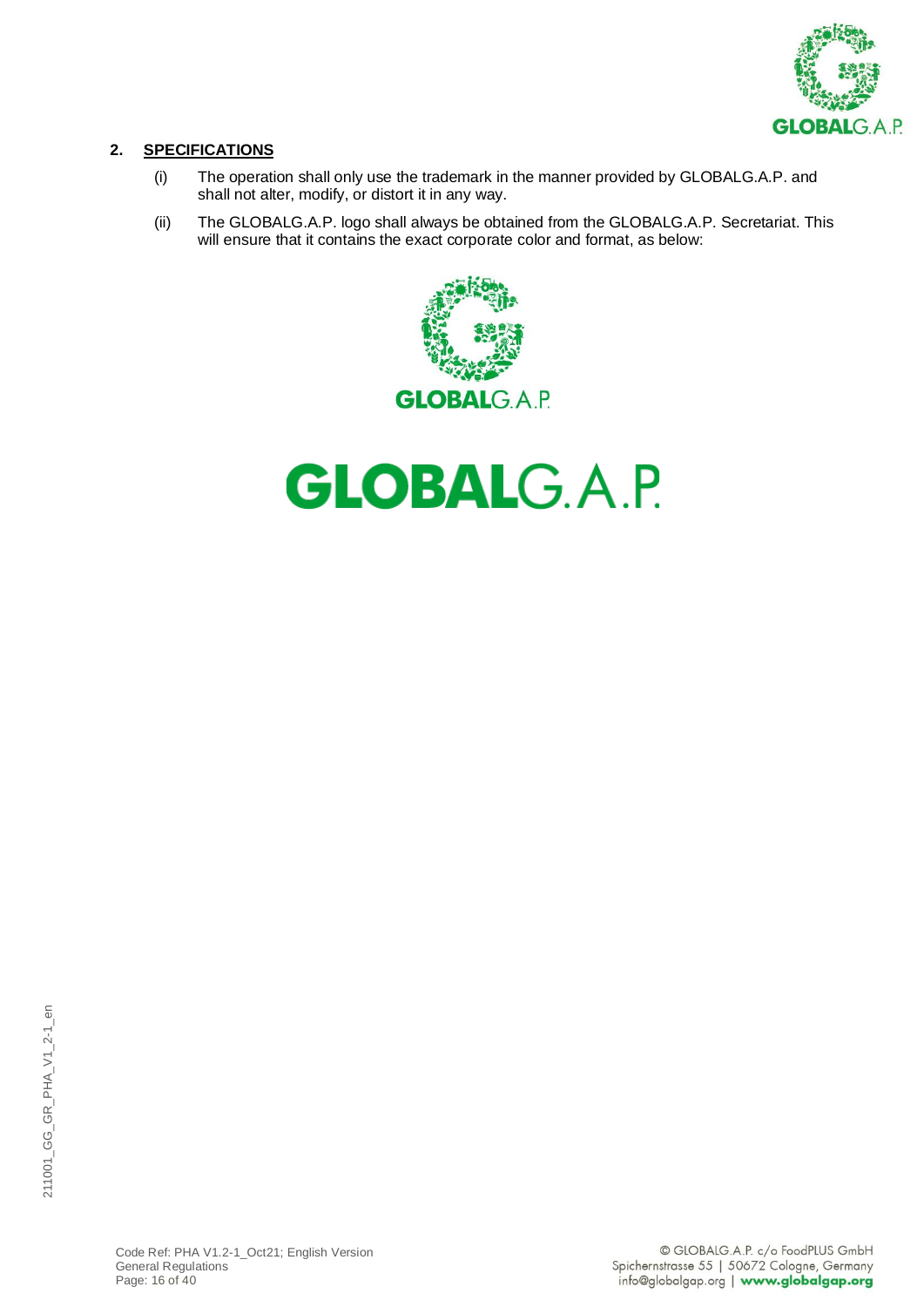

# **3. GLOBALG.A.P. PHA-NUMBER (PHA-N)**

- (i) The PHA GLOBALG.A.P. Number (PHA-N) is the combination of the prefix "PHA-N" plus a 13-digit numerical number, not including the GLOBALG.A.P. trademark, and is unique to each and every operation and any other legal entity in the GLOBALG.A.P. system. For this number GLOBALG.A.P. requires existing Global Location Numbers (GLN) issued by, and to be purchased from, the local GS1 organization (www.gs1.org) or alternatively – in its absence – GLOBALG.A.P. assigns its own interim GLN. Please note the limitations of the GGN, as it is not equivalent to owning a GLN, because the PHA-N technically is a sub-GLN of one single GLN owned by GLOBALG.A.P.
- (ii) The PHA-N identifies a registered or certified operation or site, where the site is a legal entity and may only be used as indicated in the CPCC. It cannot be used to label a product that is not certified. The PHA-N (e.g.: PHA-N\_1234567890123) may appear on the product, consumer packaging of the product or at the point of sale where in direct connection with individual certified products. The PHA-N shall only be used on transaction/sales documents including certified products. When the transaction/sales documents include certified and noncertified products, the certified items shall be clearly identified as required by the relevant traceability and segregation Control Points and Compliance Criteria.
- (iii) The legal entity that labels PHA-N shall be a holder of a valid certificate of a GLOBALG.A.P. IFA, PHA, CoC standard certificate.
- (iv) The PHA-N may be used in (converted into) digital codes, e.g. barcode, EAN number, generic QR code, etc.
- (v) On termination of the 'GLOBALG.A.P. Sublicense and Certification Agreement' the right of the operation to use the GLOBALG.A.P. claim, including the trademark and the PHA-N, terminates with immediate effect.
- (vi) The PHA-N shall only be used in connection with the GLOBALG.A.P. system.
- (vii) Whenever a need arises to identify the organization in other contexts or additional applications, an organization may apply for its own GLN and report this number to GLOBALG.A.P., which shall register the organization under its own number and withdraw the PHA-N accordingly. The GLN replaces the PHA-N in the GLOBALG.A.P. system.

# **4. THE GGN CONSUMER LABEL**

Not applicable.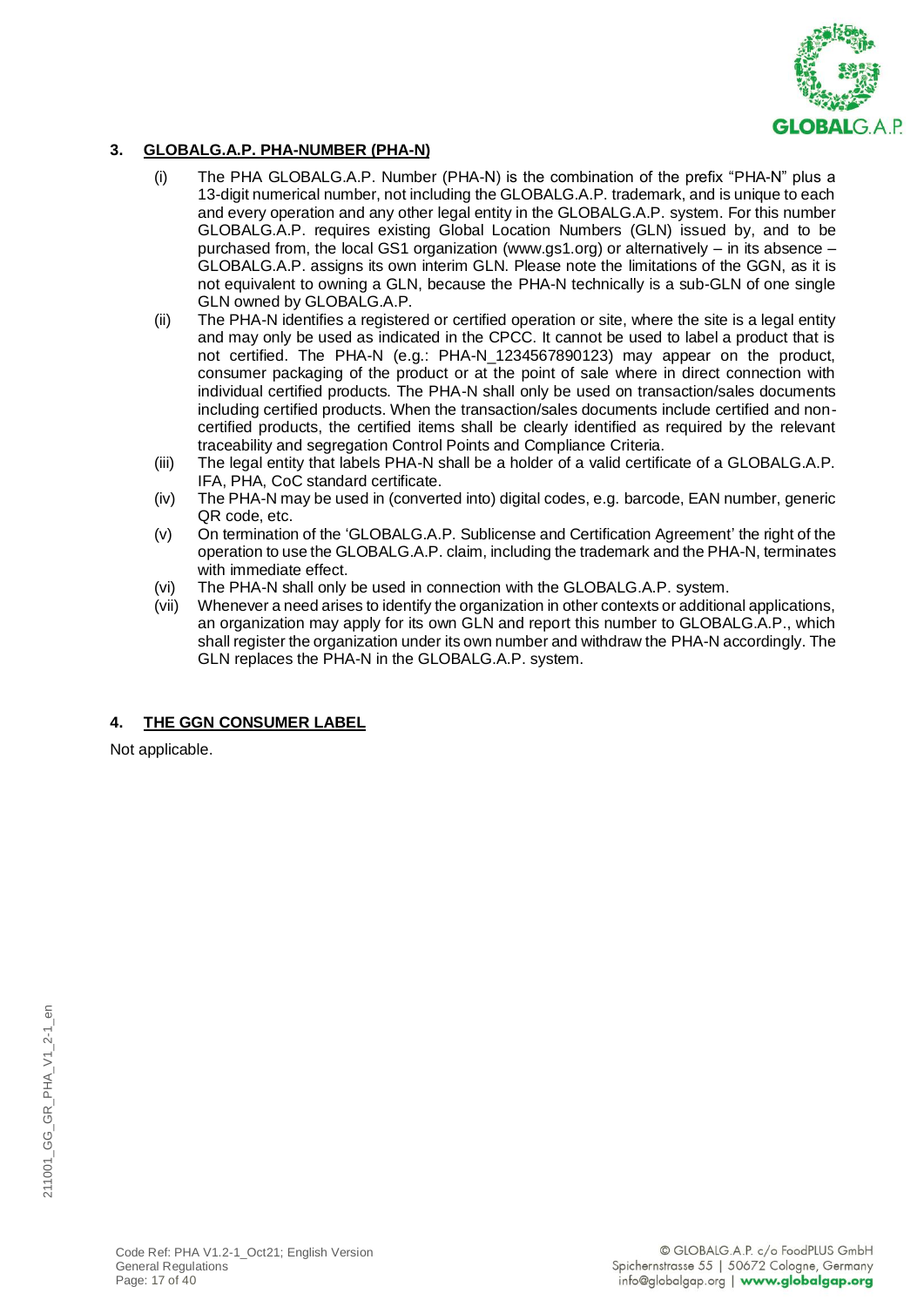

### **ANNEX I.2 GLOBALG.A.P. REGISTRATION DATA REQUIREMENTS**

### **1 Types of Master Data Required**

Not amended.

### **1.1 Operation Information of Legal Entity**

The following information regarding the company (operation, site as individual certificate holder or site managed by an operation) is necessary to supply each site in the system with a unique GLOBALG.A.P. PHA number (PHA-N).

# **1.1.1 Operation (Company)**

- (i) Operation name<br>(ii) Contact details: s
	- Contact details: street address or information available to describe operation location
	- (iii) Contact details: postal address
	- (iv) Postal code or zip code
	- (v) City
	- (vi) State or province
	- (vii) Country
	- (viii) Phone number (if available)
	- (ix) Fax number (if available)
	- (x) E-mail address (if available)
	- (xi) GLN (if available)
	- (xii) Legal registration by country if requested by National Interpretation Guidelines. This number is only used for internal verification to avoid double registration (e.g., tax number, VAT number, site number etc.)
	- (xiii) Previous GLOBALG.A.P. Number (GGN or PHA-N)
	- (xiv) Northern/southern latitude and eastern/western longitude or other form of geospatial coordinate information as defined and requested by GLOBALG.A.P. The minimum input accuracy level shall be +/-10 m. If the operation decides to display this information, the display accuracy level will be 10 m for market participants and 1,000 m for the public.

#### **1.1.2 Contact Person (Responsible for Legal Entity)**

This is the information required for the person in the operation who is legally responsible for the legal entity.

- (i) Title
- (ii) First name
- (iii) Last name
- (iv) Phone number (if available)
- (v) Fax number (if available)
- (vi) E-mail address (if available)

### **1.2 Information Regarding Sites**

The following information regarding sites of the operation (legal entity) to be certified is necessary. This information is obligatory for multisite certificates for product handling operations performed under the ownership of the registered operation.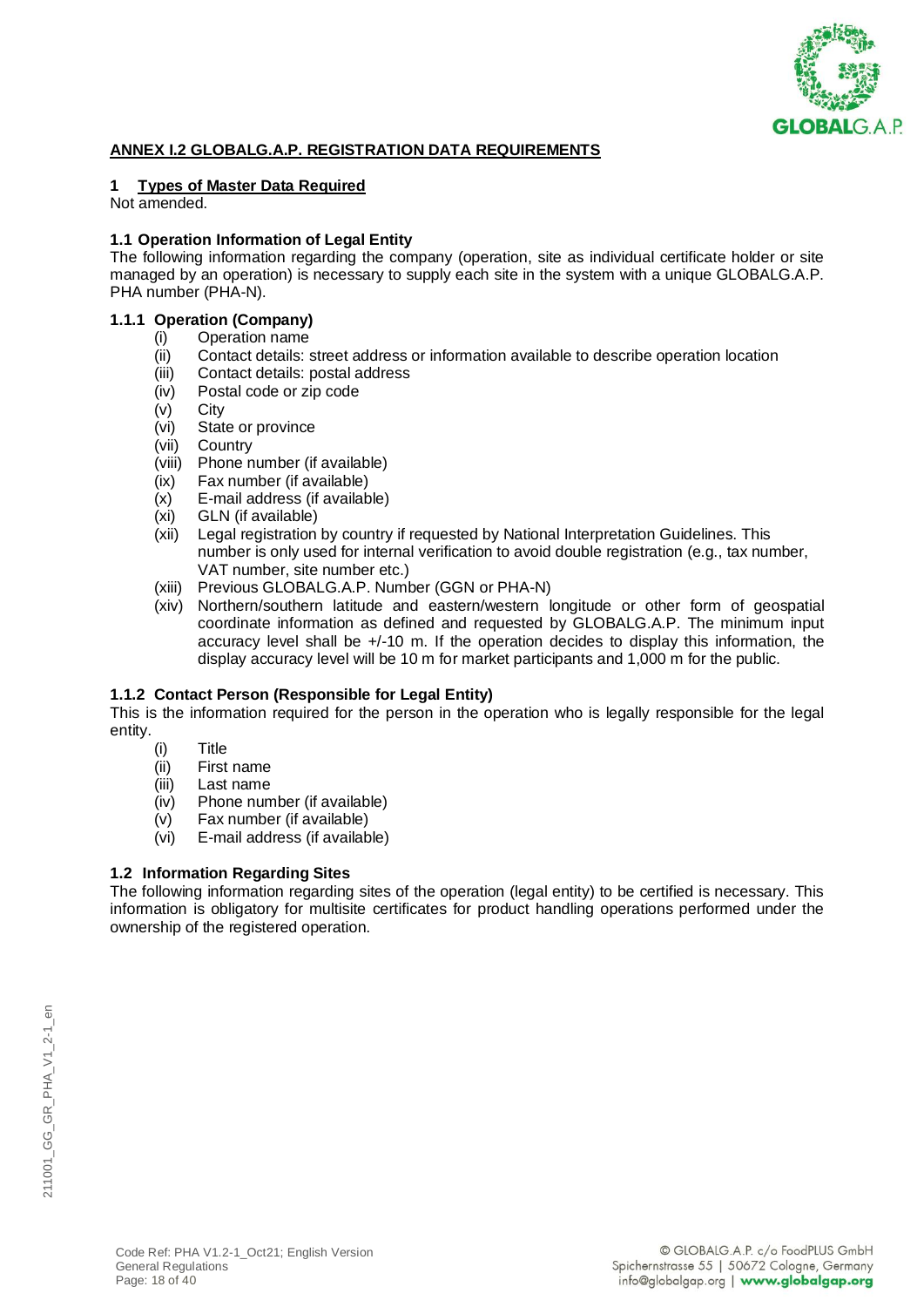

### **1.2.1 Sites**

- (i) Name of Product Handling site
- (ii) Contact details: Street address or information available to describe production site/product handling facility location
- (iii) Contact details: Postal address<br>(iv) Postal code or zip code
- (iv) Postal code or zip code
- **City**
- (vi) Country<br>(vii) Phone n
- Phone number (if available)
- (viii) Fax number (if available)
- (ix) E-mail address (if available)
- (x) Sub-GLN(s) (if available, voluntary)
- (xi) Northern/southern latitude and eastern/western longitude or other form of geospatial coordinate information at facility level is obligatory, when available. The minimum input accuracy level shall be +/-10 m. If the operation decides to display this information to market participants and the public, the display accuracy level will be 10 m.
- (xii) Products handled in each product handling site, as soon as available in the GLOBALG.A.P. Database.

### **1.3 Product Information**

Not applicable.

### **1.4 Activity Information**

This information gives more detail on the operation's scope and product(s) to be certified and shall be used to invoice the operation. This information shall be updated if there are any changes detected during the external audits.

- a) Product(s)
- b) Operation Scope: Open shed, Packing house, Pre-processing, Cooling/Cold Storage, and or Storage/Distribution
- c) Activities: See Table 1. Scope of activities of the PHA, e.g. the fluming, washing, sorting, grading, packing, waxing and drying
- d) Subcontracted activities
- e) Option 1 or Option 1 Multisite
- f) Scheme name
- g) Not applicable
- h) Country of destination (it is possible to declare a group of countries, e.g. European Union)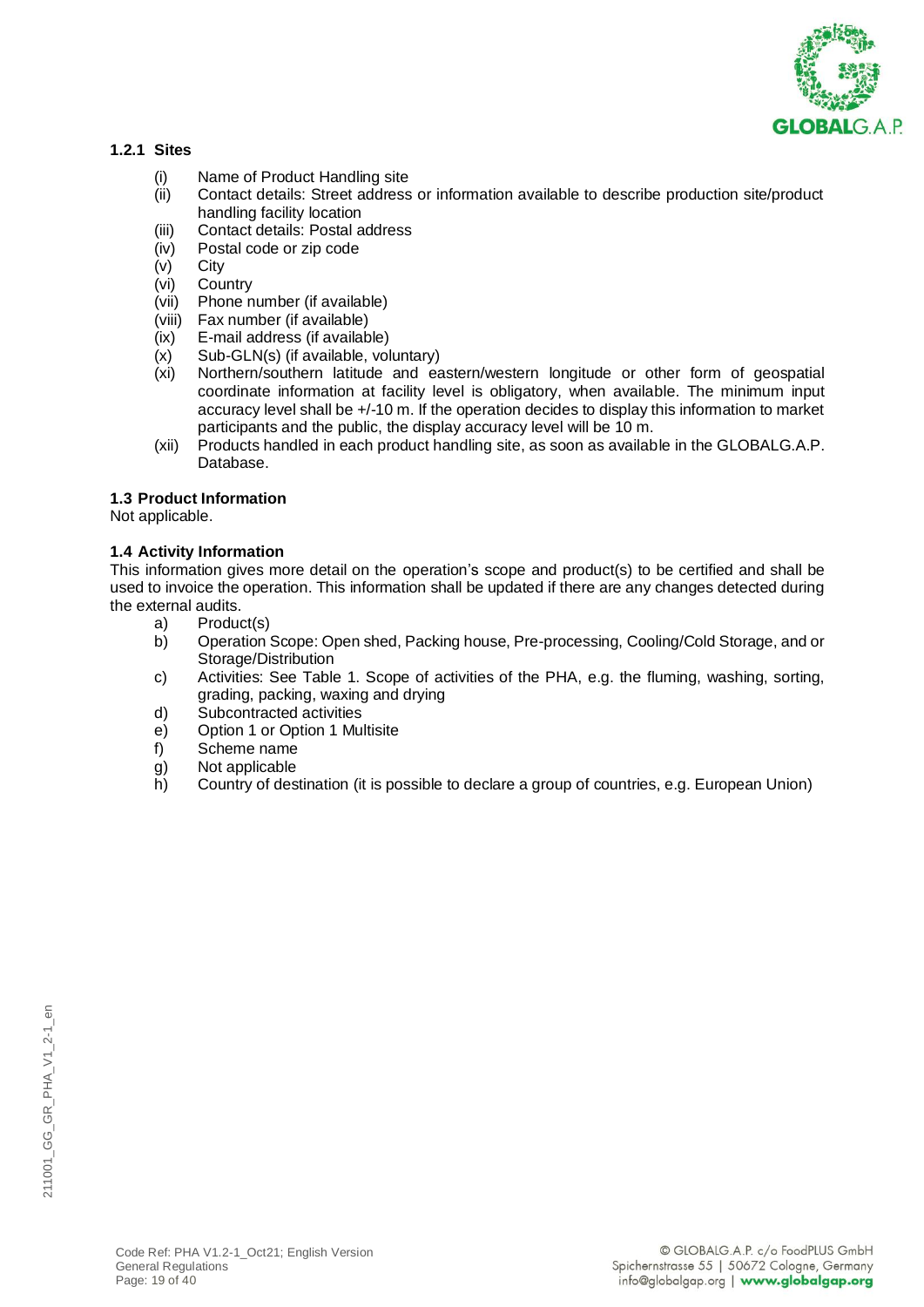

# **ANNEX I.3 GLOBALG.A.P. PAPER CERTIFICATE TEMPLATE FOR PHA**

| $\mathsf{CB}$ Logo <sup>1</sup> | $\frac{1}{1}$ AB symbol<br>$\frac{1}{1}$ accreditation mark <sup>2</sup><br>No. of certification body: $xxx^3$ |
|---------------------------------|----------------------------------------------------------------------------------------------------------------|
|                                 |                                                                                                                |

# **PHA-N Number: PHA-N\_xxxxxxxxxxxxxxxxxxxx<sup>4</sup>**

Registration number of operation (from CB) xxxxxxxxx<sup>5</sup>

| <b>Announced</b> <sup>6</sup> |  |
|-------------------------------|--|
| <b>Unannounced</b>            |  |



#### **CERTIFICATE According to GLOBALG.A.P. Product Handling Assurance General Regulations Version 1.2<sup>9</sup>**

Issued to Operation (Company)<sup>10</sup> Operation address <sup>11</sup>

*Certification is based on observations during the audit regarding the requirements established by the Produce Handling Assurance Standard. No certification can provide an assurance that all food produced by the audited operation is safe for consumption.* <sup>12</sup>

# **Country of production <sup>13</sup>**

The certification body [company name] declares that the production of the products mentioned in this certificate has been found to be compliant in accordance with the standard.

| <b>Product(s)</b> <sup>14</sup> | <b>Operation</b><br>score <sup>15</sup> | <b>Covered</b><br>by PSR <sup>16</sup> | <b>Covered</b><br>by PCHF <sup>17</sup> | <b>Observed</b><br>during audit <sup>18</sup> | Activities <sup>19</sup> |
|---------------------------------|-----------------------------------------|----------------------------------------|-----------------------------------------|-----------------------------------------------|--------------------------|
|                                 |                                         | Y/N                                    | Y/N                                     | Y/N                                           | Free text                |
|                                 |                                         |                                        |                                         |                                               |                          |
|                                 |                                         |                                        |                                         |                                               |                          |
|                                 |                                         |                                        |                                         |                                               |                          |

**Audit Date: dd/mmm/yyyy<sup>20</sup>**

**Date of issue (printing date of certificate): dd/mmm/yyyy<sup>21</sup>**

**Valid from: dd/mmm/yyyy<sup>22</sup>**

**Valid to: dd/mmm/yyyy<sup>23</sup>**

| $\mu$ Authorized by <sup>24</sup>                        |  |
|----------------------------------------------------------|--|
| Date of certification decision: xx/xx/xxxx <sup>25</sup> |  |

**The current status of this certificate is always displayed at: http://www.globalgap.org/search<sup>26</sup> CB contact data** (Company name, address, phone, email) **<sup>27</sup>**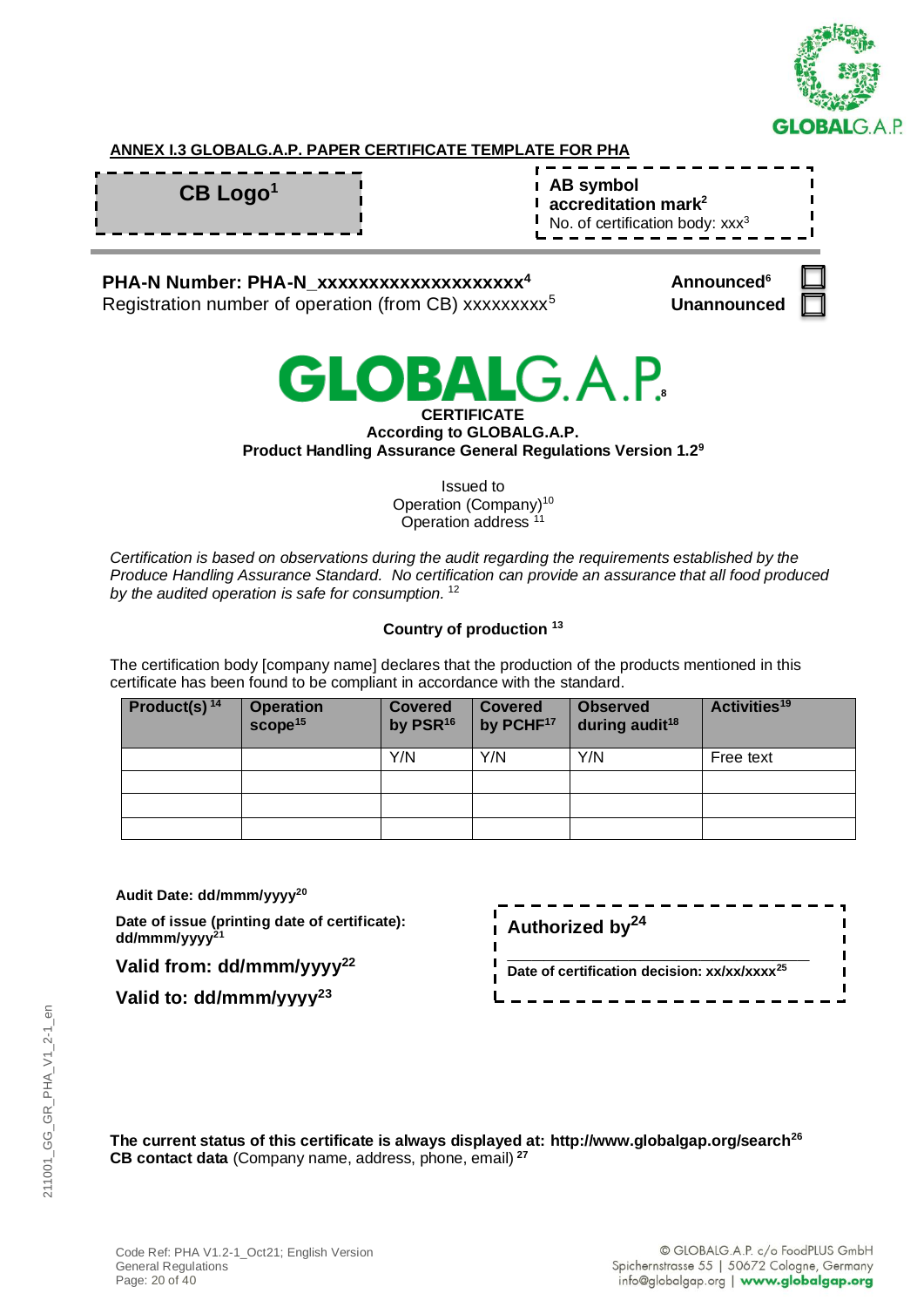

### **ANNEX for PHA-N\_xxxxxxxxxxxxxxx<sup>28</sup> Date of issue: xx/xx/xxxx<sup>21</sup>**

**Product Handling (PHA Option 1 Multisite) Additional Sites**

# **Product handling (PH) site 1 name and address<sup>29</sup>**

# **Audit Date: dd/mmm/yyyy<sup>20</sup>**

| Product(s) $3030$ | Operation scope <sup>31</sup> | <b>Covered</b><br>by $PSR32$ | <b>Covered by</b><br>PCHF33 | <b>Observed</b><br>during<br>audit $34$ | Activities <sup>35</sup> |
|-------------------|-------------------------------|------------------------------|-----------------------------|-----------------------------------------|--------------------------|
|                   |                               | Y/N                          | Y/N                         | Y/N                                     | Free text                |
|                   |                               |                              |                             |                                         |                          |
|                   |                               |                              |                             |                                         |                          |

# **Product handling (PH) site 2 name and address<sup>29</sup>**

# **Audit Date: dd/mmm/yyyy<sup>20</sup>**

| Product(s) $3030$ | Operation scope <sup>31</sup> | <b>Covered</b><br>by $PSR^{32}$ | <b>Covered by</b><br>PCHF <sup>33</sup> | <b>Observed</b><br>during<br>audit $3\overline{4}$ | Activities <sup>35</sup> |
|-------------------|-------------------------------|---------------------------------|-----------------------------------------|----------------------------------------------------|--------------------------|
|                   |                               | Y/N                             | Y/N                                     | Y/N                                                | Free text                |
|                   |                               |                                 |                                         |                                                    |                          |
|                   |                               |                                 |                                         |                                                    |                          |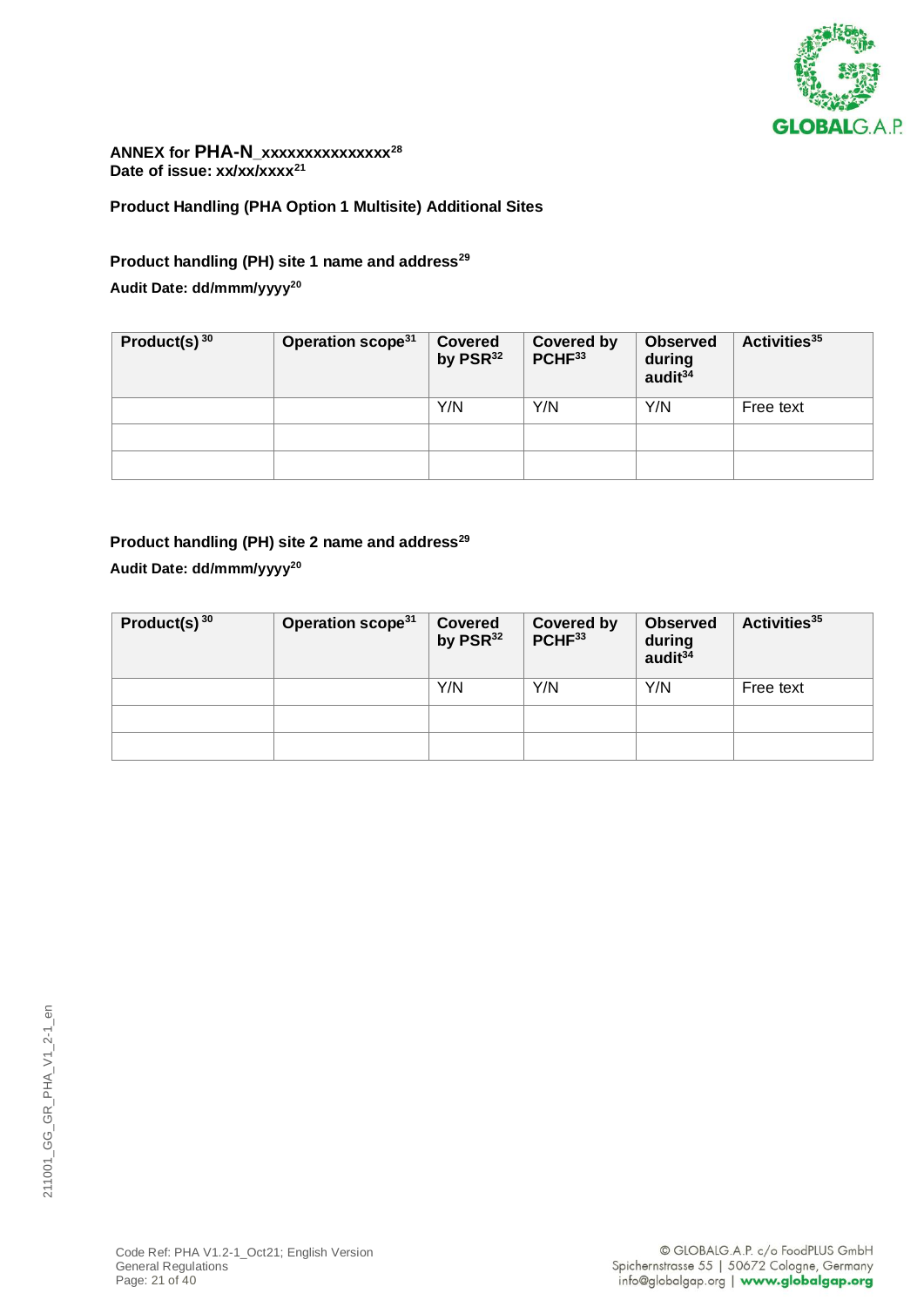

### **Notes**

The certificate shall be in *English*. The CB may add a second language in the certificate.

- <sup>1</sup> Certification body (CB) Logo shall appear on all certificates.
- <sup>2</sup> The Accreditation body (AB) symbol/accreditation mark is placed on all accredited certificates in compliance with AB's rules. Exception: If the CB is approved, but not yet accredited, the following text shall appear instead of the AB symbol: "Certificate issued by a GLOBALG.A.P. approved certification body [company name], but not accredited pursuant to the GLOBALG.A.P. scope according to ISO/IEC 17065 rules'' *or* only ''nonaccredited certificate". The AB logo can only be used if the scope of the accreditation of the CB corresponds to the certified GLOBALG.A.P. PHA.
- The number given by the accreditation body to the certification body shall be on all accredited certificates.
- The GLOBALG.A.P. Number (PHA-N) shall appear on all certificates. In case a certificate holder owns a Global Location Number (GLN), this number shall replace the GGN. The "GLN" may be used instead of the "PHA-N".
- <sup>5</sup> Optional: The registration number of an operation/facility, which is assigned by the CB *may* appear on all certificates. It consists of the CB-Short and a number (with exactly one space character between, CB-Short xxxxxxxxxxx).
- $6$  The CB shall indicate if the audit was conducted announced by checking the box.
- The CB shall indicate if the audit was conducted unannounced by checking the box.
- <sup>8</sup> The logo of the scheme On accredited GLOBALG.A.P. certificates: The GLOBALG.A.P. logo shall be added. Note: Not-accredited provisionally approved CBs are not allowed to add the GLOBALG.A.P. logo.
- <sup>9</sup> Certification scheme and version Please enter "GLOBALG.A.P. Produce Handling Assurance Version x.x". Always mention the version used.
- <sup>10</sup> Name of the certificate holder (legal entity). This may be operation or site specific if the site is a separate legal entity.
- <sup>11</sup> The address of the certificate holder (legal entity) shall be printed on the paper certificate. This may be operation or site specific if the site is a separate legal entity.
- <sup>12</sup> This statement is compulsory for all PHA certificates.
- <sup>13</sup> Country of the certificate holder (operation or site) location.
- <sup>14</sup> Certified product(s) shall always be listed according to the GLOBALG.A.P. product list.
- <sup>15</sup> Production scope shall refer to the General Regulations for Produce Handling Assurance including: Open shed, packing house, pre-processing, cooling/cold storage, or storage/distribution. Open shed may be selected as an attribute with other scopes, e.g. Open shed and packing house.
- <sup>16</sup> Product handling activities performed are within the "farm" definition and meet the product and ownership criteria for either a primary or secondary activities farm. For definitions and examples, see: [https://www.fda.gov/food/guidanceregulation/guidancedocumentsregulatoryinformation/ucm517567.h](https://www.fda.gov/food/guidanceregulation/guidancedocumentsregulatoryinformation/ucm517567.htm) [tm](https://www.fda.gov/food/guidanceregulation/guidancedocumentsregulatoryinformation/ucm517567.htm) Indicates whether operation falls under Produce Safety Rule (PSR) jurisdiction.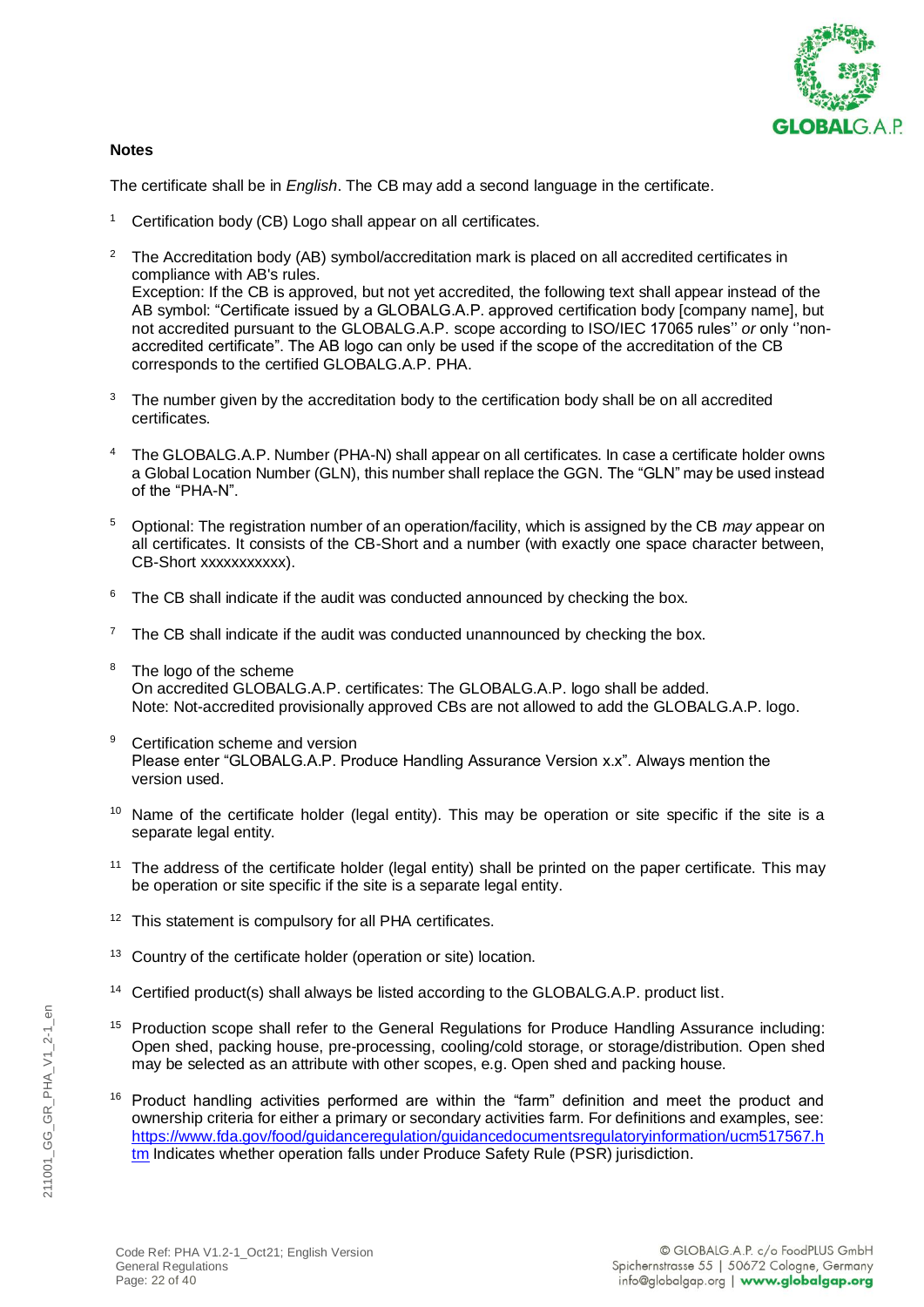

- <sup>17</sup> Indicates whether operation falls under Preventive Controls for Human Food (PCHF) jurisdiction.
- <sup>18</sup> Whether the product was observed at the operation, this can be left blank if the site handles the product but was not in-season or in-production at the time of the audit.
- $19$  Activities include the scope of range of production practices conducted at the handling facility, examples given in Table 1 Operation scope of activities of the PHA. This is a "free text" box.
- <sup>20</sup> Audit Date is the date of the closing meeting.
- <sup>21</sup> Date of Issuing is the printing date of the paper certificate. It shall be added to the first page of the certificate and to the Annex to connect each other. dd/mmm/yyyy format is prescribed for international acceptance and understanding. Example: 03/MAR/2018
- <sup>22</sup> The certificate "Valid from" date defines the beginning of a certification cycle. If a new product is added during the validity period of a certificate, the certification cycle (valid from – valid to) will be kept as it was. If the CB wants to indicate that the newly added products are certified and were added later than the original ''valid from'', there is a possibility to add the individual "valid from'' of each product on the paper certificate. This is voluntary and additional information, e.g.: The certificate is valid from 1st Oct 2018 including oranges. Tomato added on 1st March 2019. The original "valid from 1st Oct 2018" remains. Tomatoes may be marked with ''valid from 1st March 2019'' on the paper certificate.
- <sup>23</sup> The certificate "Valid to" date is the expiry date of the certificate.
- <sup>24</sup> The first and the last name of the person who has authorized the certificate, written in block letters. This person must sign the certificate.
- <sup>25</sup> "Date of Certification Decision" shall appear on all certificates. It is the date when the Certification Committee makes the certification decision.
- 26 "*The current status of this certificate is always displayed at:<http://www.globalgap.org/search>*" shall be added to all paper certificates to point out that only a validation in the GLOBALG.A.P. Database proves the current status of the certificate.
- <sup>27</sup> CB contact data (company name, address, email) shall appear on all certificates.

Where additional sites are included in the operation's certificate, and the sites are *not* separate legal entities, these sites may be listed in the certificate Annex:

- <sup>28</sup> The GLOBALG.A.P. Number (PHA-N) shall appear on all pages of certificates. In case a certificate holder owns a Global Location Number (GLN), this number shall replace the GGN. The "GLN" may be used instead of the "PHA-N".
- <sup>29</sup> Name of the product handling site (non-legal entity) and the address of the additional product handling site (non-legal entity). CB shall list all additional sites with new table.
- <sup>30</sup> Certified product(s) shall always be listed according to the "GLOBALG.A.P. Product List' and listed in the first page of the operation's certificate.
- <sup>31</sup> Production scope of the operation shall refer to the General Regulations for produce handling assurance including: Packing house, pre-processing, cooling/cold Storage, or storage/distribution.
- <sup>32</sup> Product handling activities performed are within the "farm" definition and meet the product and ownership criteria for either a primary or secondary activities farm. For definitions and examples, see:

[https://www.fda.gov/food/guidanceregulation/guidancedocumentsregulatoryinformation/ucm517567.h](https://www.fda.gov/food/guidanceregulation/guidancedocumentsregulatoryinformation/ucm517567.htm) [tm](https://www.fda.gov/food/guidanceregulation/guidancedocumentsregulatoryinformation/ucm517567.htm) Indicates whether operation falls under Produce Safety Rule (PSR) jurisdiction.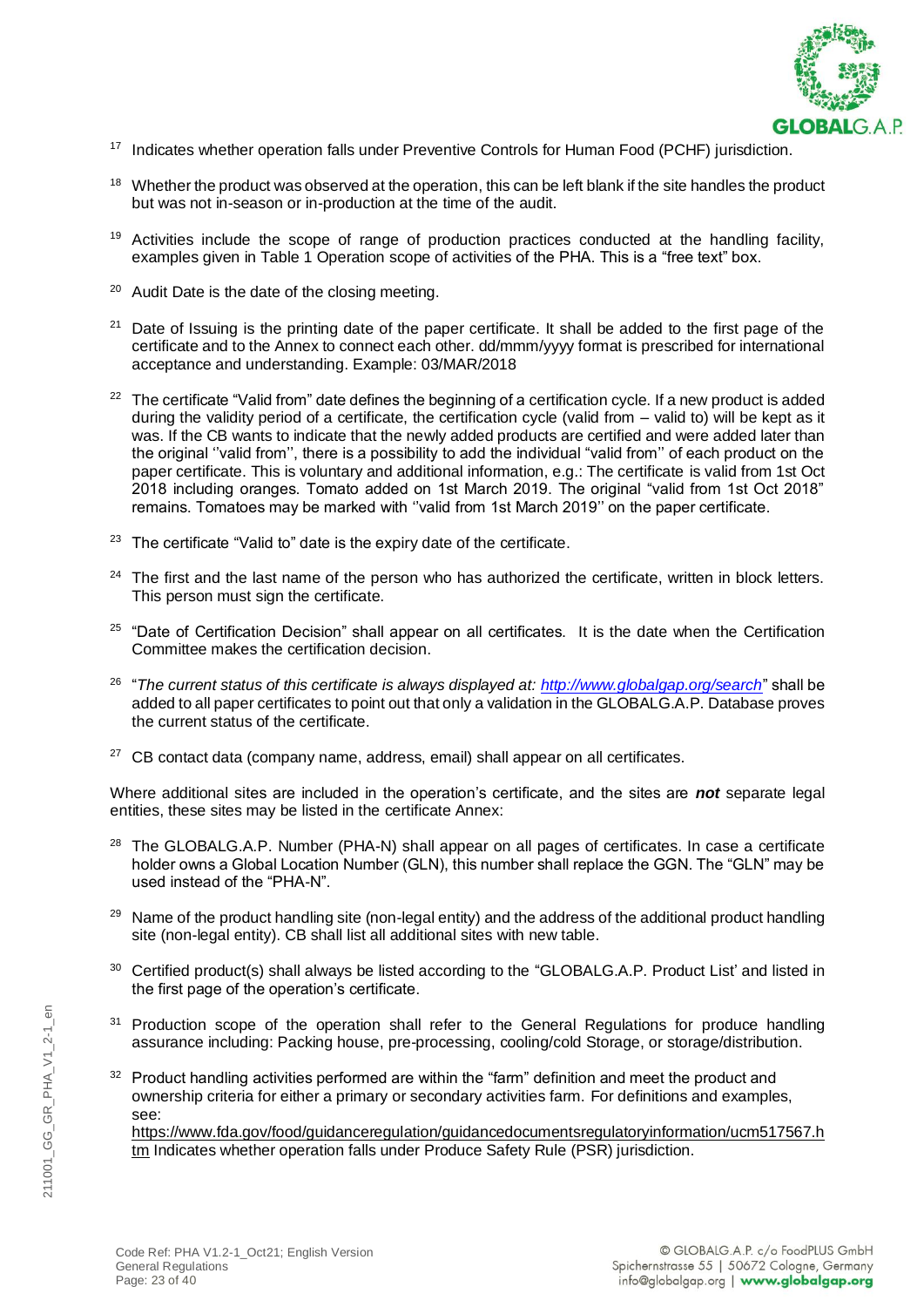

- 33 Indicates whether operation falls under Preventive Controls for Human Food (PCHF) jurisdiction.
- <sup>34</sup> Whether the product was observed at the site, this can be left blank if the site handles the product but was not in-season or in-production at the time of the audit.
- <sup>35</sup> Activities include the scope of range of production practices conducted at the handling facility, examples given in Table 1 Operation scope of activities of the PHA. This is a "free text" box.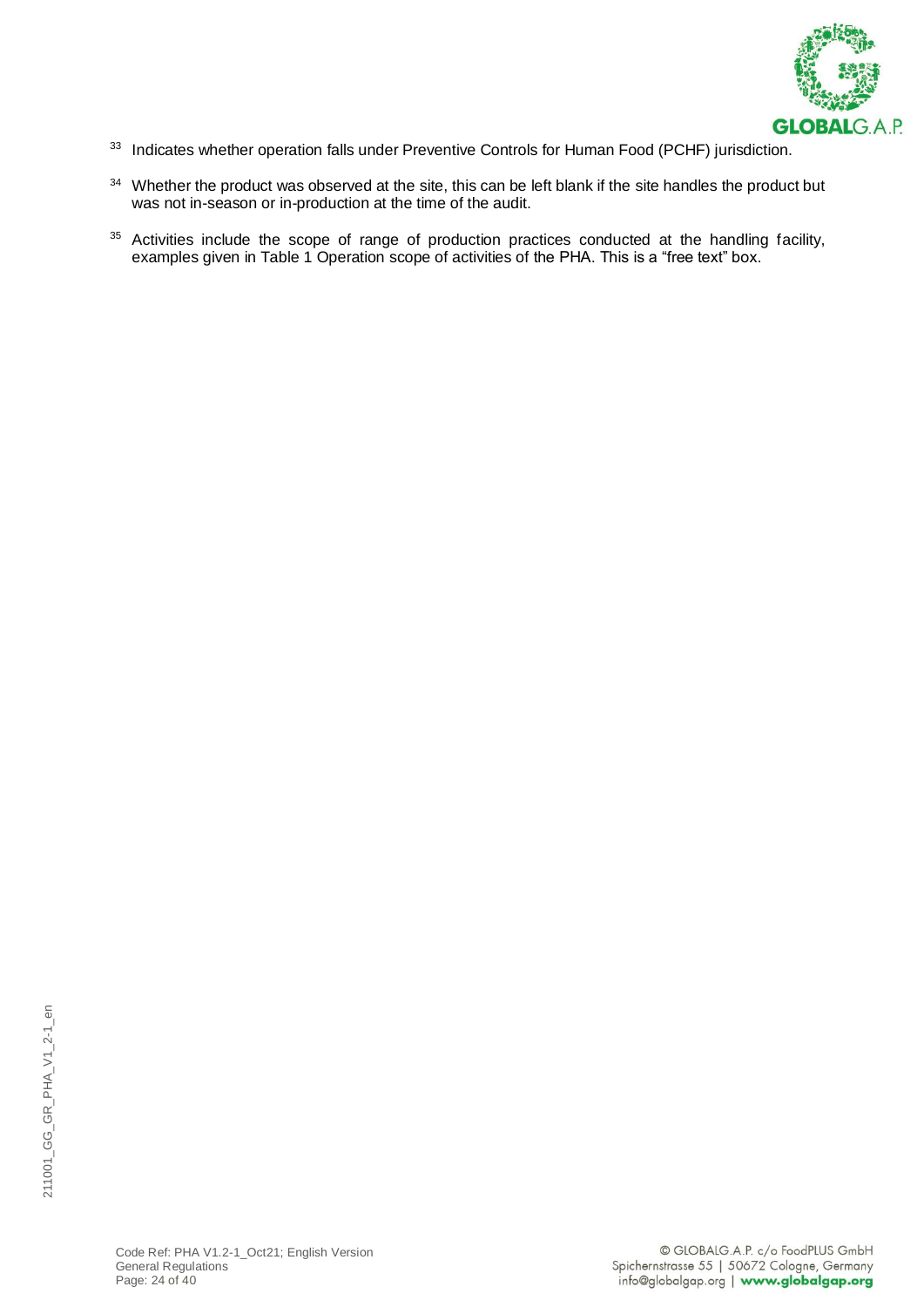

# **GENERAL REGULATIONS PART II: QUALITY MANAGENENT SYSTEM RULES**

Not applicable.

### **GENERAL REGULATIONS PART III: CERTIFICATION BODY AND ACCREDITATION RULES**

These Produce Handling Assurance General Regulations are derived from the GLOBALG.A.P. General Regulations III, which define the certification rules for GLOBALG.A.P. certification body and accreditation standards.

### **1 LICENSE AND CERTIFICATION AGREEMENT**

Not amended.

### **2 CERTIFICATION BODY APPROVAL PROCESS**

### **2.1 CB Approval by GLOBALG.A.P.**

### **2.1.1 Provisional Approval**

- a) The CB shall complete the steps listed below before carrying out any GLOBALG.A.P. PHA audits, issuing any GLOBALG.A.P. (Option 1, Option 1 multisite certificates (accredited or nonaccredited) and before provisional approval can be granted.
	- (i) The applicant CB shall register in the GLOBALG.A.P. CB Extranet (http://cb.globalgap.org), send a completed application form in English and pay an evaluation fee (according to the latest version of the GLOBALG.A.P. Fee Table) to the GLOBALG.A.P. Secretariat for initiating the approval process.
	- (ii) After the positive evaluation of the application and before provisional approval, the applicant CB shall complete the following steps:
		- 1. Sign the 'GLOBALG.A.P. License and Certification Agreement'
		- 2. Pay the annual CB license fee (according to the latest version of the GLOBALG.A.P. Fee Table)
	- (iii) After provisional approval, but before conducting any GLOBALG.A.P. audit, the applicant CB shall complete the following steps:
		- 1. Receive Database access from the GLOBALG.A.P. Secretariat.
		- 2. Register all auditors in the GLOBALG.A.P. Database.
		- Have all the auditors complete the necessary GLOBALG.A.P. online exams for the General Regulations and for the Control Points and Compliance Criteria of the PHA.
		- 4. Pay the relevant training fees per registered auditor according to the latest version of the 'GLOBALG.A.P. Fee Table'.
- b) As a condition for provisional approval, the applicant CB intending to certify Option 1 and Option 1 Multisite operations shall have at least one auditor (for audits) *and* at least a second auditor (for the certification committee) who have passed the necessary online exam for the PHA.
- c) The CB shall nominate a "GLOBALG.A.P. Scheme Manager" (according to point 3.2.a).
- d) The CB shall nominate an in-house trainer (according to point 3.2 c) and complete or at least register for the in-house trainer training of the relevant scope(s).
- e) Not applicable.
- f) CBs shall apply to an accreditation body (AB) for accreditation to ISO/IEC 17065 in the GLOBALG.A.P. PHA. A copy of the confirmation of this application to the AB shall be forwarded to the GLOBALG.A.P. Secretariat.
- g) The GLOBALG.A.P. Secretariat will allow provisionally approved CBs *with a previous* ISO/IEC 17065 *accreditation* to issue a limited number of non-accredited certificates before final approval. The maximum number of *operations* that may receive non-accredited certificates is *20***.**
- h) There is a provision by the GLOBALG.A.P. Secretariat to allow provisionally approved CBs with *no previous* ISO/IEC 17065 *accreditation***,** and that are not yet GLOBALG.A.P. accredited, to issue a limited number of non-accredited certificates during the application phase for accreditation. The maximum number of *sites* that may receive non-accredited certificates *before the approval* is 5*.*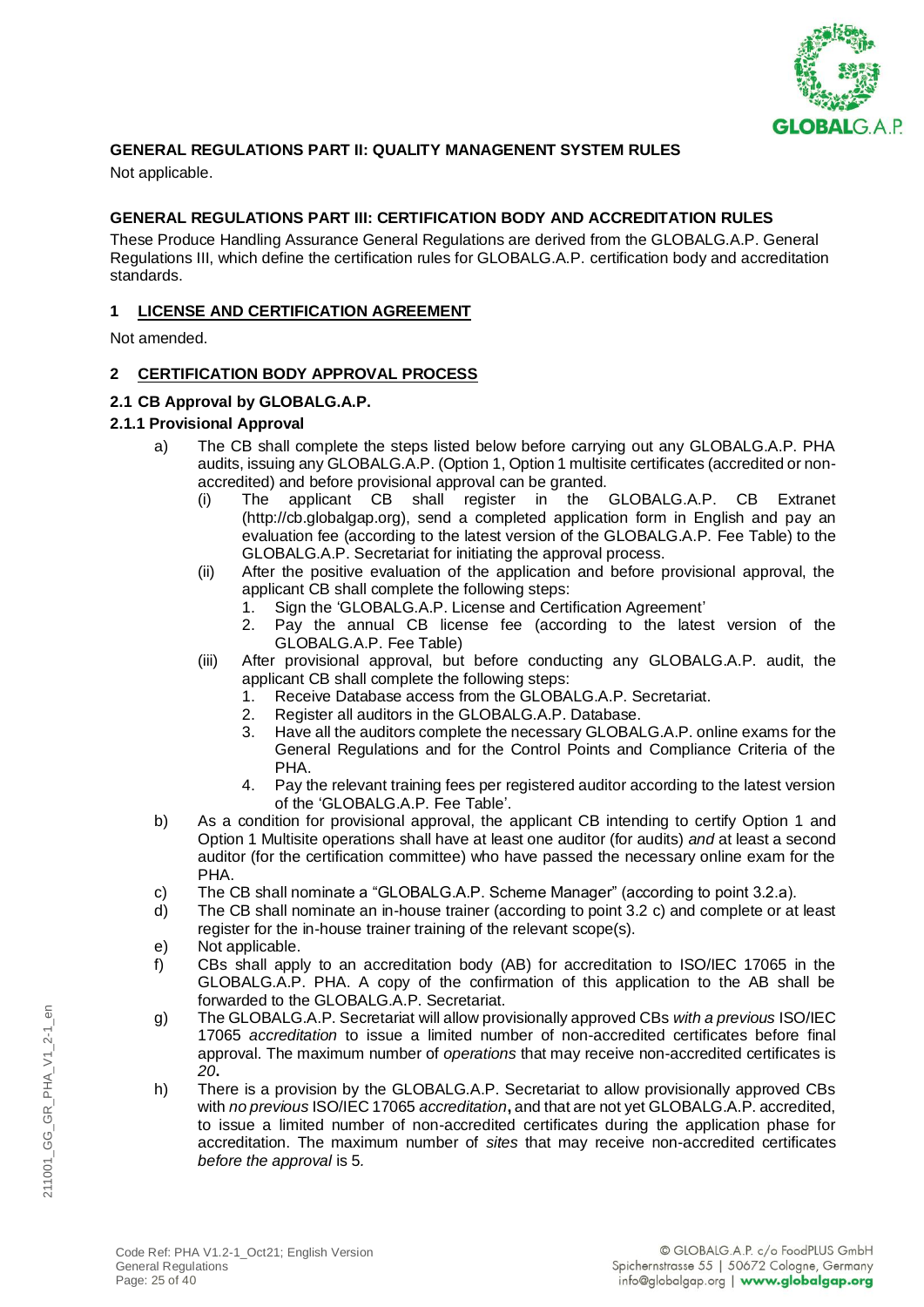

i) The non-accredited certificates shall comply with the applicable certificate template requirements but shall indicate neither the GLOBALG.A.P. nor the AB logos.

### **2.1.2 Final Approval**

The CB shall complete the steps below before issuing any accredited GLOBALG.A.P. PHA certificates and before final approval can be granted.

- a) CBs shall obtain ISO/IEC 17065 accreditation within 6 months after the date of provisional approval. This period can be extended for an additional time span of 6 months if the AB provides justified reasons explaining the delay. The CB shall submit the justified reasons to GLOBALG.A.P.
- b) Once accreditation has been obtained, the CB shall send a copy of the accreditation evidence to the GLOBALG.A.P. Secretariat.
- c) If accreditation has not been achieved within a maximum period of one year, the provisional approval may be withdrawn and the CB shall not appear as provisionally approved on the GLOBALG.A.P. website and cannot issue any GLOBALG.A.P. certificates, unless the CB submits justification for the delay. The CB may re-apply for provisional approval again.
- d) As a condition for final approval, the provisionally approved CB shall have at least one inhouse trainer (according to point 3.2c)) who has completed the required training available for PHA.
- e) CBs shall continually register all auditors in the GLOBALG.A.P. Database.
- f) The registered auditors shall complete the necessary GLOBALG.A.P. online exams for the General Regulations and for the Control Points and Compliance Criteria in PHA when it is available in their working language.
- g) CBs shall have at least 2 auditors complying with the auditor qualification requirements as defined in Annex III.2.
- h) CBs shall pay the relevant training fees per registered auditor according to the latest version of the 'GLOBALG.A.P. Fee Table'.
- i) Only after the CB has been accredited to ISO/IEC 17065 with the GLOBALG.A.P. PHA Standard can the CB place the GLOBALG.A.P. trademark/logo on the certificate according to the applicable GLOBALG.A.P. PHA certificate template, which shall be followed at all times.

# **2.2 Extension of Scopes, Sub-scopes, Approved Modified Checklists and Benchmarked Schemes**

a) – d) Not applicable.

# **2.3 Accreditation Body Requirements**

- a) The accreditation body to which the CB applies shall be a signatory of the IAF Multilateral Recognition Arrangement (MLA) for product certification (IAF Product MLA) with GLOBALG.A.P. scope of the MLA (level 4 and 5). In addition, the AB shall have signed the 'Memorandum of Understanding' (MoU) with GLOBALG.A.P.
- b) The accreditation document issued by the AB to the CB shall clearly state:
	- (i) The extent of the accreditation for PHA it has been approved for<br>(ii) The GLOBALG.A.P. normative documents and its version
	- The GLOBALG.A.P. normative documents and its version
	- (iii) Limitations (if applicable)
	- (iv) Territorial limitations (if applicable)
- c) An initial AB assessment for the first GLOBALG.A.P. Standard (PHA, IFA) shall require at least one witness assessment.
- d) Not applicable.
- e) The extension of the accreditation to PHA within an already accredited GLOBALG.A.P. CB shall include at least the assessment of the personnel competency. A new witness assessment is required for those CBs without a valid GFSI BIII recognized standard accreditation.
- f) The AB shall, during its surveillance program, witness PHA in at least a 4-year period. The AB shall justify the increase of witness assessment frequency.
- g) GLOBALG.A.P. provides the AB access to all records (relevant to the AB) of the integrity program and complaint management system relevant to the AB through the AB extranet. The AB shall at least annually review the content of the AB extranet and take this into account in its next assessment. Accreditation bodies are invited to attend the integrity assessments performed by GLOBALG.A.P.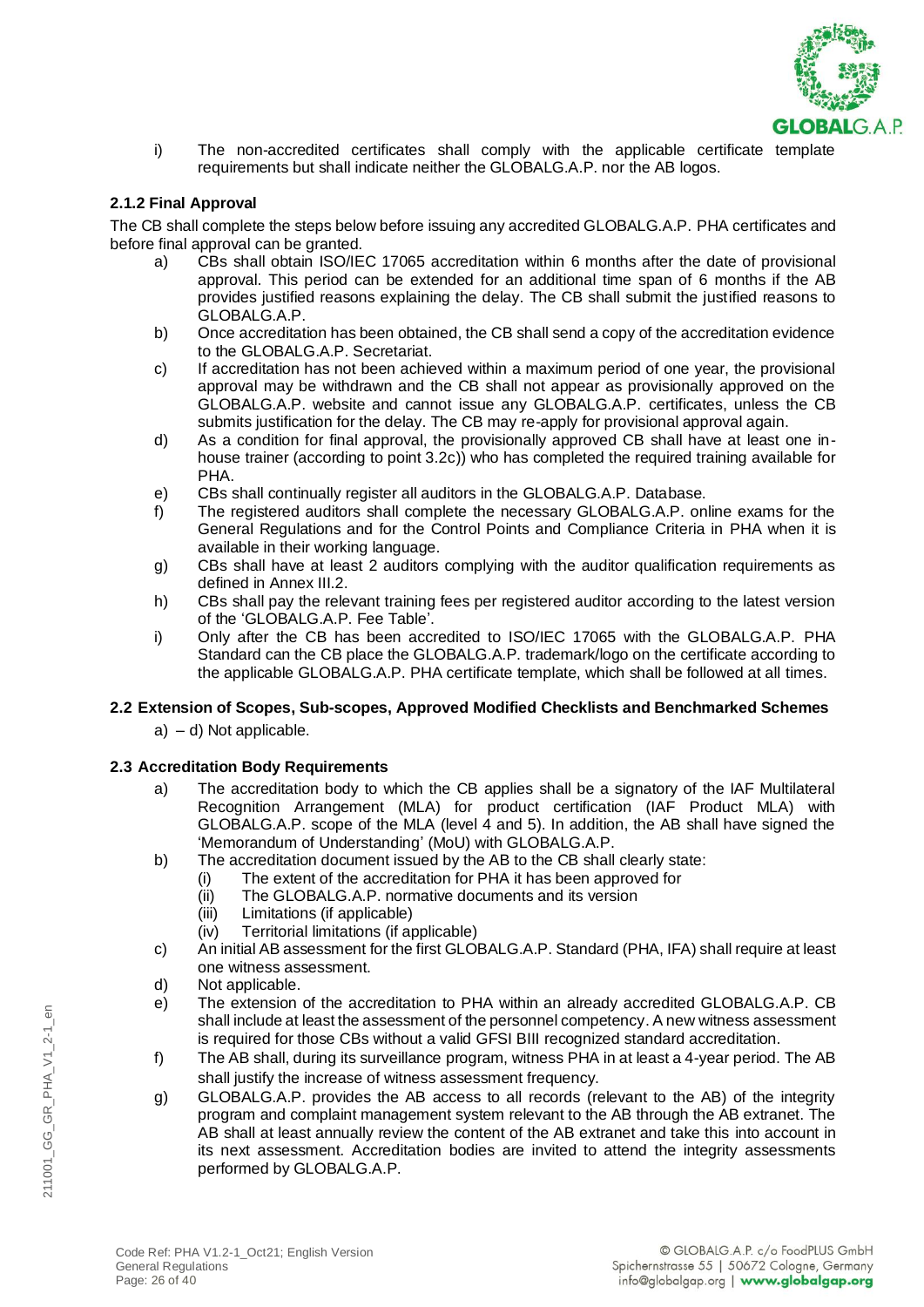

- h) On request, the AB shall send to GLOBALG.A.P. the latest results and report of the accreditation assessment. In this case, the CB shall be informed.
- i) The AB shall issue a confirmation of application including the applied standard to the applicant CB.

### **2.4 Termination of Approval**

Not amended.

### **3 OPERATIONAL REQUIREMENTS**

#### **3.1 General Requirements**

- a) All the points described in the General Regulations shall be accepted and included in the relevant operational document of the CB for GLOBALG.A.P. certification for PHA and be available for AB evaluation.
- b) Not amended.
- c) Not amended.
- d) GLOBALG.A.P. shall be entitled to participate, upon prior notice and at its own cost, in audits carried out by CBs.
- $e) g$ ) Not amended.

### **3.2 Training and Qualification of Staff**

- a) Every CB approved by the GLOBALG.A.P. Secretariat shall nominate one contact person, called the *"GLOBALG.A.P. Scheme Manager"*, who will be the representative of the CB before the GLOBALG.A.P. Secretariat. This person:
	- (i) Shall be fluent in English.
	- (ii) Shall at least qualify as a GLOBALG.A.P. PHA auditor, see requirements for GLOBALG.A.P. PHA auditor in Annex III.2.
	- (iii)  $-(x)$  Not amended.
- b) In order to carry out GLOBALG.A.P. audits, the CB shall employ/contract only auditors that fulfill the GLOBALG.A.P. requirements (see Annex III.2). Every auditor shall fulfill all standard specific requirements (i.e. it is not permitted to send 2 people to an audit to complete among them the competence of one auditor).
- c) All finally approved CBs shall have a standard and version (i.e. PHA Version 1) specifically trained CB in-house trainer, who shall be responsible for ensuring that all their registered GLOBALG.A.P. auditors comply with the requirements set in Annex III.2. This person:
	- (i) Shall have passed the CB in-house trainer training exam for the PHA and version. Failing any part of the exam twice will require re-attending a GLOBALG.A.P. CB inhouse training course and successfully passing the exam.
	- (ii) Shall be available in-house; i.e. not hired occasionally by the CB. The person may be the same person as the Scheme Manager and the CB may have more than one inhouse trainer covering different standards or sub-scopes.
	- (iii) Shall comply with at least auditor qualification requirements for PHA.
	- (iv) Shall be responsible for training all the respective GLOBALG.A.P. auditors (based on GLOBALG.A.P. PHA).
	- (v) Shall complete the required training within 3 months in case of a change in personnel. If this is not feasible, the new person shall register within 3 months for an upcoming course.
- d) Not applicable.
- e) Every auditor shall complete the GLOBALG.A.P. online tests (including exams of the updates) within 3 months after their release, provided they are available in the auditor's working language. The in-house trainer(s) shall monitor the genuineness and the completeness of the process. New auditors shall complete the online trainings for the PHA before being signed-off. If auditors are working for more than one CB, the online training and exam for the PHA needs to be completed only once, but the auditor must be registered with each CB they are working with. In-house trainers do not need to pass the online exam for the PHA if they have already passed the in-house training (IHT) exam.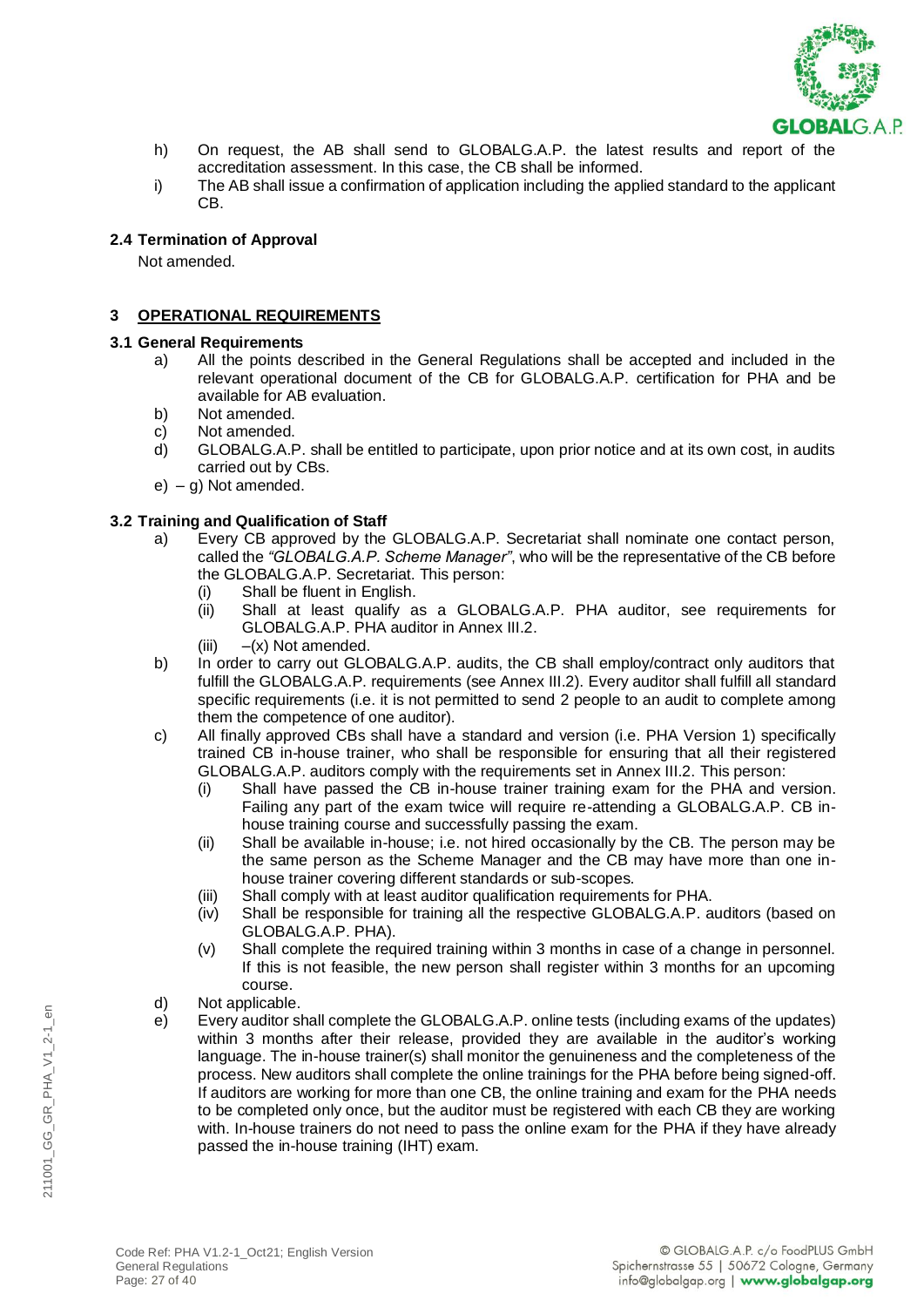

- f) GLOBALG.A.P. reserves the right to randomly ask for the proof of qualification of the auditors approved by the CB. In the case that the CB is not able to submit such evidence and/or the auditors do not comply with the qualification requirements, GLOBALG.A.P. reserves the right to block those persons in the GLOBALG.A.P. Database and inform the relevant accreditation body.
- g) The CB shall carry out a GLOBALG.A.P. witness assessment for each of its GLOBALG.A.P. auditors at least once every 4 years to verify competence.
- h) The CB shall verify, record and monitor the requirements set for auditor qualification including requirements for initial training and for maintenance of competency.
- i) The CB shall have in place a system for the on-going calibration and training of its auditors. The CB shall carry out annual internal refreshing/update training to auditors. Records of those trainings shall be maintained.
- j) After successful examination, the in-house trainers of the GLOBALG.A.P. associate member CBs have the possibility to become GLOBALG.A.P. approved public trainers. This requires a separate application. These in-house trainers do not need to pass an extra training/examination for this purpose. A list of train the public trainers is listed on the GLOBALG.A.P. website.

### **3.3 CB Certification Data Communication with GLOBALG.A.P.**

- a) The objective is to "know at any point in time, instantly and worldwide":
	- (i) The present status and status history
	- (ii) The certified sites and products, per
	- (iii) Not applicable
	- (iv) Each unique operation or site (legal entity), in
	- (v) All schemes and options (per product), with
	- (vi) Central validation of certificates by market participants (online validation tool), and
	- (vii) Audit and compliance details
- b) Therefore, the CB data communication with GLOBALG.A.P. shall:
	- (i) Ensure that as soon as the CB has made the certification decision, no certificate is issued before the site status is updated to "certified" in the GLOBALG.A.P. Database
	- (ii) Ensure that as soon as a sanction has been issued, the operation's status shall be changed in the GLOBALG.A.P. Database to the relevant status (time between issuing the sanction and updating the database shall not exceed more than one working day)
	- (iii) Ensure that the status of all other operations and sites shall be sufficiently updated so as to ensure that the status of an operation and site on the GLOBALG.A.P. Database is up-to-date
	- (iv) Ensure availability of immediately accessible information on all audit details (including those of the unannounced audits) as well as details for each certificate

# **3.4 Independence, Impartiality, Confidentiality, and Integrity of CB**

- a) In accordance with ISO/IEC 17065, the GLOBALG.A.P. approved CB shall be structured to ensure separation of activities that may cause a conflict of interest. All CB personnel shall operate at high levels of professional integrity, be free from commercial, financial or other pressures that might affect their judgment, and are expressly forbidden from promoting any goods or services during evaluation activities.
- b) The CB shall have procedures in place to ensure that the same auditor does not audit an operation or site for 4 consecutive years (regardless of whether it is an announced or unannounced audit).
- c) **Confidentiality:** Information relating to the applicant operation or site, including details of products and product handling practices, evaluation reports and associated documentation shall be treated as confidential (unless otherwise required by law). No information shall be released to third parties without the prior consent of the applicant operation unless stated otherwise in the General Regulations or the 'GLOBALG.A.P. Sublicense and Certification Agreement'.
- d) The CB shall establish measures and procedures to prevent bribery and corruption at all levels of its organization.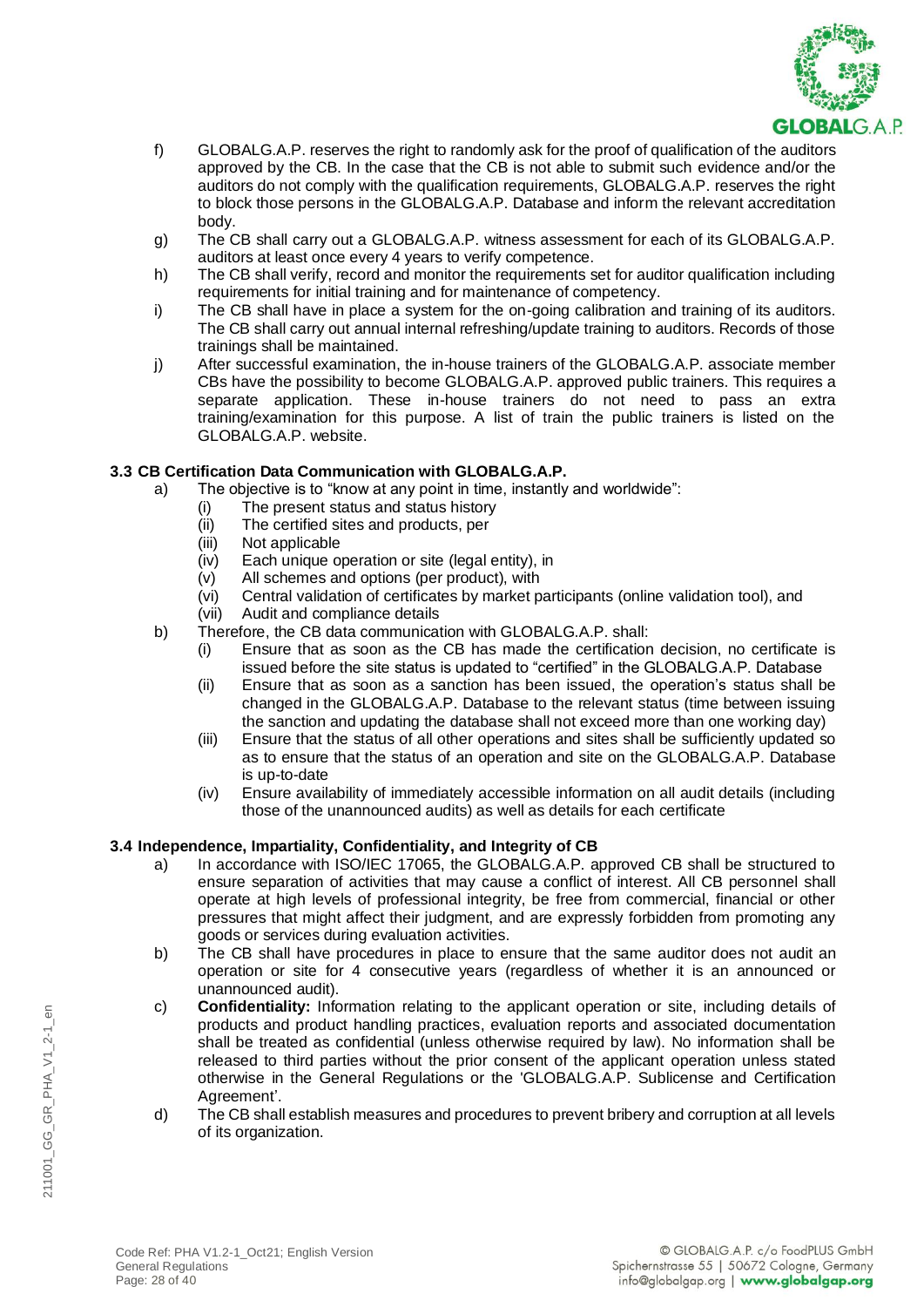

# **4 OPERATION/SITE REGISTRATION AND ACCEPTANCE**

The GLOBALG.A.P. PHA certification granting procedure shall be clearly identified in the CB operational documentation and shall follow the GLOBALG.A.P. General Regulations.

### **4.1 General**

- a) All product handling operations and sites to be certified shall be registered in the GLOBALG.A.P. Database (when available).
- b) The product handling scope is linked to the operation and site where product is handled. Products handled in a non-registered location cannot be certified, and likewise sites that are registered not cannot be certified.
- c) Any operation that handles (see scope) crops covered by the GLOBALG.A.P. Product List may apply for GLOBALG.A.P. certification. The legal entity (operation) responsible for packing, handling, or holding of crops can achieve GLOBALG.A.P. PHA certification.
- d) Only operations (legal entities) or sites (legal entities) may apply to register their production process for GLOBALG.A.P. certification.
- e) A certificate and sublicense are issued to the registered operation, for operation sites where the products are handled (and packed or stored if applicable) and for the products declared.
- f) Only the legal certificate holder (i.e. the legal entity that is indicated on the certificate) may market products with reference to a GLOBALG.A.P. certificate. Sites of an operation that are not separate legal entities are not legal certificate holders. Thus, they shall not market any products under their name with reference to the operation's certificate.

# **4.2 Operation Registration**

- a) Not amended.
- b) Not amended.
- c) The CB shall explain to its prospective clients that the payment of the relevant GLOBALG.A.P. registration and certification fee does not guarantee the issuing of the certificate.
- d) If an operation or site that has previously had a GGN or PHA-N applies for registration, the CB shall act according to the GLOBALG.A.P. procedure for transfer between CBs as set out in section 7 below.
- e) If an operation or site wishes to change to a new CB, the accepting CB shall as a first step for all applicants carry out a search in the GLOBALG.A.P. Database to verify the status before any further actions are taken.
- f) Not applicable.
- g) The CB shall establish and implement procedures for collecting data updates of the accepted operations and sites, such as products, scope or activity changes and inclusion/de-listing of sites within and operation.

### **4.2.1 Registration Data Requirements**

### The CB shall:

- a) Not amended.
- b) Ensure that all sites of a multisite are registered in the GLOBALG.A.P. Database according to the requirements of the 'General Regulations Part I' Annex I.2, section 1.2 and the number of registered sites is recorded. This information shall be kept up-to-date at all times.
- c) Not amended.

# **4.2.2 Data Access Rules**

- a) The CB shall inform the operation or site about and explain the 'Data Access Rules' document available on the website.
- b) The CB shall inform an operation or site and explain any changes to the 'Data Access Rules' document when applicable.
- c) Data access rights shall be defined and signed by the operation or site during registration with the CB. The data owner is responsible for granting and determining the level of rights for data access. The data owner, however, can transfer the responsibility to other users (e.g. CB).
- d) **Data Protection**: Within the framework of the GLOBALG.A.P. system, only parties to the system, as previously defined, shall be authorized to view the data (e.g. the operation, site, CB, GLOBALG.A.P., market participants, the public, etc.).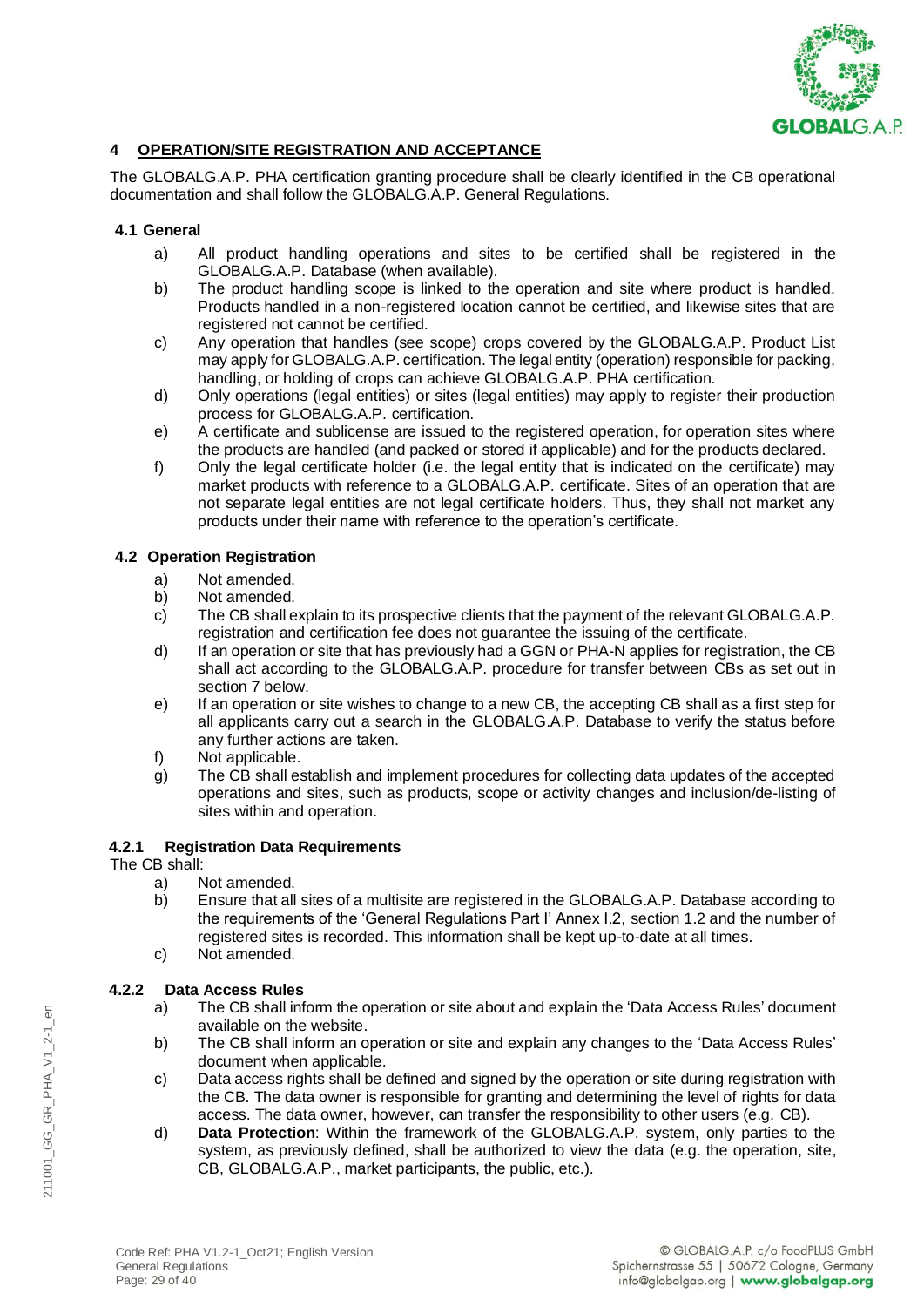

In addition, the operation or site can offer personal data to trading partners who have been previously authorized by the operation or site, or the operation or site may instruct a third party to do so. This authorization can be revoked online at any time. Any further access to the operation's business data is illegal and is prevented by the operator of the database in accordance with the German Federal Data Protection Act. See 'Data Access Rules' document published on the website (www.globalgap.org).

e) GLOBALG.A.P. will keep the applicant's/operation's certification history in its database for a minimum of 5 years.

# **5 ASSESSMENT PROCESS**

In order to achieve certification, a registered party shall perform an internal audit and receive an external audit by the chosen CB.

### **5.1 Option 1 –Sites and Multisites**

Refer to Section 5.1 in PHA General Regulations Part I.

### **5.2 Announced Audits**

- (i) to (vi) Not amended.
- (vii) The on-site module is conducted after this technical review of the operation's documentation, to verify the information and the way the production process works on-site and to inspect the remaining content of the checklist that was not evaluated off-site. On-site inspection activities shall include, as a minimum, the inspection of Good Manufacturing Practices and food safety related control points to determine compliance.
- (viii) to (ix) Not amended

### **5.3 Option 2 Producer Groups and Option 1 Multisites with QMS**

Not applicable.

### **5.4 Unannounced Audit (Option 1 only) and Audits**

Refer to Unannounced Audit description in General Regulations Part I, 5.1.2.2.

# **5.5 Inspection of Product Handling Units (Option 1 Multisites with QMS and Option 2)**

Not applicable.

# **5.6 External Inspections and Audits of Approved Modified Checklists (AMC) / Equivalent Schemes** Not applicable.

### **5.7 Using Information and Communication Technology (ICT) for the Off-Site Module (Option 1) (Based on IAF MD4:2018)**

Not amended, except Option 2 is excluded for PHA

### **6 CERTIFICATION PROCESS**

#### **6.1 General**

- a) The person who makes the certification decision or at least one member of the certification committee of the CB shall comply with auditor qualifications as set out in Annex III.2 for the standard the certificate is being issued for.
- b) Not amended.
- c) In case of an Option 1 multisite (not separate legal entities), the product handling sites where a registered site handles product shall be audited before the certificate can list that site in the annex.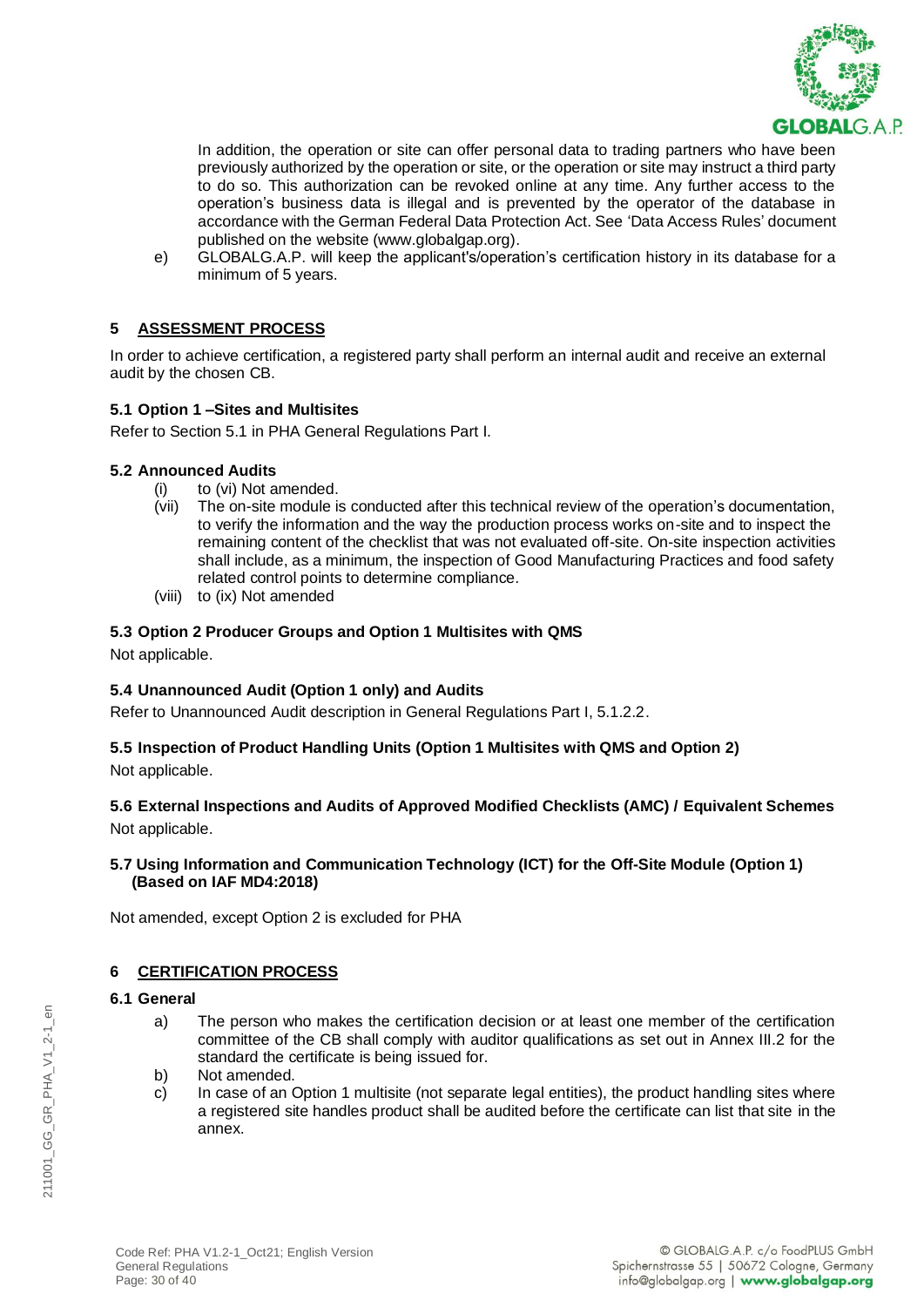

- d) On completion of the full evaluation process, a full written report will be produced which summarizes the evaluation activity undertaken (date of the audit, sites and facilities audited, and duration of audit), provides objective evidence and information on how the operation or site(s) complies with the requirements of the standard, and where applicable, lists any noncompliances and/or non-conformances identified.
- e) The operation or site representative shall sign or confirm the audit outcome (including at least the scope of the audit, the result in % of compliance for the different levels of control points, list of findings and duration) during the closing meeting. A documented or electronic confirmation by the operation representative is equal to the 'signature' of the operation representative.
- f) Compliance is indicated with a "Yes" (for compliant), "No" (for not compliant), and "N/A" (for not applicable). Control points that are indicated as "No N/A" cannot be answered as "not applicable". In exceptions in which the control point is not applicable, the answer shall be given as "yes" with a clear justification.
- g) Unless indicated otherwise in the checklist (Guideline for Inspection Methodology, if available), comments shall be recorded. to enable the audit trail to be reviewed after the event and shall include details of evidences checked during the audit. It is *obligatory to provide comments* for *all* the complied, non-compliant and not applicable Major Musts control points as well as to all non-compliant and not applicable Minor Must control points audited in all external audits (by CB). For the internal audits, it is *obligatory to provide comments* for *all* the non-compliant and not applicable control points and compliance criteria. Comments and evidences, such as which document(s) were sampled, workers interviewed, etc., shall be site- and scope-specific and included in the checklist to ensure that all the control points have been properly assessed for all applicable sites, scopes, products, or activities.
- h) Not applicable.
- i) The CB report shall contain the following:
	- (i) All points listed in the 'Audit Notes' section of the official GLOBALG.A.P. checklist
	- (ii) Scope of the audit: operation, site, scope, products, covered by PSR, or PCHF, observed during the audit, and activities information according to the Annex I.2.
	- (iii) Calculation of the total applicable Major Must, Minor Must control points, and % of the Minor Must non-conformances
	- (iv) List of non-compliances, non-conformances, and follow up actions. This includes the relevant control point, the observation of what has been non-complied/conformed, evidence of non-fulfillment of the requirement, deadline for corrective action, description of the corrective action by the operation or site, reference to objective evidence of implementation of the corrective action, evaluation result of the corrective action (open/closed), and the relevant dates of these actions.
	- (v) Conclusion of compliance or not
	- (vi) Certifier/reviewer(s) name
- j) This includes the stage of the report, e.g.: preliminary or final. The CB may further define different report stages.
- k) The CB shall record which products and which processes were observed in production during the audit.
- l) The fully completed audit checklist including all applicable control points, comments/justification per control point (where required) and the objective evidence of implementation of the corrective action shall be provided to the certificate holder and available. It is not necessarily part of the final report.
- m) Date of certification decision may be recorded in other places/system of the CB, not necessary in the report.
- n) Copies of the report, the objective evidences of implementation of the corrective actions or the fully completed audit checklist shall only be provided to other parties if the applicant provides access by written authorization except to the regulatory authorities when requested according to the applicable national legislation, and the AB and CB.
- o) The CB report (e.g. audit report, corrective action report, etc.) and the completed audit checklist distributed externally, must be protected or otherwise controlled to prevent unauthorized modification or tampering prior to distribution.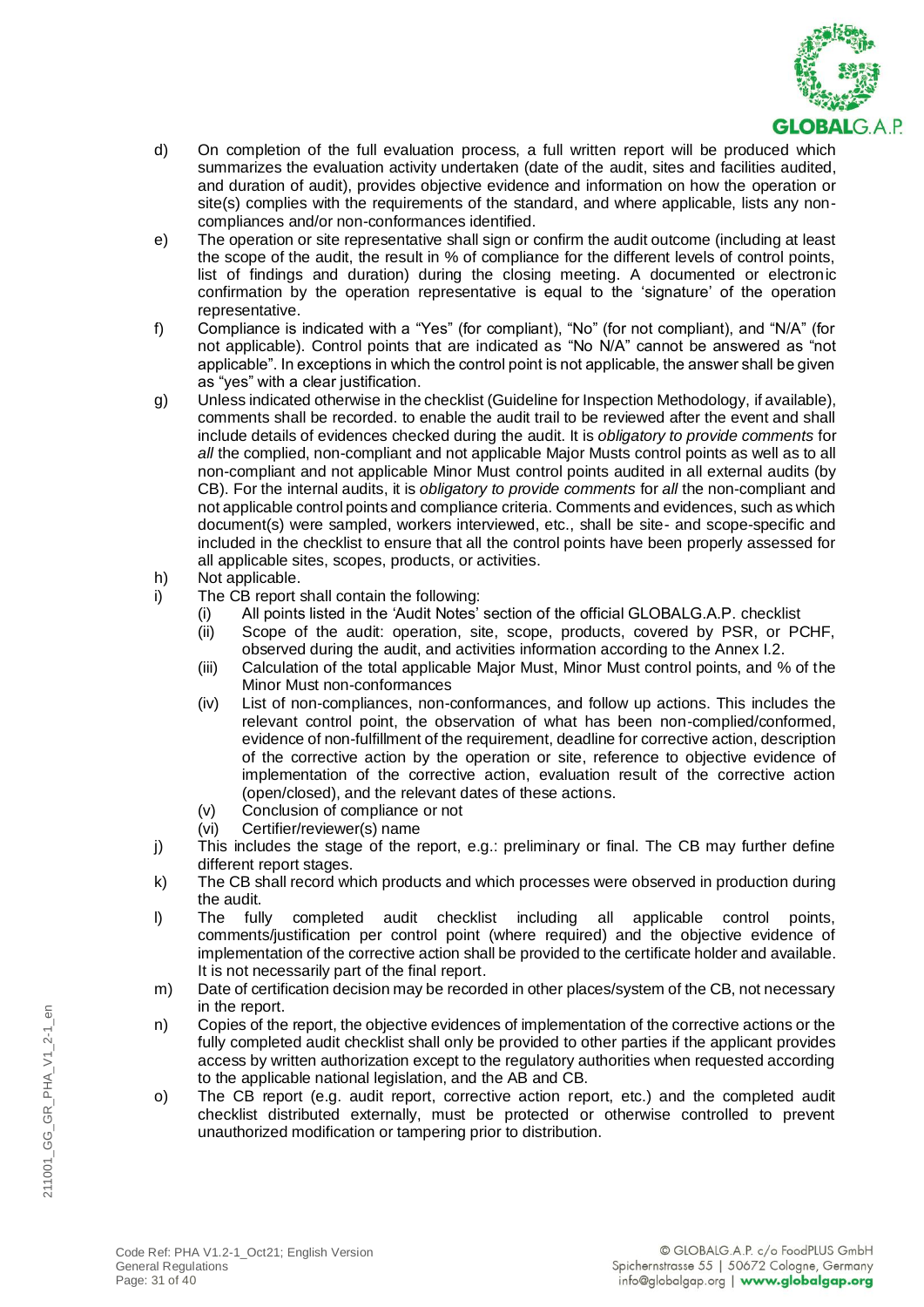

- p) When the operation requests it, the CB shall provide the full CB report and the fully completed audit checklist, when final, within 5 business days. However, when the report and/or checklist has not been finalized at the time of request, the report and/or checklist shall be delivered to the operation within 28 days. When the automatically generated report (including the checklist) is available from the GLOBALG.A.P. system, this report shall be used.
- q) When GLOBALG.A.P. requires it, the CB report and the completed audit checklist shall be uploaded/transferred into the GLOBALG.A.P. database.
- r) The CB shall have processes in place to address situations when translations of the reports are requested.

# **6.1.1 Further Specifications**

- a) The summary of non-conformity shall comply with all content specified in the GLOBALG.A.P. PHA checklist under the summary of non-conformity section.
	- (i) Upon completion of the PHA audit, the written summary will be produced by the auditor which must include:
		- Operation/site audited
		- PHA-N
		- Certification scope
		- Products
		- Date of the audit
		- Duration of audit
		- Lists any non-conformances identified
		- Provides objective evidence of non-conformities identified
		- CB and auditor (first and last name)
		- Operation representative signature
		- Auditor signature
	- (ii) When corrective actions are required to achieve certification, and upon CB closure of the corrective action(s), the CB shall make available a written summary of all corrections and corrective actions for identified non-conformances and noncompliances.
- b) The corrective action report shall comply with all content specified in the GLOBALG.A.P. PHA checklist under the corrective action report section, including all requirements of the summary of non-conformity, and in addition:
	- Provides objective evidences of implementation of the correction or corrective actions
	- Date of closure of non-compliances/non-conformities
	- Reviewer signature or initials
- c) The following documents shall be uploaded in the GLOBALG.A.P. Database upon closure of the audit:
	- 1. Completed PHA audit report (full report with completed justifications)
	- 2. Corrective action report (or summary of non-conformity showing no Major Must NCs and 95 % or higher compliance with Minor Musts)

# **6.2 Audit Duration**

- a) The audit report shall include a recording of the audit duration, and the on-site duration shall not be less than 3 hours.
- b) A sufficient audit duration shall allow the auditor to have an opening meeting with the operation and site management (re-confirm the scope, etc.), audit all applicable control points, inspect all sites, facilities, products of the audit scope; visit all product handling, storage, and other critical locations (e.g. water source), inspect the machinery and equipment, interview personnel, evaluate the records, complete the checklist with sufficient comments and present the results to the operation immediately after the audit has finished.
- c) Additional requirements and guidance on the minimum audit duration are described in the PHA rules above.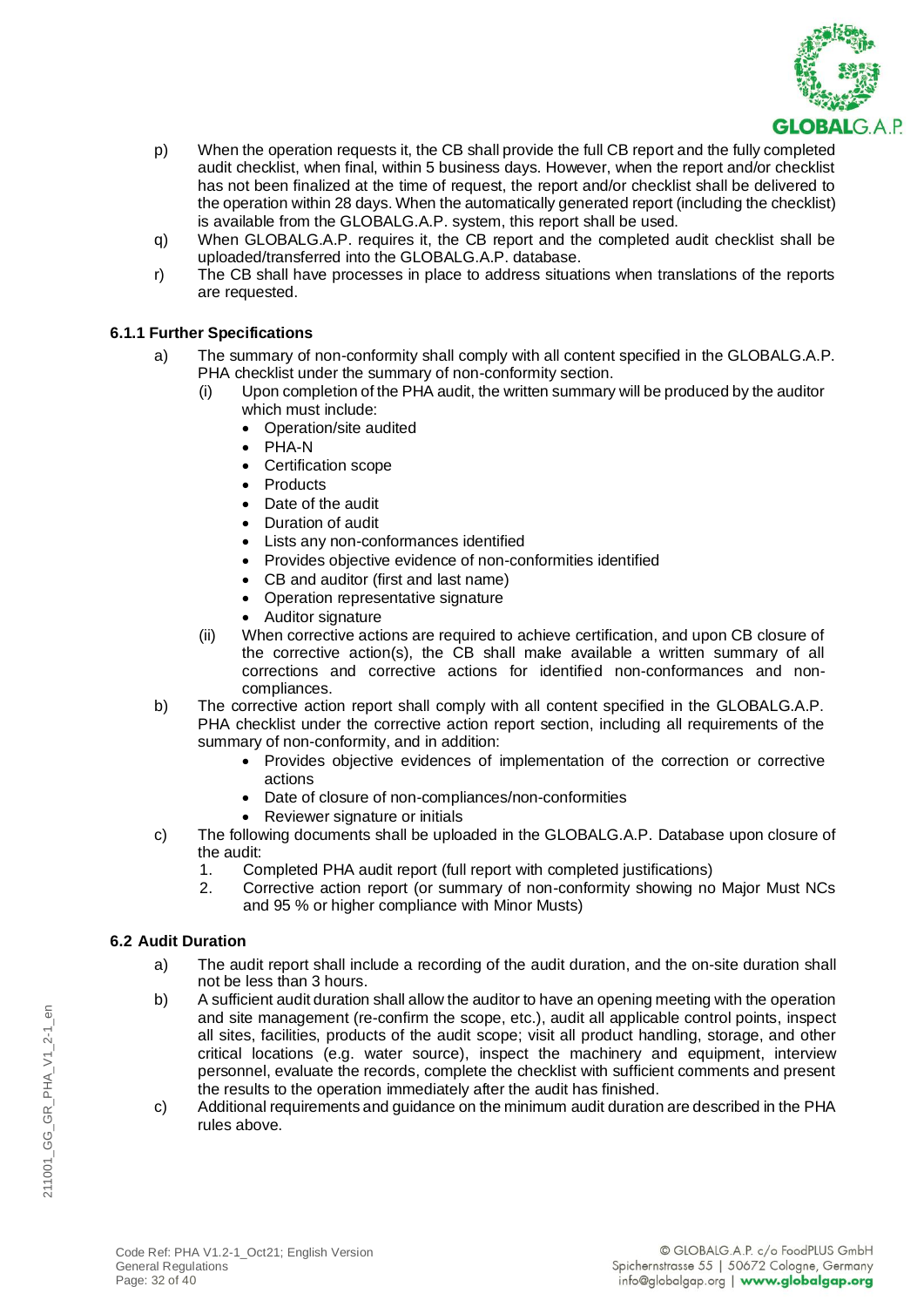

### **6.2.1 Unannounced Audits**

- a) The duration of unannounced audits shall not be shorter than 3 hours on-site.
- b) Not applicable.

# **6.3 Operation Non-Conformance and Sanctions**

See also General Regulations Part I 6.4 'Sanctions'

- a) All corrections and corrective actions shall be assessed; with clarification provided to show whether the action(s) taken, and evidence provided are sufficient to close the nonconformance.
- b) Evidence of the resolution of non-conformances can be provided in the form of documentary evidence and/or photographic evidence as appropriate. Evidences shall be filed and shall be made available to GLOBALG.A.P. on request.
- c) There may be occasions where demonstration of the resolution of a non-conformance can only be confirmed by a further site visit. Where this is required, a charge may result.
- d) Verification of the corrective action plan and the implementation of the corrective actions shall be carried out by a PHA qualified auditor.
- e) Not applicable
- f) Satisfactory corrective actions shall be completed to achieve the approval level on a site level *before* a certificate can be issued to the operation.
- g) Lifting of a sanction: A sanction will not run out with the cycle but stays with the PHA-N until such time that the non-conformance is closed.

# **6.3.1 Open Non-Conformance**

Not applicable.

### **6.4 Paper Certificate Requirements**

- a) After a positive certification decision, the CB shall issue a certificate according to the latest version of the GLOBALG.A.P. PHA certificate template.
- b) The paper certificate may only be issued based on the information available at that time in the GLOBALG.A.P. Database for that unique PHA-N.
- c) A list of all the product handling sites to which the certificate relates shall be issued in an appendix referred to in the certificate. The CB shall keep this list up-to-date.
- d) GLOBALG.A.P. CBs or their subcontracted parties may issue communications other than the certificate related to the operation or site status (registered, audited, etc.) as long as it is clear that it is not a certificate and it contains the sentence: The actual GLOBALG.A.P. PHA status of this operation or site is always displayed at: [www.globalgap.org/search.](http://www.globalgap.org/search)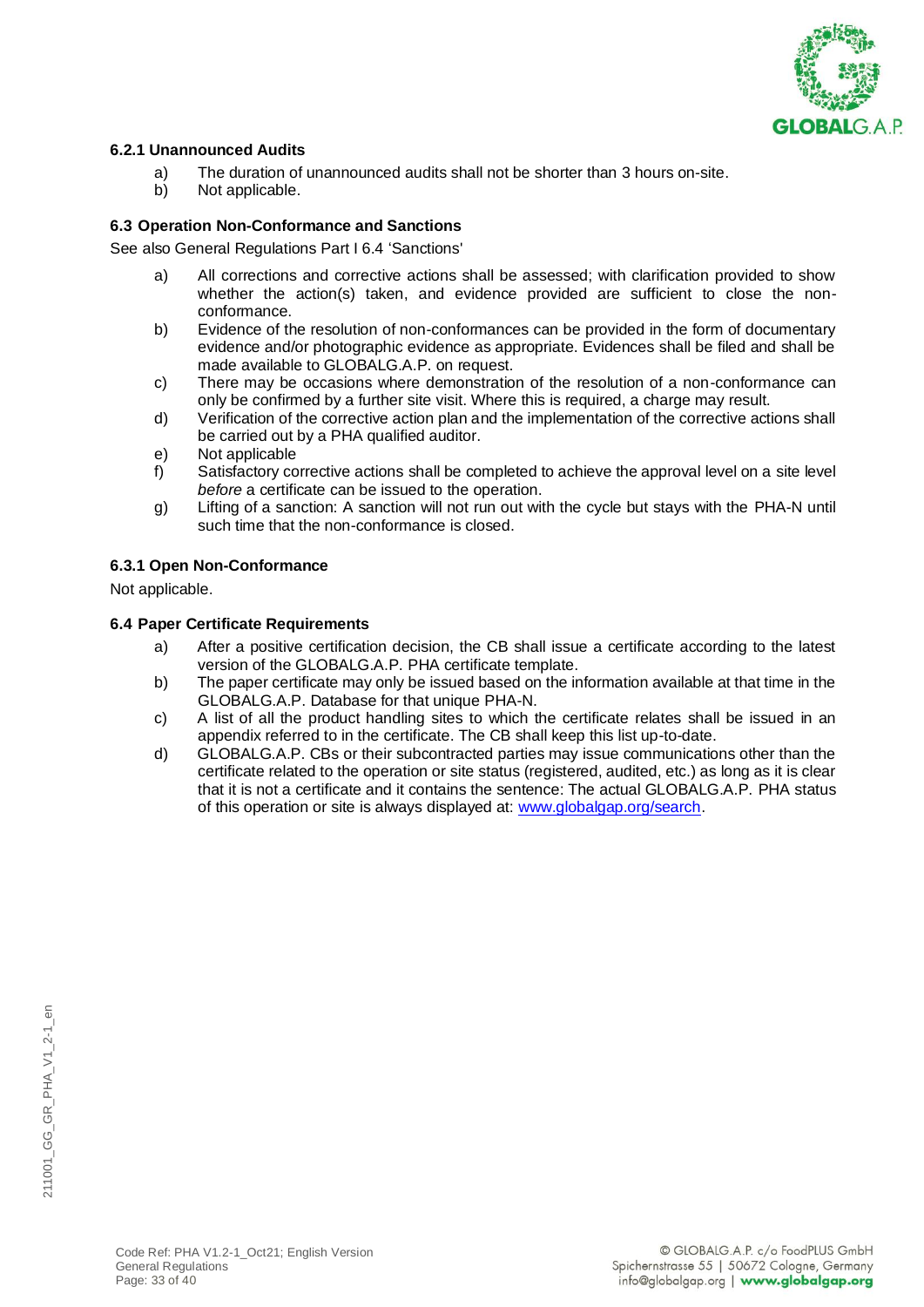

# **7 TRANSFER BETWEEN CERTIFICATION BODIES**

- a) This explains how to proceed when operations or sites that are found in the GLOBALG.A.P. Database change from the original GLOBALG.A.P. approved CB [hereinafter referred to as the "outgoing CB"] to another GLOBALG.A.P. approved CB [hereinafter referred to as the "accepting CB"]. The objective is to assure the maintenance of the integrity of GLOBALG.A.P. certificates issued by one CB and to guarantee that an operations and site's history within GLOBALG.A.P. is addressed in the review process when entering into contract with a GLOBALG.A.P. CB.
- b) These are the minimum requirements for the transfer of operations or sites found in the GLOBALG.A.P. Database (and, where applicable, their corresponding certificates) between CBs working with GLOBALG.A.P. CBs may implement procedures or actions, which are more stringent than those contained herein, provided that an operation's or site's freedom to choose a CB is not unduly or unfairly constrained.
- c) Only operations or sites registered with a PHA-N in the database may change CBs. All operations and sites shall first resolve any outstanding sanction(s) before being able to transfer to a new CB. In case a sanctioned operation or site wants to change CB and the certification cycle has already expired, as an exception, the outgoing CB can lift the non-conformance of an expired certificate without having received evidences of corrective actions. But, in this case, the outgoing CB shall ensure that the accepting CB is fully aware of the cause of the nonconformance. The outgoing CB shall inform the accepting CB the date of the last unannounced audit carried out.
- d) The accepting CB shall keep the existing PHA-N of the transferred operation or site. Double registration is not allowed (i.e. operation or site can have only one PHA-N even if the same operations or site is affiliated with more than one CB).
- e) The accepting CB shall close the registration process, including entering into a sublicense and certification agreement with the operation or site before accepting the transfer. The transfer of operations or sites between CBs can take place when an operation's or site's certificate has expired and if there is no binding service contract between the operation and the outgoing CB.
- f) The operations or sites shall apply for certification for the next cycle to another CB ("accepting CB").
- g) The outgoing CB may shorten the validity of the issued certificate.
- h) If the "Date of Acceptance" (signing of 'GLOBALG.A.P. Sublicense and Certification Agreement') and "Date of Audit" are *after* the outgoing CB's certificate expiry date, there will be a period when the operation does not have a valid certificate.



- i) If, however, the "Date of Acceptance" (signing of 'GLOBALG.A.P. Sublicense and Certification Agreement') and/or the "Date of Audit" are *before* the outgoing CB's certificate expiry date, the certification decision can only take effect as soon as the certificate expires. In this case, the certification cycle of the operation will remain the same as before.
- j) The outgoing CB remains responsible until its certificate expires. The operation may sign a Sub-license Agreement and Certification Agreement with the accepting CB while under contract with the outgoing CB. The 'GLOBALG.A.P. Sub-license Agreement and Certification Agreement' is binding for the accepting CB only once the outgoing CB has released the operation's PHA-N in the GLOBALG.A.P. Database.
- k) If, during the validity of the certificate issued by the outgoing CB, the accepting CB detects non-conformities that are not closed after 28 days, the accepting CB shall inform the outgoing CB about the non-conformities detected so that it can take appropriate follow-up actions.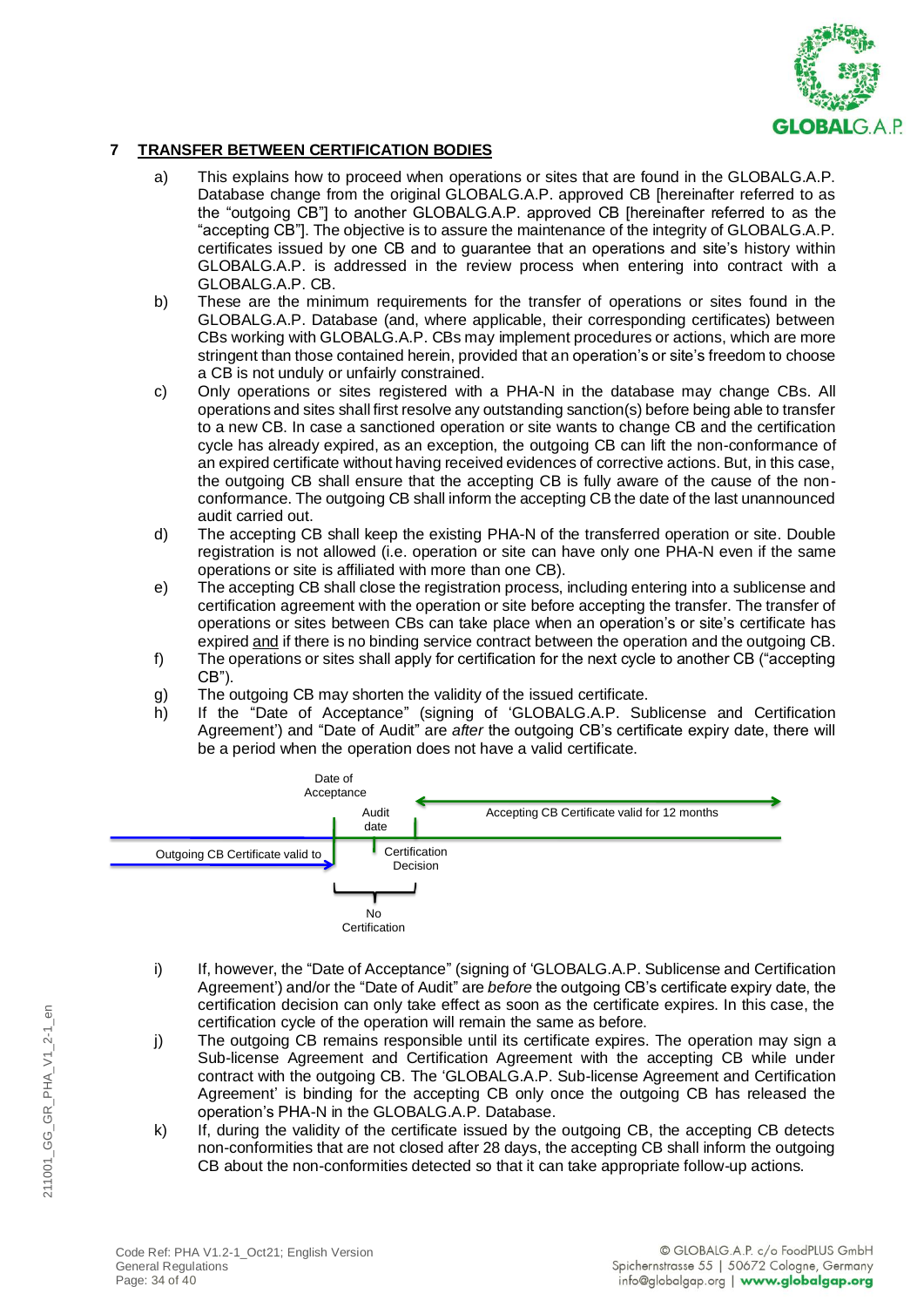



Note 1: If the certification decision is made *after* the outgoing CB certificate has expired, even if the "Dates of Acceptance" and audit were before the expiration date, there will be a period when the operation or site will not have a valid certificate.

Note 2: In case of transfer, the registration of products, scopes, or activities in the database might not be finalized before the audit and the certification decision might not be taken within 28 days.

l) Where the operation transfers from one CB to another, the accepting CB keeps the unannounced cycle. Example: Year 1 -2018, certified with CB 1, announced audit Year 2 -2019, re-certified with CB 1, announced audit

Year 3 -2020, switches CBs, CB 2 performs unannounced audit

# **8 CERTIFICATION BODY SANCTIONS**

Not amended.

# **9 INTEGRITY PROGRAM**

Not amended.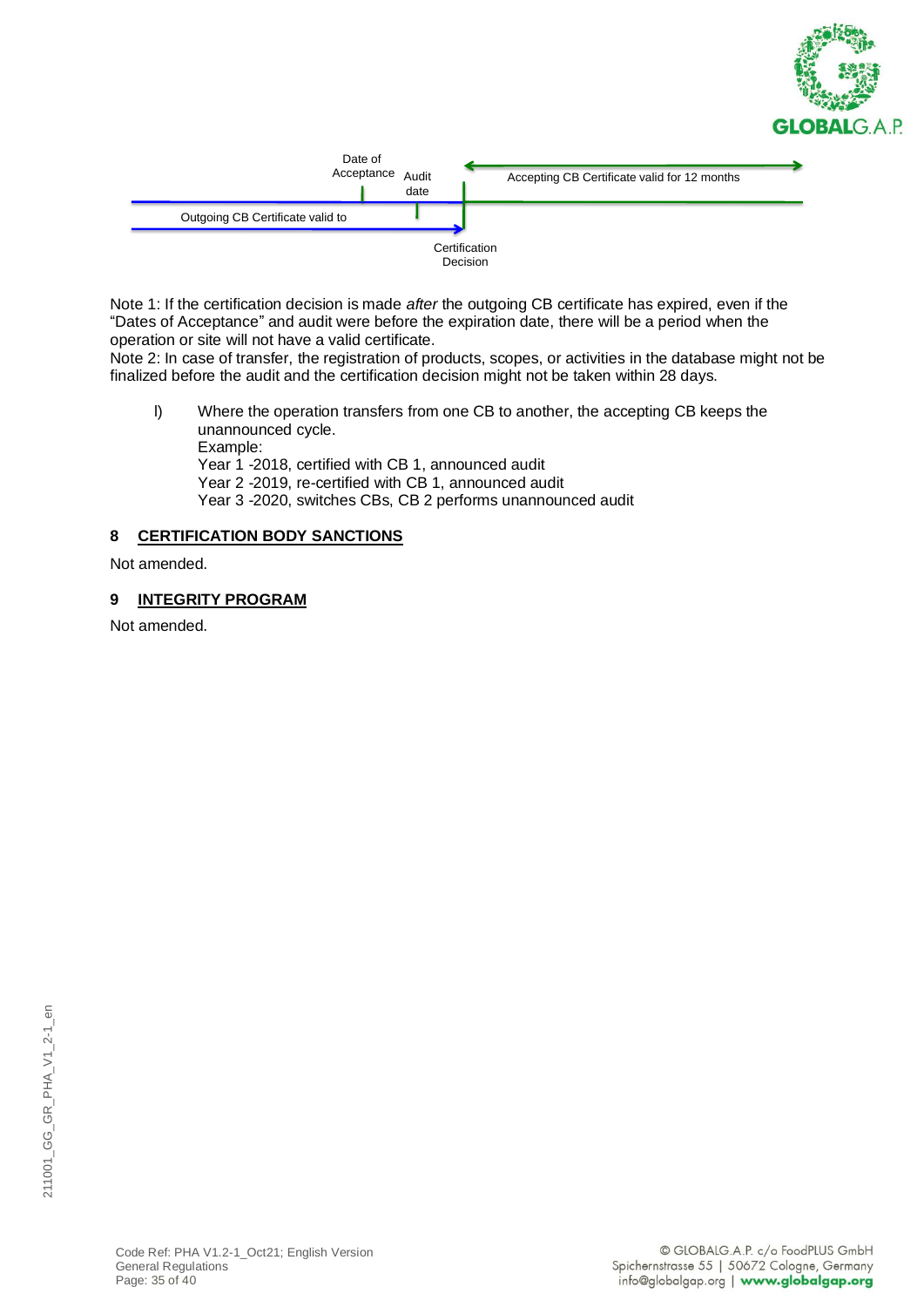

# **ANNEX III.1: GLOBALG.A.P. CB INSPECTOR QUALIFICATIONS (OPTIONS 1 AND 3)**

Not applicable.

### **ANNEX III.2: GLOBALG.A.P. CB PHA AUDITOR QUALIFICATIONS**

### **1 GLOBALG.A.P. Auditor**

The PHA requires that only qualified auditors conduct the audits. The auditor qualifications for conducting PHA audits have increased beyond IFA crops auditor requirements, to include an additional 2 years' work experience and training in current Good Manufacturing Practices.

### **2 Formal Qualifications and Work Experience**

At least a post high school (post-secondary education) diploma/degree or equivalent (minimum course duration of 2 years) in a discipline related to the scope of certification (Crops, Food Science, Nutrition, etc.)

AND

A minimum of **4** years' experience gained after finishing the respective post high school studies and **5** years' overall experience in the agricultural, crops and/or food science industry.

### **3 Technical Skills and Qualifications**

### **3.1 Lead Assessor Training**

- a) Practical auditing experience of minimum 10 days in management systems (e.g.: ISO 9000, ISO 14000, ISO 22000, OSHAS 18000, BRC Food, IFS Food, SQF, PrimusGFS, previous GLOBALG.A.P. Option 2 or Option 4, FSSC 22000 Feed), or PHA (this standard). This does not include witnessing or observing of audits but includes being witnessed or observed as auditor-in-training.
- b) Successful completion of a lead auditor training course based on ISO 19011 principles that shall have a minimum duration of 37 hours and shall be externally recognized by the industry. The certificate shall specify the course content and duration. Successful completion shall be indicated on the certificate.
- c) The lead auditor training course shall cover applicable standards on quality auditing, auditing techniques, focus of the audits (psychological aspects and communication) and reporting, and it shall also include a practical case study.

### **3.2 Food Safety, G.A.P., cG.M.P., Training and Work Experience**

- a) Training in HACCP principles, either as part of formal qualifications or through the successful completion of a formal course based on the principles of the Codex Alimentarius (the formal course may be an internal training by the CB). The training duration shall be a minimum of 8 hours. Duration and content shall be indicated on the evidence provided for this requirement (course certificate, evidence of training included in formal qualifications, etc.).
- b) Food hygiene training, such as current good manufacturing practices (cGMP) training, either as part of formal qualifications or through the successful completion of a formal course (the formal course may be an internal training by the CB) with a minimum duration of 8 hours. Duration and content shall be indicated on the evidence provided for this requirement (course certificate, evidence of training included in formal qualifications, etc.). The food hygiene training course shall cover site management, buildings, facilities and equipment, personal hygiene, water, process control, sanitizers and chemicals, pest control, etc. and it shall also include practical case studies.

Both trainings in points a) and b) can have been completed together in the same formal course (minimum duration 16 hours).

- c) Not applicable.
- d) GLOBALG.A.P. online training, with the successful completion of all online tests and the respective updates within 3 months after release of the training in the inspector's language.
- f)– i) Not applicable.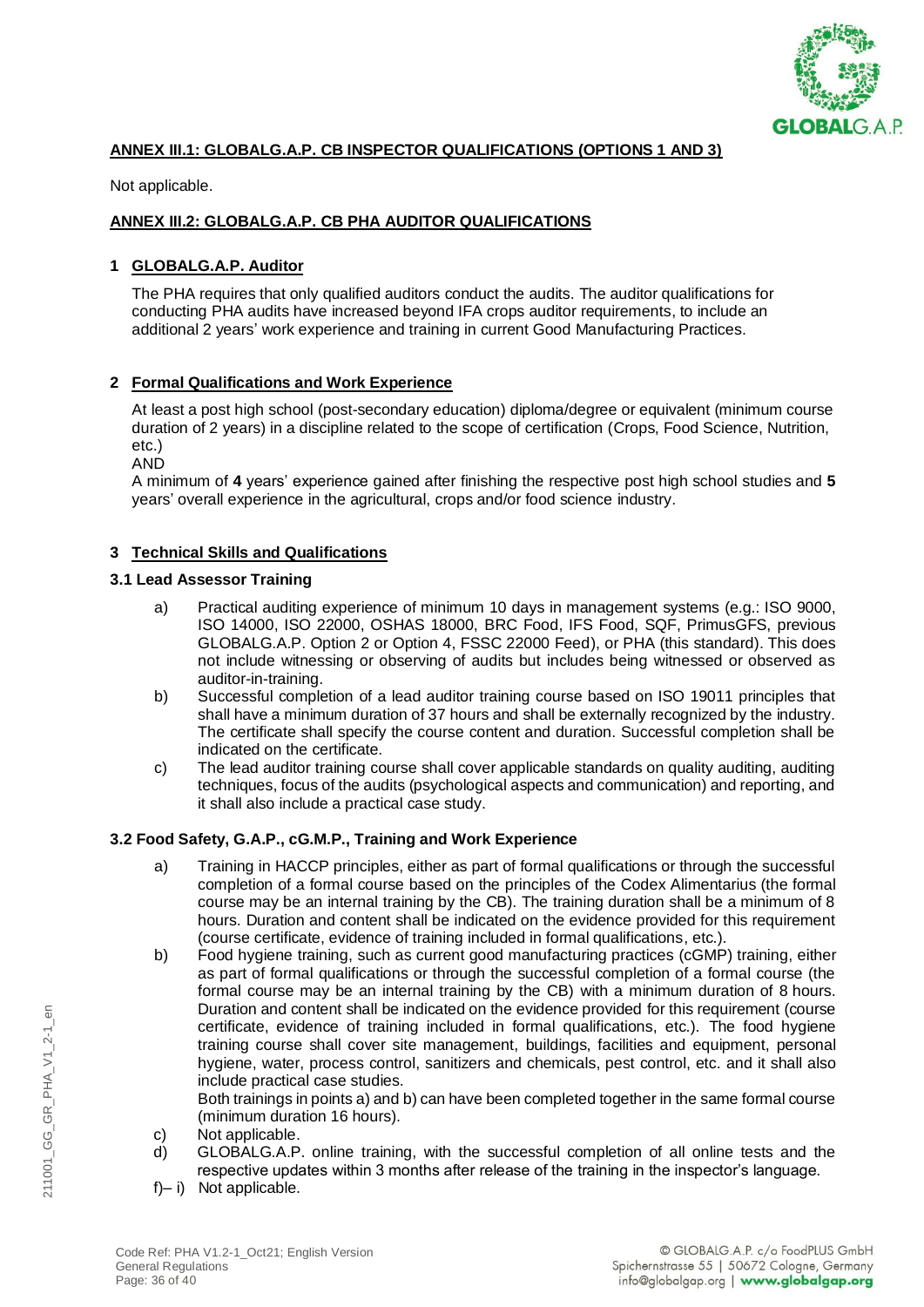

- j) Knowledge of the relevant regional/national food and agriculture legislation applicable to the scope of activity and where relevant in the CPCC.
- k) Knowledge of both the Produce Safety Rule (PSR) training and Preventive Controls for Human Food (PCHF) Rule training as required for farms and facilities that must comply with the Food Safety Modernization Act of the United States. (Note that auditors must know the difference between PSR and PCHF Rule requirements.) CB may provide this training internally to auditors.
- l) Continuous technical training, including attendance at food safety and other agricultural industry conferences, seminars, commodity specific workshops or trainings, at minimum twice annually. Online courses are acceptable. Duration and content shall be indicated as evidence.
- m) Five years of working experience is required in the crop science, food science, or food industry. The formal courses (mentioned above in 3.2 a) and b)) may be part of the formal qualifications or can be separate courses that were taken by the auditor. The auditor shall present proof of qualification. If it was part of the degree/diploma, it shall be in the syllabus of the course. If it was acquired separately, then there shall be a separate certificate which shows that a course that covered these issues was completed.

### **3.3 Communication Skills**

- a) "Working language" skills in the corresponding native/working language. This shall include the locally used specialist terminology in the respective working language.
- b) Exceptions to this rule shall be discussed beforehand with the GLOBALG.A.P. Secretariat.

# **3.4 Initial Training Before Sign-Off by the CB**

- a) The CB shall put a training program in place that is customized to the candidate/trainee.
- b) The applicant auditor shall take part as an observer in a minimum of one PHA audit carried out by an already qualified auditor. In case the CB takes over (hires) an approved auditor (for the currently valid version), the rule "to observe a minimum of one operation" does not apply.
- c) The CB shall witness a minimum of one PHA audit carried out by the applicant auditor.<br>d) The CB shall have an assessment program for auditing skills. For sign-off, this include
- The CB shall have an assessment program for auditing skills. For sign-off, this includes as a minimum that auditors are assessed on their performance for 3 audits in accordance with the CB's written program and as a pre-requisite to meet applicable requirements of the GLOBALG.A.P. standard. The auditing skills assessment includes at least one witness assessment (3.4 c)), and additional audit days or audits assessment may be conducted by witness assessment or by document review. The sign-off process may only be concluded after a successful auditing-skills assessment consisting of the minimum of 3 audits. After the initial successful witness audit, but before the final sign-off, the conducted audits may be registered for the auditor-in-training and the operation may be certified.
- e) For the CB's first auditor the CB's internal procedure shall apply.
- f) Not applicable.
- g) As a minimum requirement, the CB shall verify competence in the following topics:
	- Technical knowledge in crops (fruit and vegetables, combinable crops, hop module)
		- Ability to identify food safety risks/hazards
		- Ability to evaluate the HACCP system and identify/challenge critical control points
		- Ability to evaluate the food safety management system and identify/challenge policies and procedures
		- Up-to-date knowledge of produce handling and post-harvest technology
		- Ability to carry out traceability checks and mass balance analyses
		- Wherever the control point refers to local legislation, knowledge of the relevant requirements
		- Having the sufficient communication and professional skills to be able to conduct an audit
		- "Working language" skills in the corresponding native/working language

### **3.5 Maintenance of Competency**

a) The CB shall have in place a procedure to ensure that annually every auditor conducts at least 5 audits at a number of different operations or sites, against the GLOBALG.A.P. PHA, a GFSI benchmarked scheme (pre-processing of plants as scope, e.g. scope D), to maintain scheme knowledge and to stay registered in the GLOBALG.A.P. Database.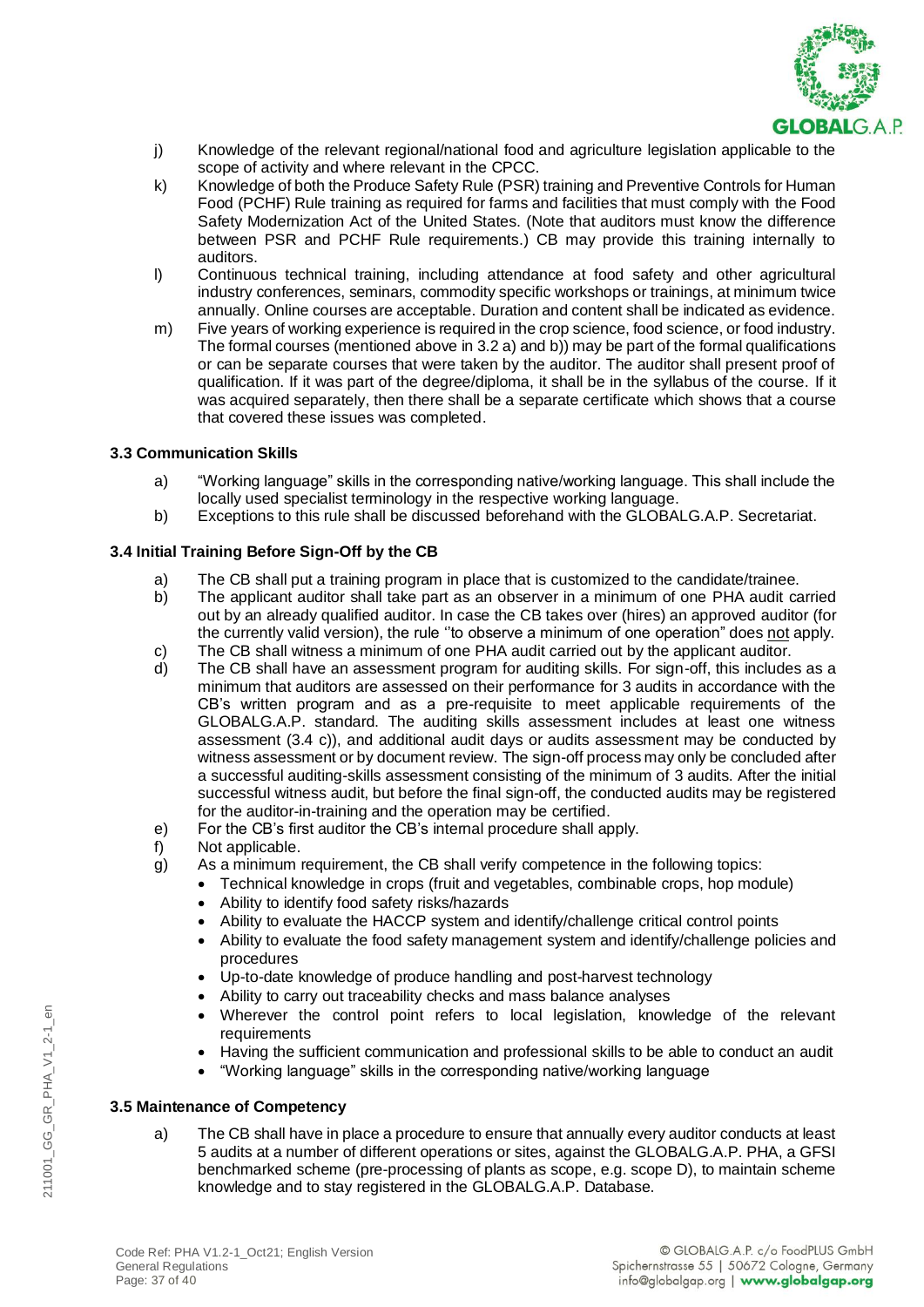

- b) Witness audits or surveillance audits shall be carried out against the GLOBALG.A.P. PHA, a GFSI recognized scheme (pre-processing of plants as scope, e.g. scope D) to this PHA at a frequency no less than every 3 years to review auditor competency and calibrate auditor consistency.
- c) Exceptions to this rule, e.g., if the CB does not have a total of five clients, shall be discussed with and confirmed in writing beforehand by the GLOBALG.A.P. Secretariat.
- d) These requirements are not valid for those auditors whose main task it is to be part of the CB decision-making committee.
- e) The CB shall carry out a GLOBALG.A.P. witness audit and/or re-audit for each of its GLOBALG.A.P. auditors at least once every 4 years to verify competence.
- f) If it is not possible to maintain competency from one year to the other, 3.4 shall apply.

### **3.6 Rotation of the Auditor**

Not amended.

### **4 Key Tasks**

### **4.1 GLOBALG.A.P. Audits**

- a) Audit of operations and its sites to assess compliance with the GLOBALG.A.P. PHA Standard.
- b) To produce timely and accurate reports on such audits in accordance with ISO/IEC 17065 requirements and GLOBALG.A.P. timelines and system requirements.

### **4.2 GLOBALG.A.P. Farm Inspections**

Not applicable.

### **4.3 General**

- a) To maintain up-to-date files of all quality policies, procedures, work instructions and documentation issued by the CB.
- b) To keep abreast of developments, issues, and legislative changes pertaining to the scope in which audits are carried out.
- c) To carry out any other tasks the CB may assign outside the scope of GLOBALG.A.P. so long as these activities do not contradict ISO/IEC17065 principles or any stipulation set down by the GLOBALG.A.P. General Regulations.

### **4.4 Independence and Confidentiality**

- a) Auditors are not permitted to take ultimate certification decisions regarding own audits or audits they have carried out themselves.
- b) Auditors are not permitted to carry out any activities that may affect their independence or impartiality, and specifically are not permitted to have carried out consultancy activities in the last 2 years for the operations or sites they are performing audits on. Training is not considered to be consultancy, provided that, where the course relates to management systems or auditing, it is confined to the provision of generic information that is freely available in the public domain, i.e. the trainer cannot provide company-specific solutions.
- c) Auditors shall strictly observe the operation's and the CB's procedures to maintain the confidentiality of information and records.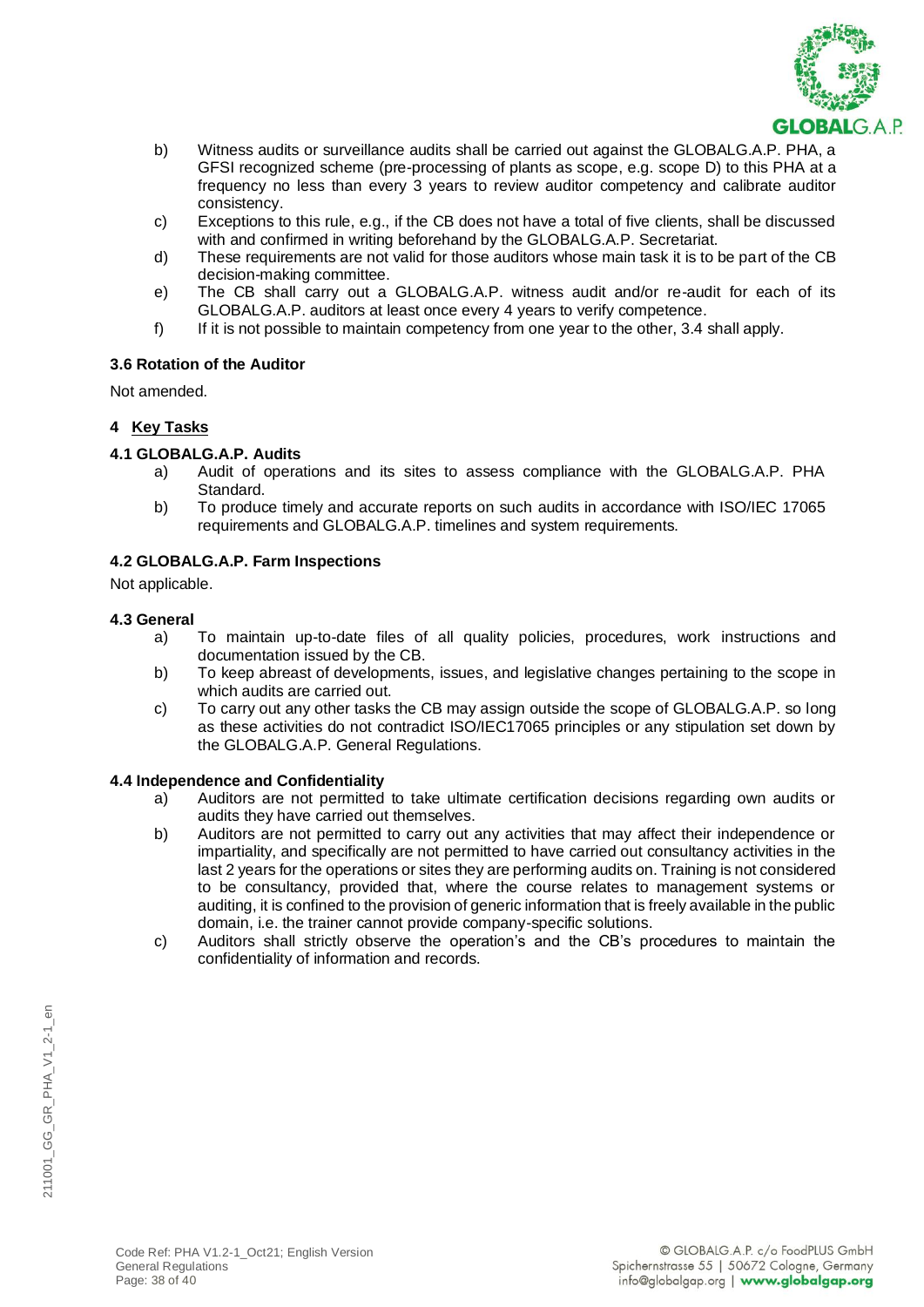

# **VERSION/EDITION UPDATE REGISTER**

| <b>New Document</b>          | <b>Replaced Document</b>        | Date of<br><b>Publication</b> | <b>Description of Modifications</b>                                                                                                                                                                                                                                                                                                                                                                                                                                                                                                                                                                                                                                                                                                                                                                                                                                                                                                                                                                                                                                                  |
|------------------------------|---------------------------------|-------------------------------|--------------------------------------------------------------------------------------------------------------------------------------------------------------------------------------------------------------------------------------------------------------------------------------------------------------------------------------------------------------------------------------------------------------------------------------------------------------------------------------------------------------------------------------------------------------------------------------------------------------------------------------------------------------------------------------------------------------------------------------------------------------------------------------------------------------------------------------------------------------------------------------------------------------------------------------------------------------------------------------------------------------------------------------------------------------------------------------|
| 190401_GG_GR_PHA_V1_1_<br>en | 180928_GG_GR_PHA_V<br>$1_0$ _en | 1 April 2019                  | General punctuation, grammar, and mechanics<br>corrected through document e.g. capitalize letters<br>or lowercase letters<br>Table of contents updated<br>PHA General Regulations Part I:<br>reference to Codex Alimentarius added<br>$3 -$ scope corrections<br>4.3.1 - scope correction, grammar correction<br>5.1.1 - updated requirement<br>5.4 - clarification, table removed, added<br>description<br>6.3 - added upload requirements from checklist<br>$6.4$ – new point b) added<br>$6.7$ c) – inspection changed to audit for clarity<br>Annex I.2, 1.2.1 $(x)$ – added<br>Annex I.2, 1.4.1 (b) - amended<br>Annex I.3 - clarification<br>Annex I.4 - PHA operation fees added<br>PHA General Regulations Part III:<br>$4.1 -$ scope correction<br>$4.2.1.1 -$ clarification<br>5 - deleted duplication<br>$(6.1.j)$ – clarification<br>$6.1 - new point m)$ added<br>6.1.1 Further Specifications added<br>Annex III.2, 3.2 e) - new requirement<br>Annex III.2, $3.4 b$ ) – clarification<br>Annex III.2, 3.4 g) - clarification<br>Annex III.2, $3.5$ a) – clarification |
| 200715_GG_GR_PHA_V1_2_<br>en | 190401_GG_GR_PHA_V<br>$11$ en   | 15 July 2020                  | General grammar and mechanics<br>Table of contents updated<br>GR Part I:<br>3.1.2, 3.2, 3.3 – wording changed to not applicable<br>4.3.1 and Table 1 - scope corrections, deleted<br>scope decision tree<br>5.1 a) - new clarification added<br>5.1.2.1 - new language added for off-site audit,<br>clarifying that it is applicable to operations<br>5.1.2.2 - clarifying language added for<br>unannounced audits, clarifying that it is applicable<br>to operators<br>5.3.1 - updated requirement<br>5.4.1 - updated requirement<br>6.2.1 - a) update minor must calculation per GFSI<br>changes<br>6.3 d) - updated requirement<br>Annex I.1 - QR code references removed<br>Annex I.1 (ix) - reference to CFM and PPM<br>removed<br>Annex I.4 - content removed<br>GR Part III:<br>2.3 c) and $e$ ) – clarifying language added<br>3.4 d) - inspections changed to audits for clarity<br>5.7 - reference to GLOBALG.A.P. General<br>Regulations added<br>6.1 - content updated to match GLOBALG.A.P. GR<br>6.2 -audit duration updated<br>6.2.1 - audit duration updated        |